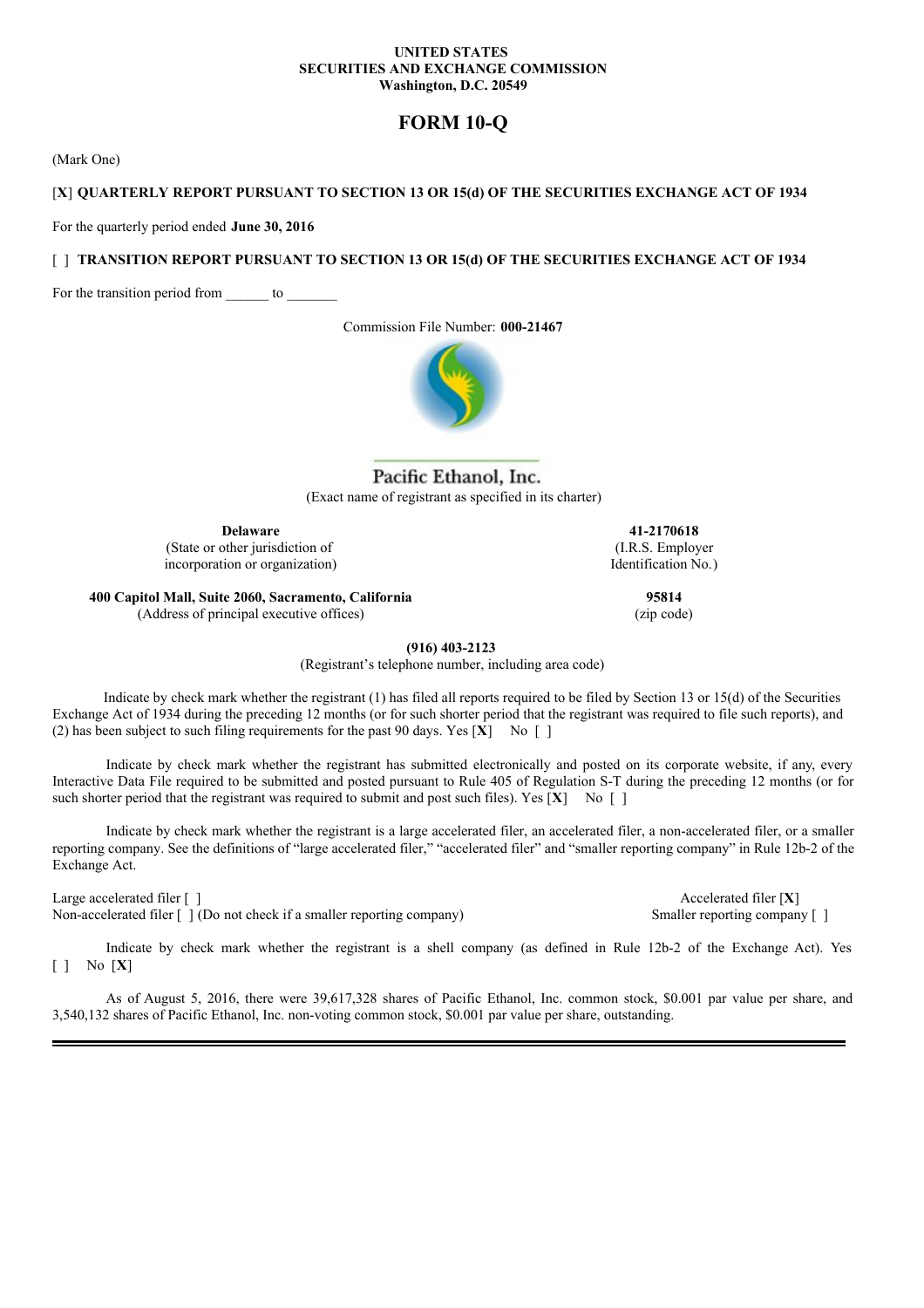# **Page**

#### **PART I FINANCIAL INFORMATION**

| ITEM 1.           | FINANCIAL STATEMENTS.                                                                                       | $\mathbf{1}$ |
|-------------------|-------------------------------------------------------------------------------------------------------------|--------------|
|                   | Consolidated Balance Sheets as of June 30, 2016 (unaudited) and December 31, 2015                           | 1            |
|                   | Consolidated Statements of Operations for the Three and Six Months Ended June 30, 2016 and 2015 (unaudited) | 3            |
|                   | Consolidated Statements of Cash Flows for the Six Months Ended June 30, 2016 and 2015 (unaudited)           | 4            |
|                   | Notes to Consolidated Financial Statements (unaudited)                                                      | 5            |
| ITEM 2.           | MANAGEMENT'S DISCUSSION AND ANALYSIS OF FINANCIAL CONDITION AND RESULTS OF<br><b>OPERATIONS.</b>            | 17           |
| ITEM 3.           | QUANTITATIVE AND QUALITATIVE DISCLOSURES ABOUT MARKET RISK.                                                 | 28           |
| ITEM 4.           | CONTROLS AND PROCEDURES.                                                                                    | 29           |
|                   | <b>PART II</b><br><b>OTHER INFORMATION</b>                                                                  |              |
| ITEM 1.           | LEGAL PROCEEDINGS.                                                                                          | 31           |
| ITEM 1A.          | <b>RISK FACTORS.</b>                                                                                        | 31           |
| ITEM 2.           | UNREGISTERED SALES OF EQUITY SECURITIES AND USE OF PROCEEDS.                                                | 39           |
| ITEM 3.           | DEFAULTS UPON SENIOR SECURITIES.                                                                            | 40           |
| ITEM 4.           | MINE SAFETY DISCLOSURES.                                                                                    | 40           |
| ITEM 5.           | OTHER INFORMATION.                                                                                          | 40           |
| ITEM 6.           | <b>EXHIBITS.</b>                                                                                            | 40           |
| <b>SIGNATURES</b> |                                                                                                             | 41           |
|                   | <b>EXHIBITS FILED WITH THIS REPORT</b>                                                                      |              |

i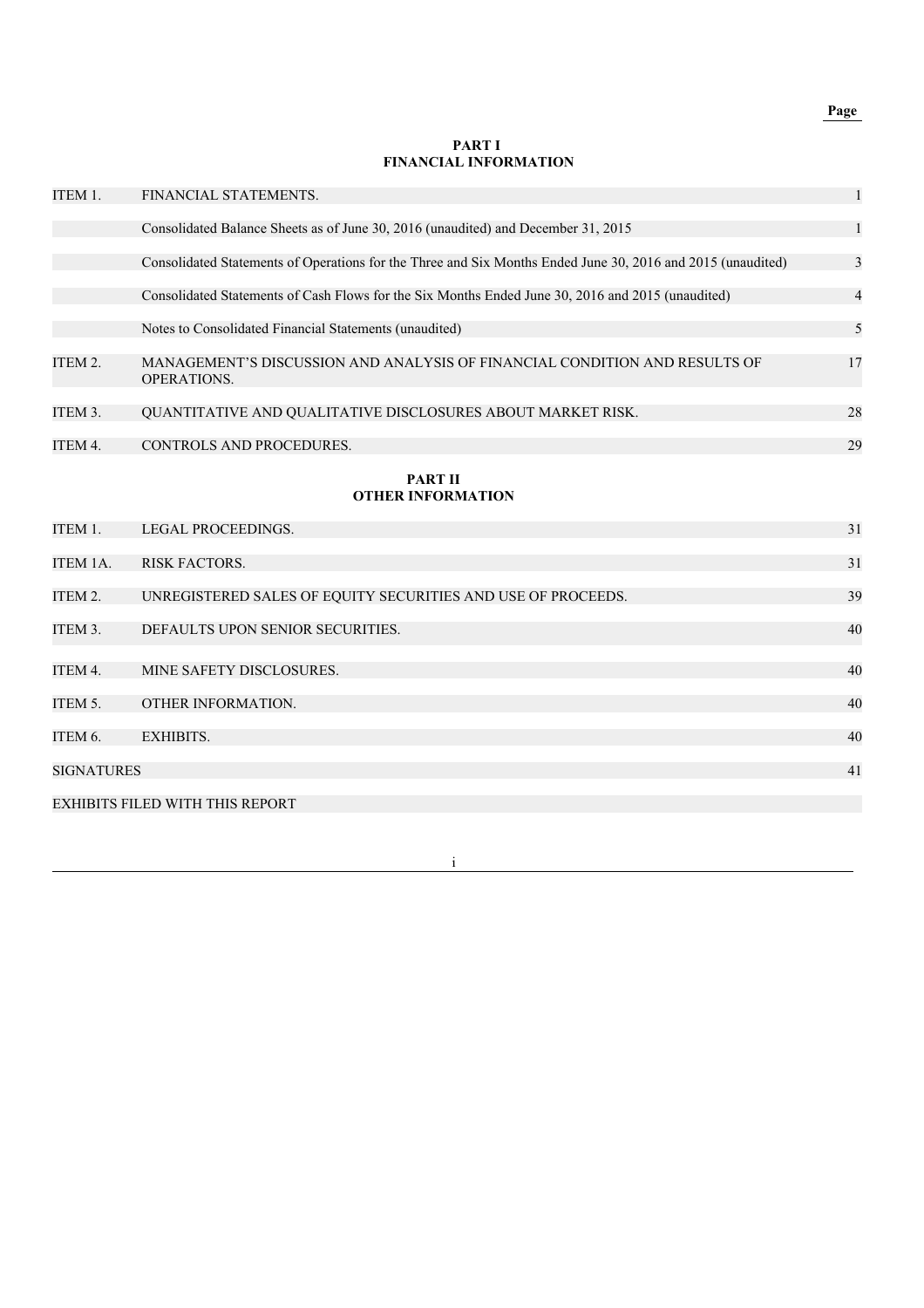## **PART I - FINANCIAL INFORMATION**

## **ITEM 1. FINANCIAL STATEMENTS.**

**\_\_\_\_\_\_\_\_\_\_\_\_\_\_\_**

### **PACIFIC ETHANOL, INC. CONSOLIDATED BALANCE SHEETS (in thousands)**

|                                                                                     | June 30,<br>2016<br>(unaudited) | December 31,<br>2015<br>$\star$ |
|-------------------------------------------------------------------------------------|---------------------------------|---------------------------------|
| <b>ASSETS</b>                                                                       |                                 |                                 |
| <b>Current Assets:</b>                                                              |                                 |                                 |
| Cash and cash equivalents                                                           | \$<br>31,673                    | \$<br>52,712                    |
| Accounts receivable, net (net of allowance for doubtful accounts of \$311 and \$25, |                                 |                                 |
| respectively)                                                                       | 71,946                          | 61,346                          |
| Inventories                                                                         | 65,928                          | 60,820                          |
| Prepaid inventory                                                                   | 10,319                          | 5,973                           |
| Income tax receivables                                                              | 6,114                           | 10,654                          |
| Derivative instruments                                                              | 13,299                          | 2,081                           |
| Other current assets                                                                | 4,055                           | 4,356                           |
| Total current assets                                                                | 203,334                         | 197,942                         |
| Property and equipment, net                                                         | 454,775                         | 464,960                         |
| <b>Other Assets:</b>                                                                |                                 |                                 |
| Intangible assets, net                                                              | 2,678                           | 2,678                           |
| Other assets                                                                        | 4,933                           | 9,100                           |
| Total other assets                                                                  | 7,611                           | 11,778                          |
| <b>Total Assets</b>                                                                 | \$<br>665,720                   | 674,680                         |

**\*** Amounts derived from the audited consolidated financial statements for the year ended December 31, 2015.

See accompanying notes to consolidated financial statements.

1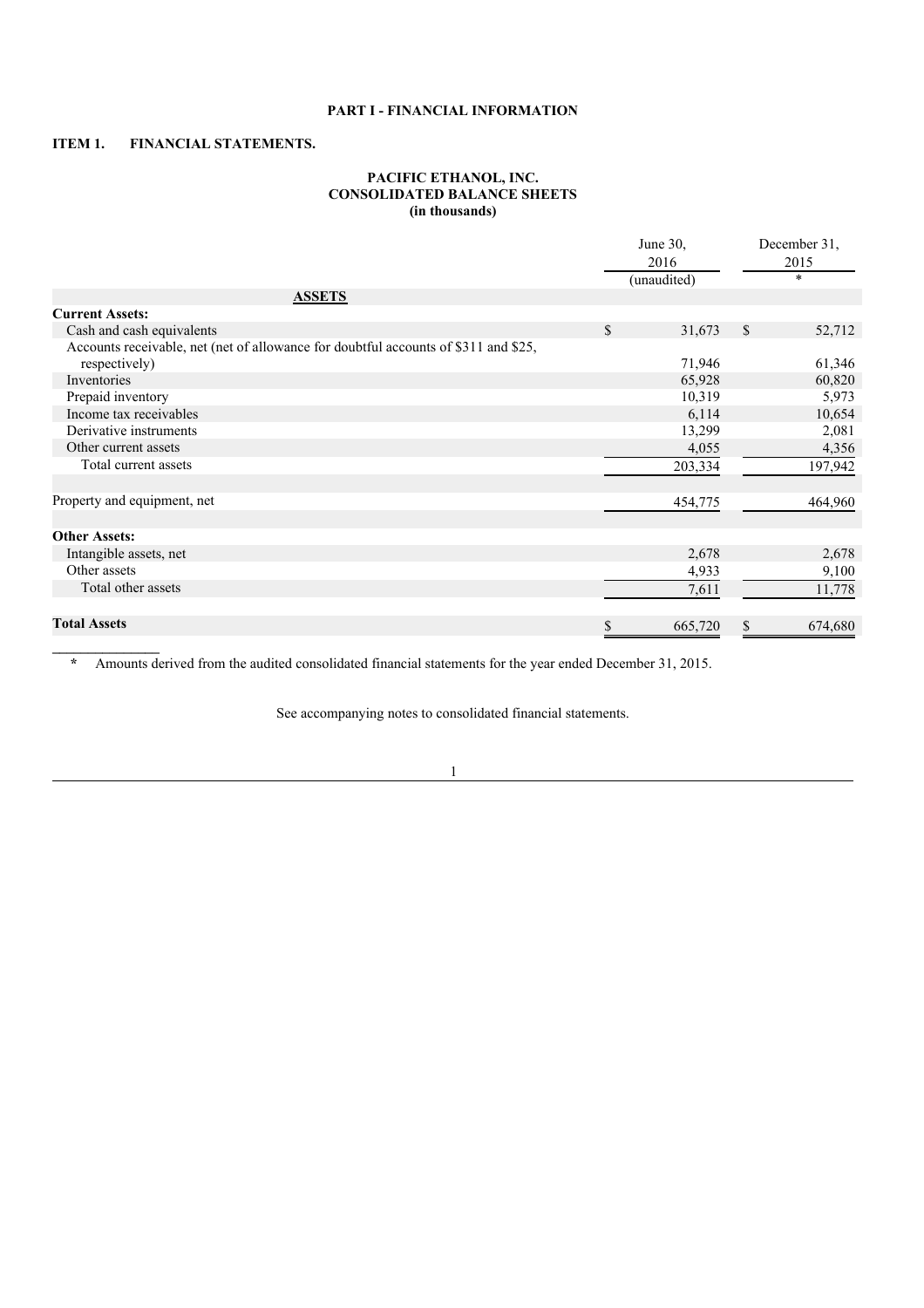### **PACIFIC ETHANOL, INC. CONSOLIDATED BALANCE SHEETS (CONTINUED) (in thousands, except par value and shares)**

|                                                                                                               | June 30,        |              | December 31,    |
|---------------------------------------------------------------------------------------------------------------|-----------------|--------------|-----------------|
|                                                                                                               | 2016            |              | 2015<br>$\star$ |
|                                                                                                               | (unaudited)     |              |                 |
| <b>LIABILITIES AND STOCKHOLDERS' EQUITY</b><br><b>Current Liabilities:</b>                                    |                 |              |                 |
| Accounts payable - trade                                                                                      | \$<br>23,844    | $\mathbb{S}$ | 30,520          |
| Accrued liabilities                                                                                           |                 |              |                 |
|                                                                                                               | 15,156<br>4.431 |              | 10,072<br>4,248 |
| Current portion – capital leases                                                                              |                 |              |                 |
| Current portion - long-term debt                                                                              |                 |              | 17,003          |
| Derivative instruments                                                                                        | 12,166          |              | 1,848           |
| Accrued PE Op Co. purchase                                                                                    | 3,828           |              | 3,828           |
| Other current liabilities                                                                                     | 6,026           |              | 5,390           |
| Total current liabilities                                                                                     | 65,451          |              | 72,909          |
| Long-term debt, net of current portion                                                                        | 215,041         |              | 203,861         |
| Capital leases, net of current portion                                                                        | 1,921           |              | 4,183           |
| Warrant liabilities at fair value                                                                             | 257             |              | 273             |
| Deferred tax liabilities                                                                                      | 1,174           |              | 1,174           |
| Other liabilities                                                                                             | 18,261          |              | 20,736          |
|                                                                                                               |                 |              |                 |
| <b>Total Liabilities</b>                                                                                      | 302,105         |              | 303,136         |
|                                                                                                               |                 |              |                 |
| Commitments and Contingencies (Note 7)                                                                        |                 |              |                 |
|                                                                                                               |                 |              |                 |
| <b>Stockholders' Equity:</b>                                                                                  |                 |              |                 |
| Pacific Ethanol, Inc. Stockholders' Equity:                                                                   |                 |              |                 |
| Preferred stock, \$0.001 par value; 10,000,000 shares authorized; Series A: 1,684,375                         |                 |              |                 |
| shares authorized; no shares issued and outstanding as of June 30, 2016 and                                   |                 |              |                 |
| December 31, 2015;<br>Series B: 1,580,790 shares authorized; 926,942 shares issued and outstanding as of June |                 |              |                 |
| 30, 2016 and December 31, 2015; liquidation preference of \$18,075 as of June 30, 2016                        | $\mathbf{1}$    |              | $\mathbf{1}$    |
| Common stock, \$0.001 par value; 300,000,000 shares authorized; 39,617,328 and                                |                 |              |                 |
| 38,974,972 shares issued and outstanding as of June 30, 2016 and December 31, 2015,                           |                 |              |                 |
| respectively                                                                                                  | 40              |              | 39              |
| Non-voting common stock, \$0.001 par value; 3,553,000 shares authorized; 3,540,132                            |                 |              |                 |
| shares issued and outstanding as of June 30, 2016 and December 31, 2015                                       | 4               |              |                 |
| Additional paid-in capital                                                                                    | 903,683         |              | 902,843         |
| Accumulated other comprehensive income                                                                        | 1,040           |              | 1,040           |
| Accumulated deficit                                                                                           | (541, 153)      |              | (532, 383)      |
| Total Stockholders' Equity                                                                                    | 363,615         |              | 371,544         |
|                                                                                                               |                 |              |                 |
| <b>Total Liabilities and Stockholders' Equity</b>                                                             | \$<br>665,720   | \$           | 674,680         |

**\*** Amounts derived from the audited consolidated financial statements for the year ended December 31, 2015.

**\_\_\_\_\_\_\_\_\_\_\_\_\_\_\_**

See accompanying notes to consolidated financial statements.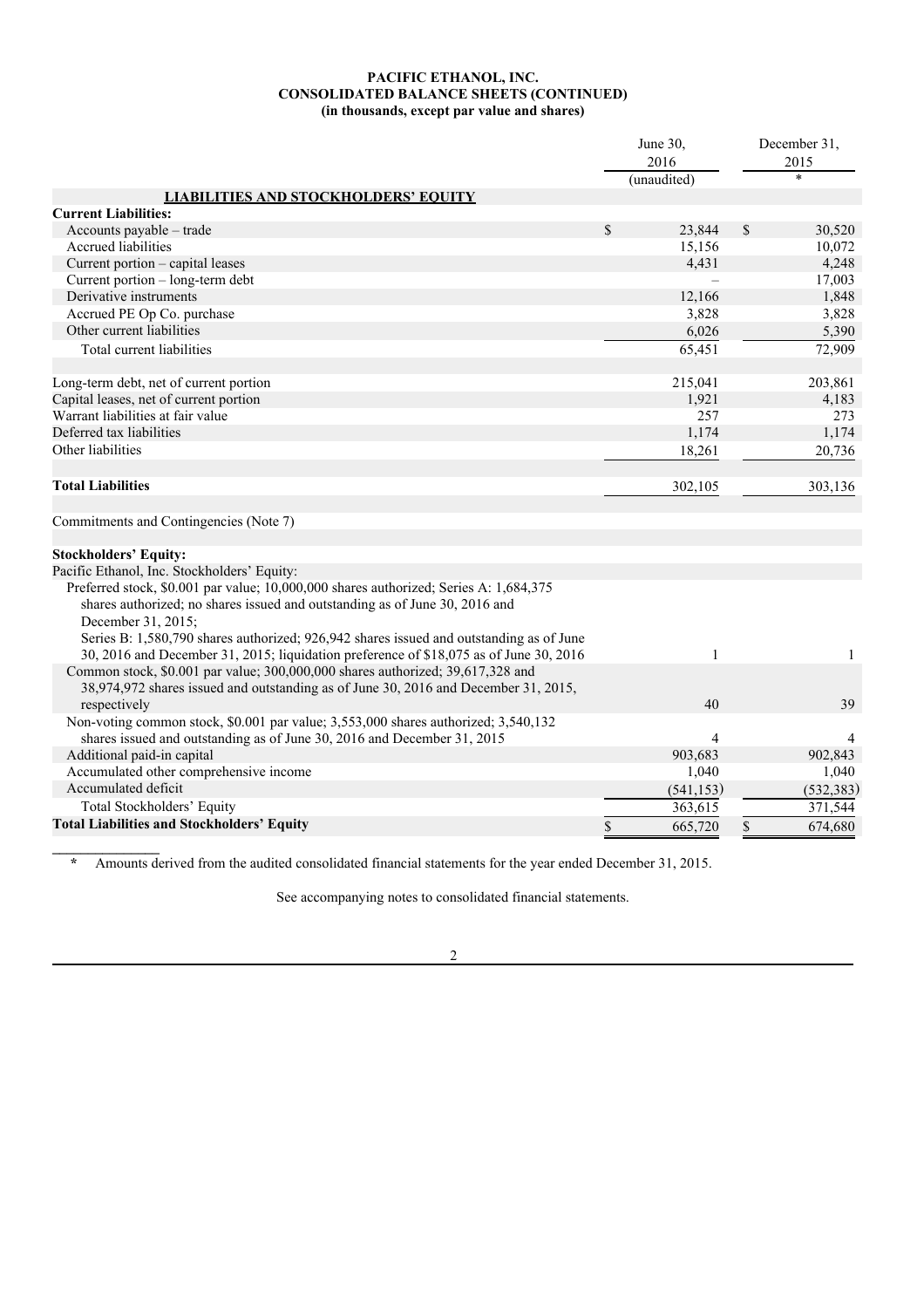### **PACIFIC ETHANOL, INC. CONSOLIDATED STATEMENTS OF OPERATIONS (unaudited, in thousands, except per share data)**

|                                                          |    | Three Months Ended<br>June 30, |              |         |               | Six Months Ended<br>June 30, |               |
|----------------------------------------------------------|----|--------------------------------|--------------|---------|---------------|------------------------------|---------------|
|                                                          |    | 2016                           |              | 2015    |               | 2016                         | 2015          |
| Net sales                                                | S. | 422,860                        | $\mathbb{S}$ | 227,621 | <sup>\$</sup> | 765,233                      | \$<br>433,797 |
| Cost of goods sold                                       |    | 405,156                        |              | 221,367 |               | 746,460                      | 428,530       |
| Gross profit                                             |    | 17,704                         |              | 6,254   |               | 18,773                       | 5,267         |
| Selling, general and administrative expenses             |    | 6,148                          |              | 3,993   |               | 14,465                       | 8,898         |
| Income (loss) from operations                            |    | 11,556                         |              | 2,261   |               | 4,308                        | (3,631)       |
| Fair value adjustments and warrant inducements           |    | (24)                           |              | 384     |               | 16                           | 211           |
| Interest expense, net                                    |    | (6, 536)                       |              | (1,005) |               | (12,769)                     | (2,020)       |
| Other income (expense), net                              |    | (155)                          |              | (58)    |               | 60                           | (187)         |
| Income (loss) before provision for income taxes          |    | 4,841                          |              | 1,582   |               | (8,385)                      | (5,627)       |
| Provision (benefit) for income taxes                     |    | (245)                          |              | 530     |               | (245)                        | (2,170)       |
| Consolidated net income (loss)                           |    | 5,086                          |              | 1,052   |               | (8, 140)                     | (3, 457)      |
| Net (income) loss attributed to noncontrolling interests |    |                                |              | (42)    |               |                              | 87            |
| Net income (loss) attributed to Pacific Ethanol, Inc.    | \$ | 5,086                          | \$           | 1,010   |               | (8,140)                      | \$<br>(3,370) |
| Preferred stock dividends                                |    | (315)                          | \$           | (315)   |               | (630)                        | \$<br>(627)   |
| Income allocated to participating securities             |    | (71)                           | \$           | (18)    |               |                              |               |
| Income (loss) available to common stockholders           |    | 4,700                          |              | 677     |               | (8,770)                      | (3,997)       |
| Net income (loss) per share, basic                       |    | 0.11                           |              | 0.03    |               | (0.21)                       | (0.16)        |
| Net income (loss) per share, diluted                     |    | 0.11                           |              | 0.03    |               | (0.21)                       | (0.16)        |
| Weighted-average shares outstanding, basic               |    | 42,191                         |              | 24,268  |               | 42,121                       | 24,589        |
| Weighted-average shares outstanding, diluted             |    | 42,229                         |              | 24,837  |               | 42,121                       | 24,589        |

See accompanying notes to consolidated financial statements.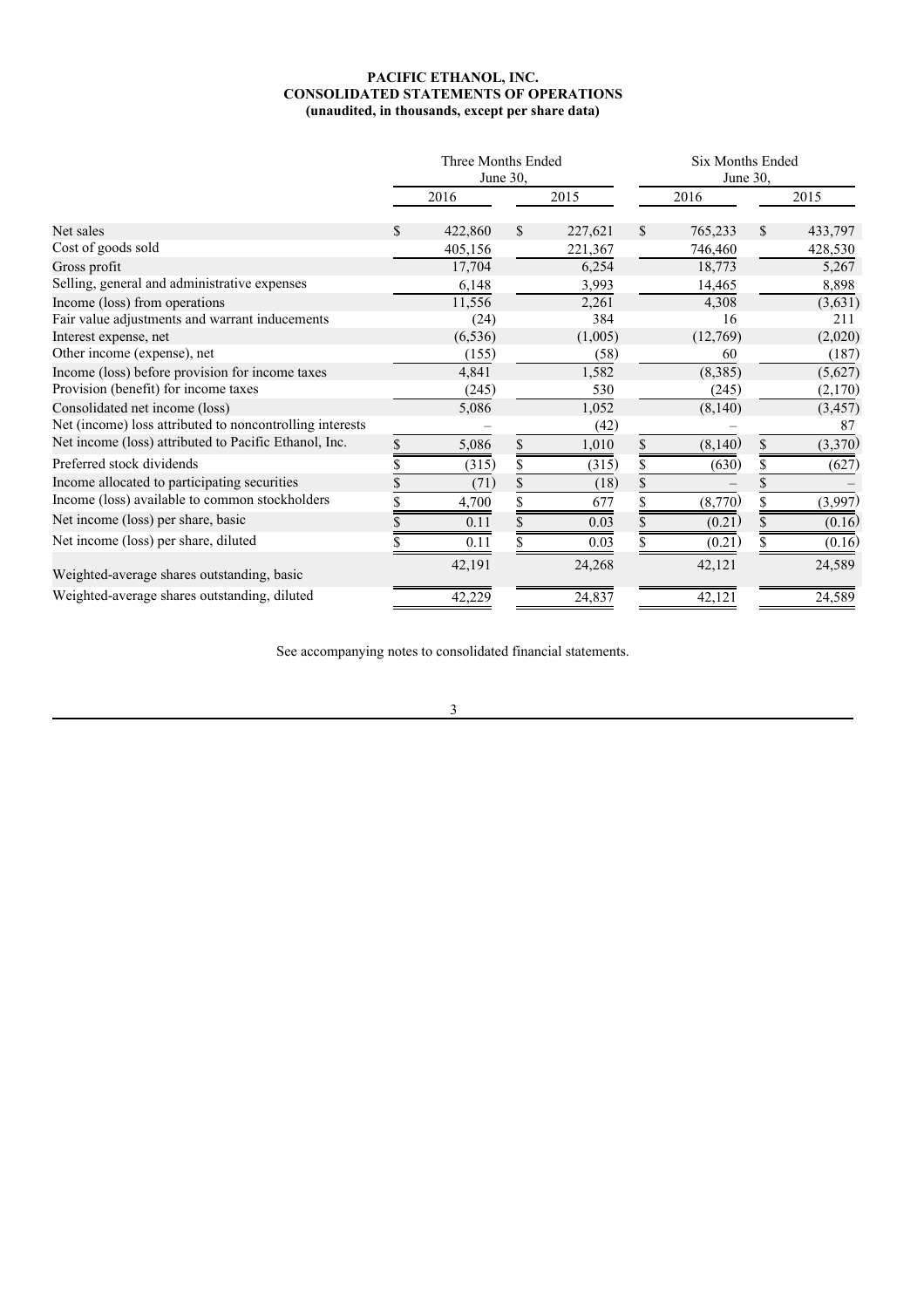#### **PACIFIC ETHANOL, INC. CONSOLIDATED STATEMENTS OF CASH FLOWS (unaudited, in thousands)**

|                                                                                                      | Six Months Ended<br>June 30. |           |               |                |
|------------------------------------------------------------------------------------------------------|------------------------------|-----------|---------------|----------------|
|                                                                                                      |                              | 2016      |               | 2015           |
| <b>Operating Activities:</b>                                                                         |                              |           |               |                |
| Consolidated net loss                                                                                | \$                           | (8, 140)  | \$            | (3, 457)       |
| Adjustments to reconcile consolidated net loss to net cash provided by operating activities:         |                              |           |               |                |
| Depreciation and amortization of intangibles                                                         |                              | 17,670    |               | 6,748          |
| Interest expense added to term debt                                                                  |                              | 9,451     |               |                |
| Fair value adjustments                                                                               |                              | (16)      |               | (211)          |
| Amortization of debt discount                                                                        |                              | 610       |               | 99             |
| Amortization of deferred financing fees                                                              |                              | 75        |               | 121            |
| Non-cash compensation                                                                                |                              | 1.181     |               | 915            |
| Loss (gain) on derivative instruments                                                                |                              | (809)     |               | 477            |
| Bad debt expense                                                                                     |                              | 286       |               | 3              |
| Changes in operating assets and liabilities:                                                         |                              |           |               |                |
| Accounts receivable                                                                                  |                              | (10, 886) |               | 6,018          |
| Inventories                                                                                          |                              | (5,108)   |               | (321)          |
| Prepaid expenses and other assets                                                                    |                              | 4,909     |               | (1,506)        |
| Prepaid inventory                                                                                    |                              | (4, 346)  |               | 3,581          |
| Accounts payable and accrued expenses                                                                |                              | (3,771)   |               | (1,100)        |
| Net cash provided by operating activities                                                            |                              | 1,106     |               | 11,367         |
|                                                                                                      |                              |           |               |                |
| <b>Investing Activities:</b>                                                                         |                              |           |               |                |
| Additions to property and equipment                                                                  |                              | (7, 485)  |               | (12, 166)      |
| Proceeds from cash collateralized letters of credit                                                  |                              | 4,010     |               |                |
| Net cash used in investing activities                                                                |                              | (3, 475)  |               | (12,166)       |
| <b>Financing Activities:</b>                                                                         |                              |           |               |                |
| Net proceeds from (payments on) Kinergy's line of credit                                             |                              | 1,042     |               | (8,974)        |
| Principal payments on borrowings                                                                     |                              |           |               |                |
| Payments on capital leases                                                                           |                              | (17,003)  |               |                |
| Proceeds from exercise of warrants                                                                   |                              | (2,079)   |               | (2,790)<br>368 |
|                                                                                                      |                              |           |               |                |
| Preferred stock dividends paid                                                                       |                              | (630)     |               | (627)          |
| Net cash used in financing activities                                                                |                              | (18,670)  |               | (12,023)       |
| Net decrease in cash and cash equivalents                                                            |                              | (21,039)  |               | (12, 822)      |
| Cash and cash equivalents at beginning of period                                                     |                              | 52,712    |               | 62,084         |
| Cash and cash equivalents at end of period                                                           | \$                           | 31,673    | \$            | 49,262         |
|                                                                                                      |                              |           |               |                |
| <b>Supplemental Cash Flow Information:</b><br>Interest paid                                          |                              |           |               |                |
| Income tax refunds received                                                                          | $\frac{1}{2}$                | 2,595     | $\frac{1}{2}$ | 1,911          |
|                                                                                                      | \$                           | 4,784     | \$            |                |
| Noncash financing and investing activities:                                                          |                              |           |               |                |
| Reclass of warrant liability to equity upon warrant exercises                                        | $\overline{\mathcal{L}}$     |           | \$            | 72             |
| Reclass of noncontrolling interests to APIC upon acquisitions of ownership positions in PE<br>Op Co. | \$                           |           | \$            | 560            |
|                                                                                                      |                              |           |               |                |
| Accrued payment for ownership positions in PE Op Co.                                                 | $\overline{\$}$              |           | \$            | 3,828          |

See accompanying notes to consolidated financial statements.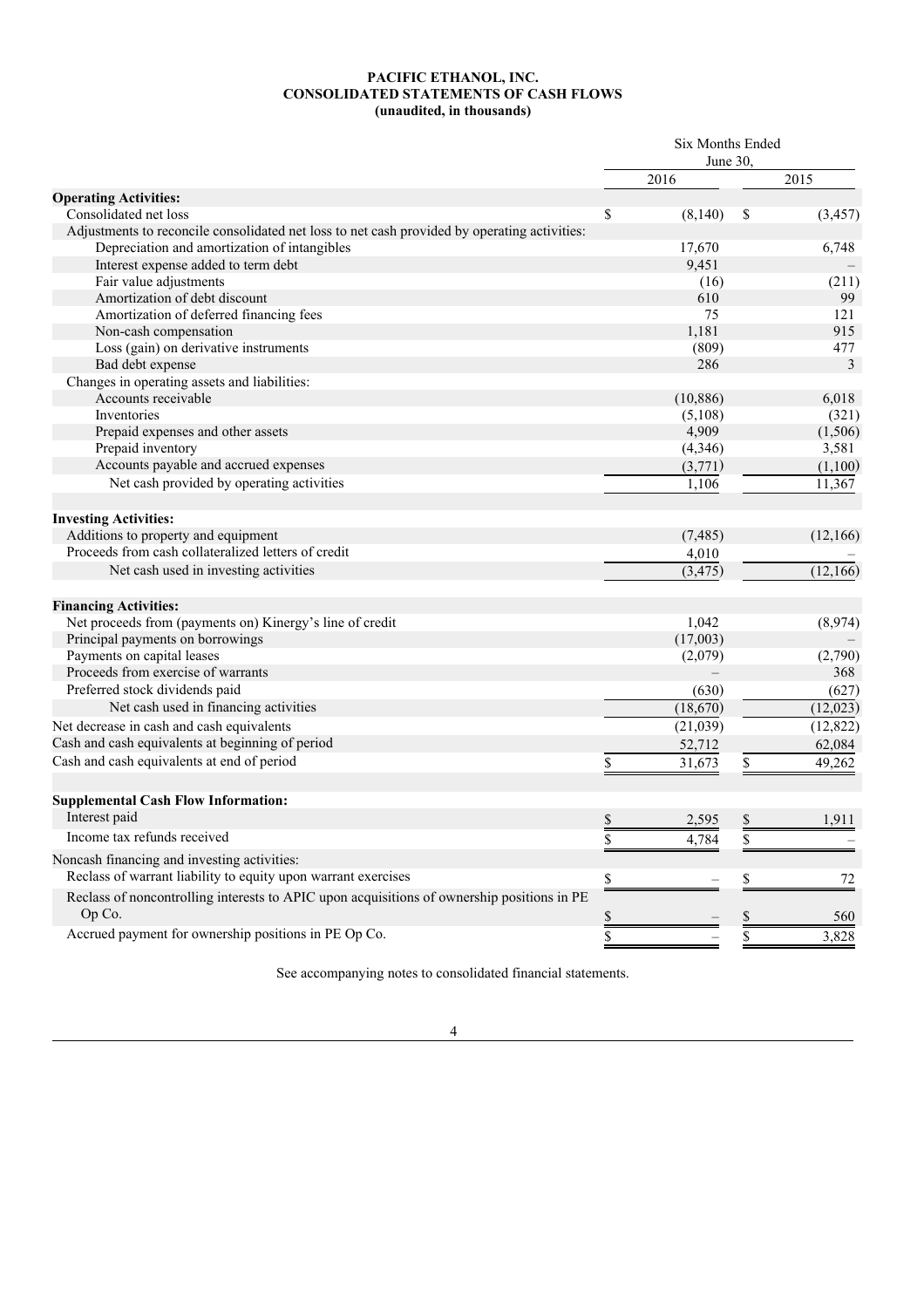### **PACIFIC ETHANOL, INC. NOTES TO CONSOLIDATED FINANCIAL STATEMENTS (UNAUDITED)**

### 1. ORGANIZATION AND BASIS OF PRESENTATION.

*Organization and Business* – The consolidated financial statements include, for all periods presented, the accounts of Pacific Ethanol, Inc., a Delaware corporation ("Pacific Ethanol"), and its direct and indirect subsidiaries (collectively, the "Company"), including its whollyowned subsidiaries, Kinergy Marketing LLC, an Oregon limited liability company ("Kinergy"), Pacific Ag. Products, LLC, a California limited liability company ("PAP") and PE Op Co., a Delaware corporation ("PE Op Co.").

The Company's acquisition of Aventine Renewable Energy Holdings, Inc. (now, Pacific Ethanol Central, LLC, a Delaware limited liability company, "Aventine") was consummated on July 1, 2015, and as a result, the Company's accompanying consolidated financial statements include the results of Aventine only as of and for the three and six months ended June 30, 2016.

The Company is a leading producer and marketer of low-carbon renewable fuels in the United States. The Company's four ethanol plants in the Western United States (together with their respective holding companies, the "Pacific Ethanol West Plants") are located in close proximity to both feed and ethanol customers and thus enjoy unique advantages in efficiency, logistics and product pricing. These plants produce among the lowest-carbon ethanol produced in the United States due to low energy use in production.

With the addition of four Midwestern ethanol plants in July 2015 as a result of the Company's acquisition of Aventine, the Company now has a combined ethanol production capacity of 515 million gallons per year, markets over 800 million gallons of ethanol, on an annualized basis, and produces over one million tons of co-products such as wet and dry distillers grains, wet and dry corn gluten feed, condensed distillers solubles, corn gluten meal, corn germ, distillers yeast and CO<sub>2</sub>, on an annualized basis. The Company's four ethanol plants in the

Midwest (together with their respective holding companies, the "Pacific Ethanol Central Plants") are located in the heart of the Corn Belt, benefit from low-cost and abundant feedstock production and allow for access to many additional domestic markets. In addition, the Company's ability to load unit trains from these facilities in the Midwest allows for greater access to international markets.

*Accounts Receivable and Allowance for Doubtful Accounts* – Trade accounts receivable are presented at face value, net of the allowance for doubtful accounts. The Company sells ethanol to gasoline refining and distribution companies, sells distillers grains and other feed coproducts to dairy operators and animal feedlots and sells corn oil to poultry and biodiesel customers generally without requiring collateral.

The Company maintains an allowance for doubtful accounts for balances that appear to have specific collection issues. The collection process is based on the age of the invoice and requires attempted contacts with the customer at specified intervals. If, after a specified number of days, the Company has been unsuccessful in its collection efforts, a bad debt allowance is recorded for the balance in question. Delinquent accounts receivable are charged against the allowance for doubtful accounts once uncollectibility has been determined. The factors considered in reaching this determination are the apparent financial condition of the customer and the Company's success in contacting and negotiating with the customer. If the financial condition of the Company's customers were to deteriorate, resulting in an impairment of ability to make payments, additional allowances may be required.

Of the accounts receivable balance, approximately \$63,330,000 and \$42,049,000 at June 30, 2016 and December 31, 2015, respectively, were used as collateral under Kinergy's operating line of credit. The allowance for doubtful accounts was \$311,000 and \$25,000 as of June 30, 2016 and December 31, 2015, respectively. The Company recorded a bad debt expense of \$30,000 and \$286,000 for the three and six months ended June 30, 2016, respectively, and a bad debt expense of \$3,000 for the three and six months ended June 30, 2015. The Company does not have any off-balance sheet credit exposure related to its customers.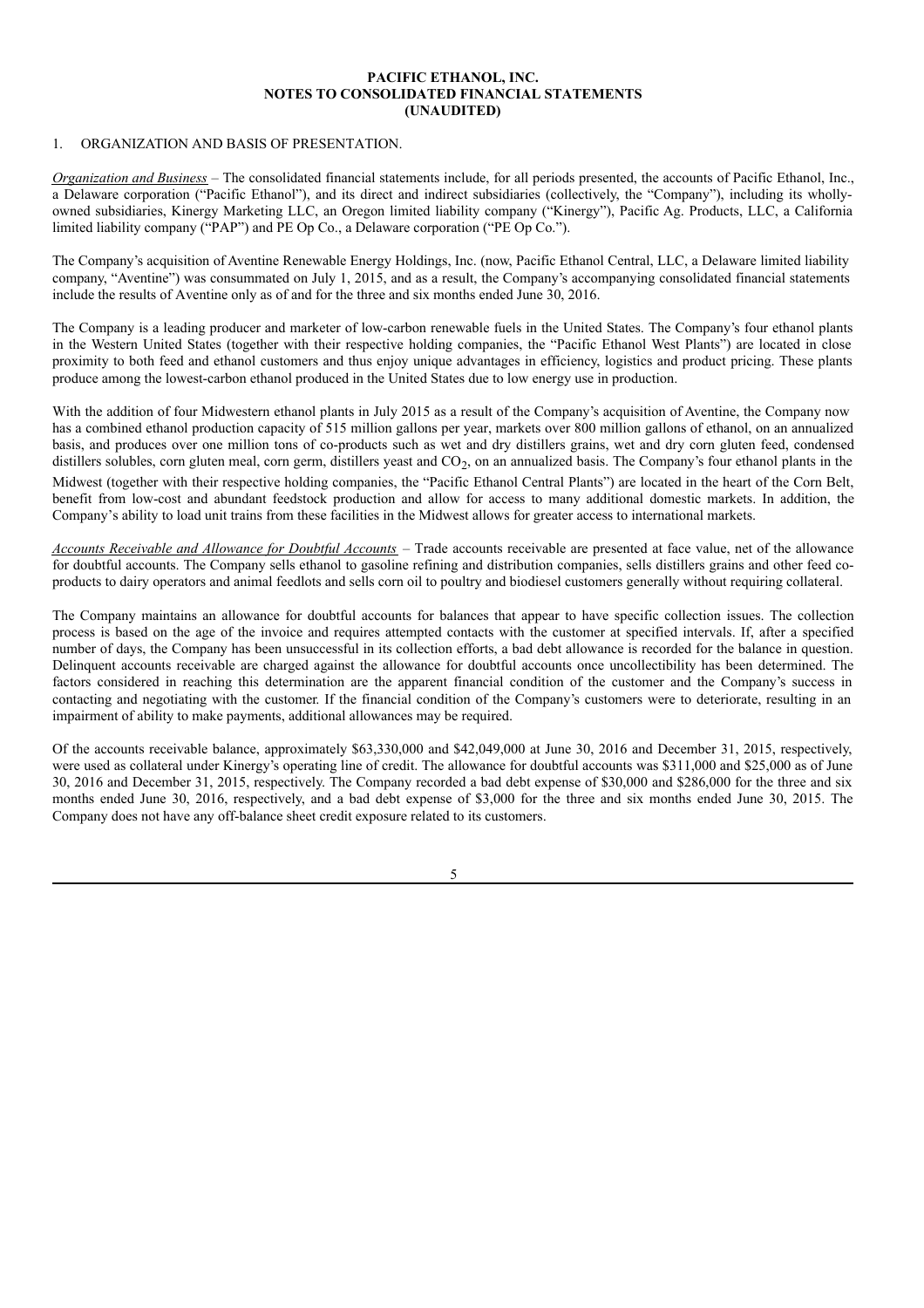*Provision for Income Taxes* – The Company recognized a tax benefit of \$0.2 million for the three and six months ended June 30, 2016, as the Company has finalized certain of its tax returns. The Company recognized a provision of \$0.5 million and a benefit of \$2.2 million for the three and six months ended June 30, 2015, respectively, related to losses incurred in 2015 that were able to be carried back to a prior taxable year. For the three and six months ended June 30, 2016, the Company applied a valuation allowance against the amount of deferred tax losses from the periods. To the extent the Company believes it can utilize these losses, it will adjust its provision (benefit) for income taxes accordingly in future periods.

*Financial Instruments –* The carrying values of cash and cash equivalents, accounts receivable, accounts payable and accrued liabilities are reasonable estimates of their fair values because of the short maturity of these items. The Company recorded its warrants at fair value. The Company believes the carrying value of its long-term debt approximates fair value because the interest rates on these instruments are variable.

*Reclassifications* – Certain prior year amounts have been reclassified to conform to the current presentation. Such reclassification had no effect on the consolidated net loss reported in the consolidated statements of operations.

*Recent Accounting Pronouncements* – In February 2016, the Financial Accounting Standards Board ("FASB") issued new guidance on accounting for leases. Under the new guidance, lessees will be required to recognize the following for all leases (with the exception of short-term leases) at the commencement date: (1) a lease liability, which is a lessee's obligation to make lease payments arising from a lease, measured on a discounted cash flow basis; and (2) a "right of use" asset, which is an asset that represents the lessee's right to use the specified asset for the lease term. Under the new guidance, lessor accounting is largely unchanged, with some minor exceptions. Lessees will no longer be provided with a source of off-balance sheet financing for other than short-term leases. The standard is effective for public companies for annual reporting periods beginning after December 15, 2019, and for interim periods beginning after December 15, 2020. Early adoption is permitted. The Company has several operating leases that may be impacted by this guidance. The Company is currently evaluating the impact of the adoption of this accounting standard on its consolidated results of operations and financial condition.

In May 2014, the FASB issued new guidance on the recognition of revenue. The guidance states that an entity should recognize revenue to depict the transfer of promised goods or services to customers in an amount that reflects the consideration to which the entity expects to be entitled in exchange for those goods or services. The standard was originally effective for annual reporting periods beginning after December 15, 2016, including interim periods within that reporting period, but has been further deferred one year. The Company's adoption begins with the first fiscal quarter of fiscal year 2018. In March and April 2016, the FASB issued further revenue recognition guidance amending principal vs. agent considerations whether an entity should recognize revenue to depict the transfer of promised goods or services to customers in an amount that reflects the consideration to which the entity expects to be entitled in exchange for those goods and services. The Company is currently evaluating the impact of the adoption of this accounting standard update on its consolidated results of operations and financial condition.

In September 2015, the FASB issued new guidance on simplifying the accounting for measurement-period adjustments. Under the new guidance, an acquirer must recognize adjustments to provisional amounts that are identified during the measurement period in the reporting period in which the adjustment amounts are determined. The guidance also requires acquirers to present separately on the face of the statement of operations or disclose in the notes, the portion of the amount recorded in current-period earnings by line item that would have been recorded in previous reporting periods if the adjustment to the provisional amounts had been recognized as of the acquisition date. The guidance is effective for fiscal years beginning after December 31, 2015, applied prospectively. Early adoption is permitted. The Company will adopt the guidance as to future acquisitions.

In April 2016, the FASB issued new guidance to reduce the complexity of certain aspects of accounting for employee share-based payment transactions. Currently, accruals of compensation costs are based on an estimated forfeiture rate. The new guidance allows an entity to make an entity-wide accounting policy election to either continue using an estimate of forfeitures or account for forfeitures only when they occur. The guidance is effective for fiscal years beginning after December 15, 2016, including interim periods within those fiscal years. The Company is currently evaluating the impact of the guidance on its consolidated results of operations and financial condition.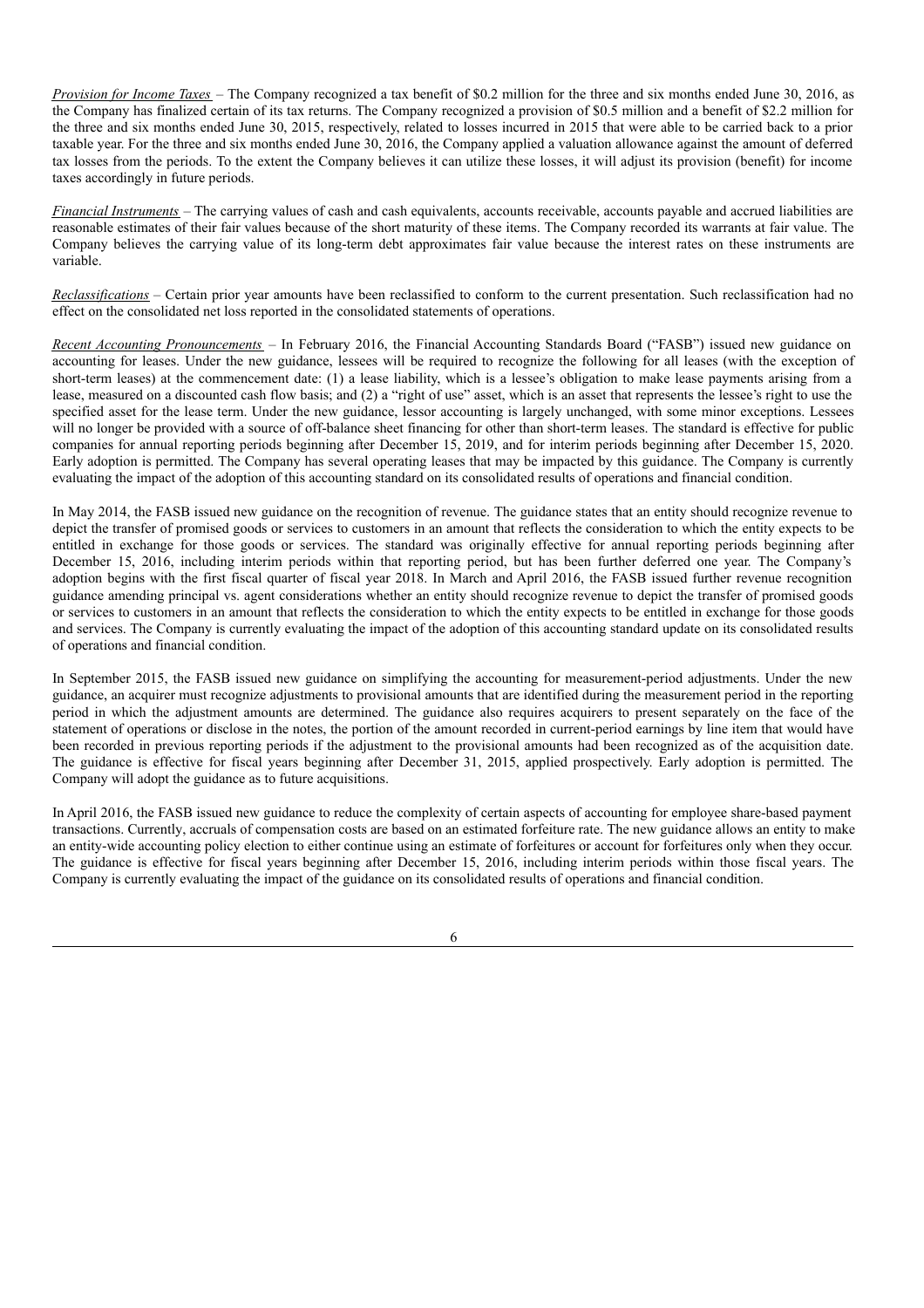In April 2015, the FASB issued new guidance on presentation of debt issuance costs. Historically, entities have presented debt issuance costs as an asset. Under the new guidance, effective for fiscal years beginning after December 31, 2015, debt issuance costs have been reclassified as a deduction to the carrying amount of the related debt balance. The guidance does not change any of the Company's other debt recognition or disclosure. On January 1, 2016, the Company adopted this guidance for all periods presented on the consolidated balance sheets. The impact of the adoption was a reclassification of other assets to long-term debt, net of current portion of \$386,000 and \$462,000 as of June 30, 2016 and December 31, 2015, respectively.

*Basis of Presentation*–*Interim Financial Statements* – The accompanying unaudited consolidated financial statements and related notes have been prepared in accordance with accounting principles generally accepted in the United States for interim financial information and the instructions to Form 10-Q and Rule 10-01 of Regulation S-X. Results for interim periods should not be considered indicative of results for a full year. These interim consolidated financial statements should be read in conjunction with the consolidated financial statements and related notes contained in the Company's Annual Report on Form 10-K for the year ended December 31, 2015. The accounting policies used in preparing these consolidated financial statements are the same as those described in Note 1 to the consolidated financial statements in the Company's Annual Report on Form 10-K for the year ended December 31, 2015, except as noted herein. In the opinion of management, all adjustments (consisting of normal recurring adjustments) considered necessary for a fair statement of the results for interim periods have been included. All significant intercompany accounts and transactions have been eliminated in consolidation.

*Use of Estimates* – The preparation of the consolidated financial statements in conformity with accounting principles generally accepted in the United States requires management to make estimates and assumptions that affect the reported amounts of assets and liabilities and disclosure of contingent assets and liabilities at the date of the financial statements and the reported amounts of revenues and expenses during the reporting period. Significant estimates are required as part of determining the fair value of warrants, allowance for doubtful accounts, net realizable value of inventory, estimated lives of property and equipment and intangibles, long-lived asset impairments, valuation allowances on deferred income taxes and the potential outcome of future tax consequences of events recognized in the Company's financial statements or tax returns and the valuation of assets acquired and liabilities assumed as a result of business combinations. Actual results and outcomes may materially differ from management's estimates and assumptions.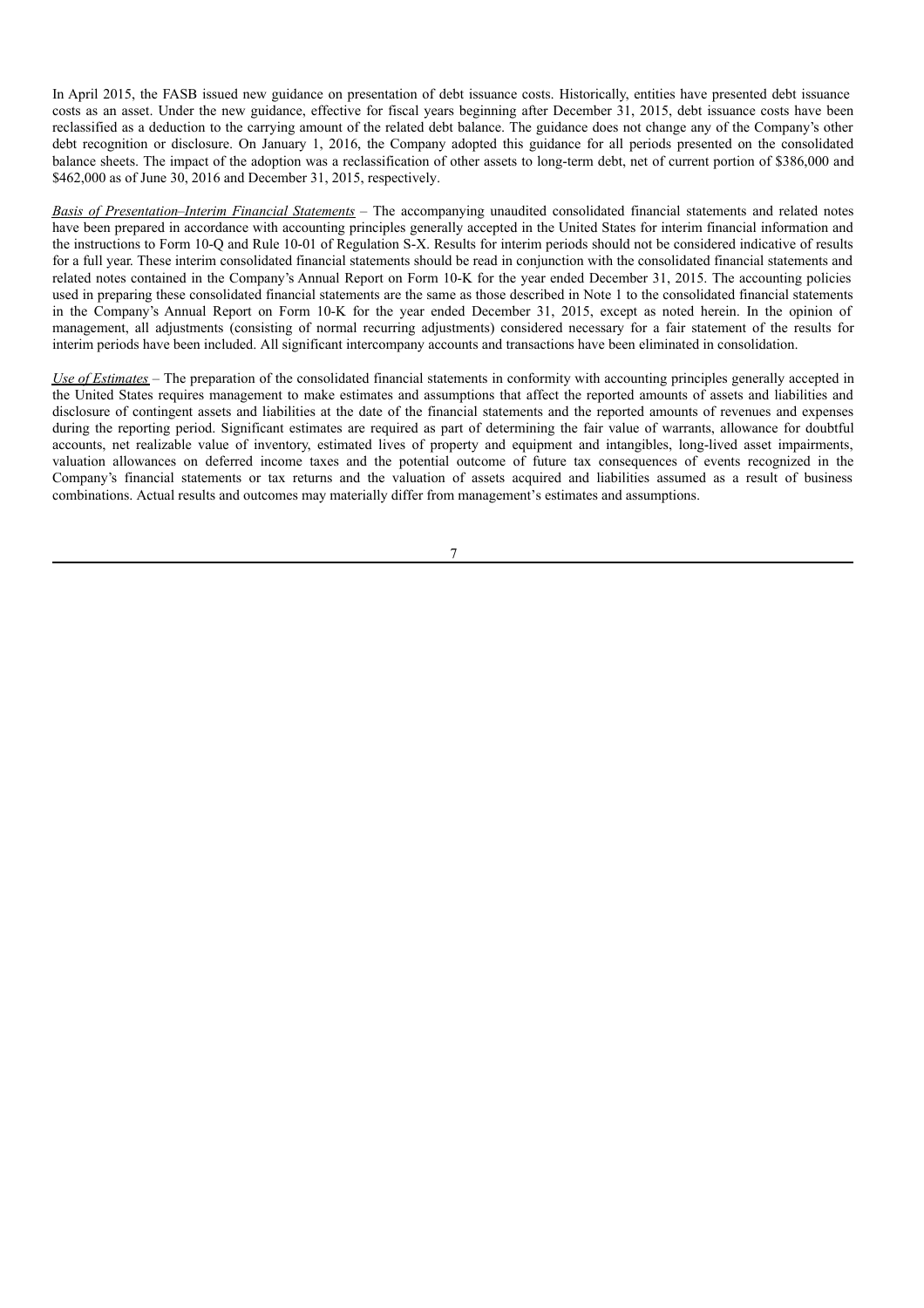## 2. SEGMENTS.

The Company reports its financial and operating performance in two segments: (1) ethanol production, which includes the production and sale of ethanol and co-products, with all eight of the Company's production facilities aggregated, and (2) marketing and distribution, which includes marketing and merchant trading for Company-produced ethanol and co-products and third-party ethanol.

The following tables set forth certain financial data for the Company's operating segments (in thousands):

|                                                  | Three Months Ended<br>June 30. |              |         | <b>Six Months Ended</b><br>June 30, |           |              |          |  |
|--------------------------------------------------|--------------------------------|--------------|---------|-------------------------------------|-----------|--------------|----------|--|
|                                                  | 2016                           |              | 2015    |                                     | 2016      |              | 2015     |  |
| <b>Net Sales</b>                                 |                                |              |         |                                     |           |              |          |  |
| Ethanol Production:                              |                                |              |         |                                     |           |              |          |  |
| Net sales to external customers                  | \$<br>271,630                  | $\mathbb{S}$ | 108,960 | $\mathcal{S}$                       | 500,871   | \$           | 207,957  |  |
| Intersegment net sales                           | 260                            |              | 85      |                                     | 523       |              | 85       |  |
| Total production segment sales                   | 271,890                        |              | 109,045 |                                     | 501,394   |              | 208,042  |  |
| Marketing and distribution:                      |                                |              |         |                                     |           |              |          |  |
| Net sales to external customers                  | 151,230                        |              | 118,661 |                                     | 264,362   |              | 225,840  |  |
| Intersegment net sales                           | 2,091                          |              | 836     |                                     | 3,843     |              | 1,571    |  |
| Total marketing and distribution net sales       | 153,321                        |              | 119,497 |                                     | 268,205   |              | 227,411  |  |
| Intersegment eliminations                        | (2,351)                        |              | (921)   |                                     | (4,366)   |              | (1,656)  |  |
| Net sales as reported                            | \$<br>422,860                  | \$           | 227,621 | \$                                  | 765,233   | \$           | 433,797  |  |
| Cost of goods sold:                              |                                |              |         |                                     |           |              |          |  |
| Ethanol production                               | \$<br>260,237                  | \$           | 105,623 | \$                                  | 496,246   | \$           | 207,160  |  |
| Marketing and distribution                       | 149,521                        |              | 118,522 |                                     | 258,819   |              | 226,581  |  |
| Intersegment eliminations                        | (4,602)                        |              | (2,778) |                                     | (8,605)   |              | (5,211)  |  |
| Cost of goods sold as reported                   | \$<br>405,156                  | \$           | 221,367 | \$                                  | 746,460   | \$           | 428,530  |  |
| Income (loss) before provision for income taxes: |                                |              |         |                                     |           |              |          |  |
| Ethanol production                               | \$<br>794                      | \$           | 1,013   | $\mathbb S$                         | (16, 330) | \$           | (4,199)  |  |
| Marketing and distribution                       | 2,209                          |              | (516)   |                                     | 6,178     |              | (2, 131) |  |
| Corporate activities                             | 1,838                          |              | 1,085   |                                     | 1,767     |              | 703      |  |
|                                                  | \$<br>4,841                    | \$           | 1,582   | \$                                  | (8,385)   | $\mathbb{S}$ | (5,627)  |  |
| Depreciation and amortization:                   |                                |              |         |                                     |           |              |          |  |
| Ethanol production                               | \$<br>8,793                    | \$           | 3,206   | \$                                  | 17,209    | $\mathbf S$  | 6,390    |  |
| Marketing and distribution                       |                                |              | 15      |                                     | 3         |              | 142      |  |
| Corporate activities                             | 225                            |              | 119     |                                     | 458       |              | 216      |  |
|                                                  | \$<br>9,018                    | \$           | 3,340   | \$                                  | 17,670    | \$           | 6,748    |  |
| Interest expense:                                |                                |              |         |                                     |           |              |          |  |
| Ethanol production                               | \$<br>6,180                    | \$           | 922     | \$                                  | 12,080    | \$           | 1,844    |  |
| Marketing and distribution                       | 356                            |              | 83      |                                     | 689       |              | 176      |  |
| Corporate activities                             |                                |              |         |                                     |           |              |          |  |
|                                                  | \$<br>6,536                    | \$           | 1,005   | $\mathcal{S}$                       | 12,769    | \$           | 2,020    |  |
|                                                  |                                |              |         |                                     |           |              |          |  |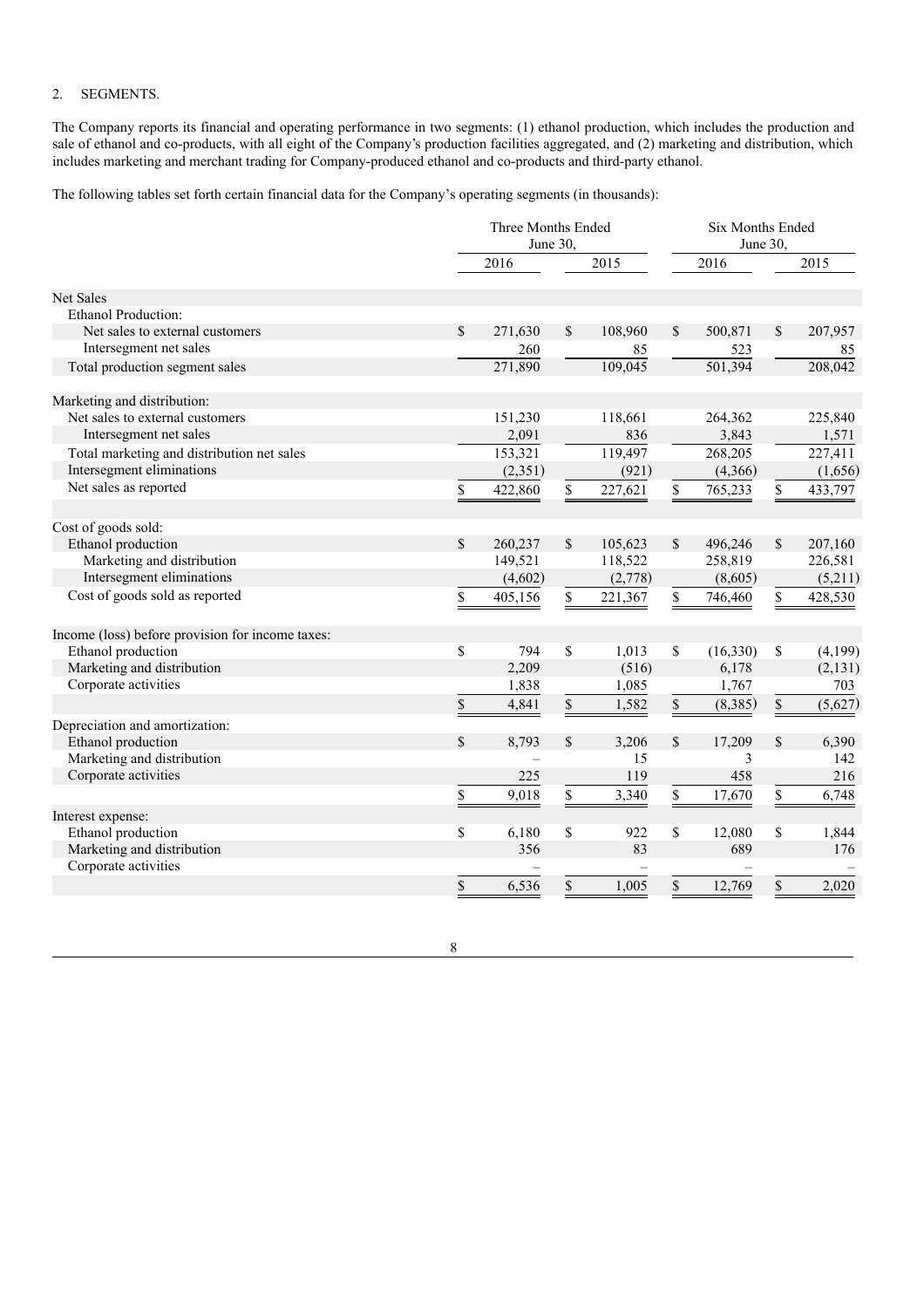The following table sets forth the Company's total assets by operating segment (in thousands):

|                            | June 30, 2016 |   | December 31, 2015 |
|----------------------------|---------------|---|-------------------|
| Total assets:              |               |   |                   |
| Ethanol production         | 523,652       | S | 536,013           |
| Marketing and distribution | 130,689       |   | 107,069           |
| Corporate assets           | 11.379        |   | 31,598            |
|                            | 665,720       |   | 674,680           |

### 3. INVENTORIES.

Inventories consisted primarily of bulk ethanol, corn, co-products, Low-Carbon Fuel Standard ("LCFS") credits and unleaded fuel, and are valued at the lower-of-cost-or-net realizable value, with cost determined on a first-in, first-out basis. Included in inventory is a \$1.5 million valuation adjustment as of June 30, 2016. Inventory balances consisted of the following (in thousands):

|                  | June 30, 2016 | December 31, 2015 |
|------------------|---------------|-------------------|
| Finished goods   | 35,543        | 31,153            |
| LCFS credits     | 12,830        | 6,957             |
| Raw materials    | 8,678         | 9,891             |
| Work in progress | 7,235         | 11,121            |
| Other            | 1,642         | 1,698             |
| Total            | 65.928        | 60,820            |

#### 4. DERIVATIVES.

The business and activities of the Company expose it to a variety of market risks, including risks related to changes in commodity prices. The Company monitors and manages these financial exposures as an integral part of its risk management program. This program recognizes the unpredictability of financial markets and seeks to reduce the potentially adverse effects that market volatility could have on operating results.

*Commodity Risk* – *Cash Flow Hedges* – The Company uses derivative instruments to protect cash flows from fluctuations caused by volatility in commodity prices for periods of up to twelve months in order to protect gross profit margins from potentially adverse effects of market and price volatility on ethanol sale and purchase commitments where the prices are set at a future date and/or if the contracts specify a floating or index-based price for ethanol. In addition, the Company hedges anticipated sales of ethanol to minimize its exposure to the potentially adverse effects of price volatility. These derivatives may be designated and documented as cash flow hedges and effectiveness is evaluated by assessing the probability of the anticipated transactions and regressing commodity futures prices against the Company's purchase and sales prices. Ineffectiveness, which is defined as the degree to which the derivative does not offset the underlying exposure, is recognized immediately in cost of goods sold. For the three and six months ended June 30, 2016 and 2015, the Company did not designate any of its derivatives as cash flow hedges.

*Commodity Risk – Non-Designated Hedges* – The Company uses derivative instruments to lock in prices for certain amounts of corn and ethanol by entering into exchange-traded forward contracts for those commodities. These derivatives are not designated for special hedge accounting treatment. The changes in fair value of these contracts are recorded on the balance sheet and recognized immediately in cost of goods sold.

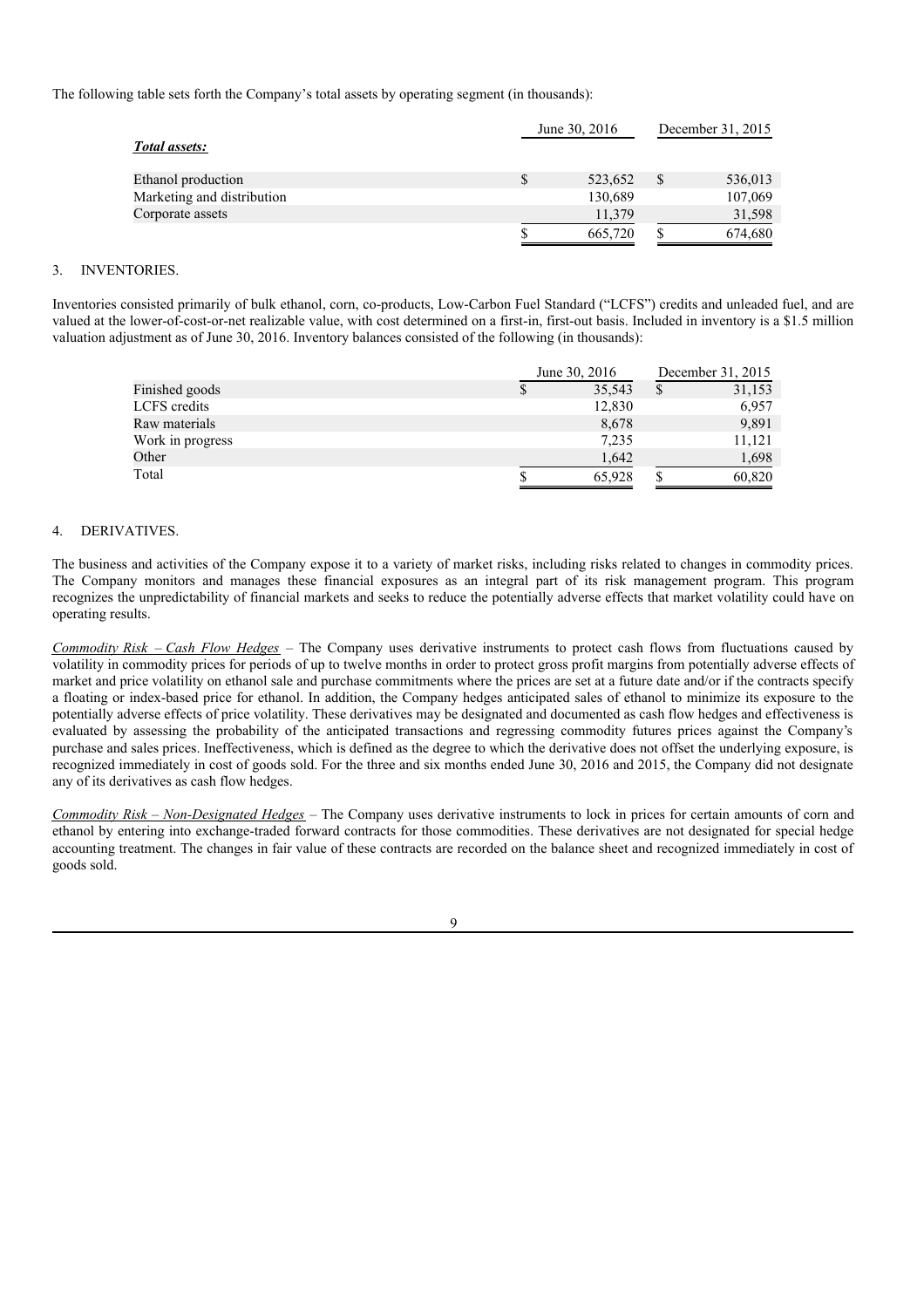*Non Designated Derivative Instruments* – The classification and amounts of the Company's derivatives not designated as hedging instruments are as follows (in thousands):

|                     | As of June 30, 2016           |        |                         |                               |  |        |  |  |
|---------------------|-------------------------------|--------|-------------------------|-------------------------------|--|--------|--|--|
|                     | Assets                        |        |                         | Liabilities                   |  |        |  |  |
|                     |                               |        | Fair                    |                               |  | Fair   |  |  |
| Type of Instrument  | <b>Balance Sheet Location</b> |        | Value                   | <b>Balance Sheet Location</b> |  | Value  |  |  |
| Commodity contracts | Derivative instruments        |        | 13,299                  | Derivative instruments        |  | 12,166 |  |  |
|                     |                               | 13,299 |                         |                               |  | 12,166 |  |  |
|                     | Assets                        |        | As of December 31, 2015 | Liabilities                   |  |        |  |  |
|                     |                               |        | Fair                    |                               |  | Fair   |  |  |
| Type of Instrument  | <b>Balance Sheet Location</b> |        | Value                   | <b>Balance Sheet Location</b> |  | Value  |  |  |
| Commodity contracts | Derivative instruments        |        | 2,081                   | Derivative instruments        |  | 1,848  |  |  |
|                     |                               |        | 2,081                   |                               |  | 1,848  |  |  |

The classification and amounts of the Company's recognized gains (losses) for its derivatives not designated as hedging instruments are as follows (in thousands):

|                     |                                   | Realized Gains (Losses)          |               |       |  |  |  |  |
|---------------------|-----------------------------------|----------------------------------|---------------|-------|--|--|--|--|
|                     |                                   | Three Months Ended June 30,      |               |       |  |  |  |  |
| Type of Instrument  | Statements of Operations Location | 2016                             |               | 2015  |  |  |  |  |
| Commodity contracts | Cost of goods sold                | \$<br>(999)                      | <sup>\$</sup> | 264   |  |  |  |  |
|                     |                                   | (999)                            |               | 264   |  |  |  |  |
|                     |                                   | <b>Unrealized Gains (Losses)</b> |               |       |  |  |  |  |
|                     |                                   | Three Months Ended June 30,      |               |       |  |  |  |  |
| Type of Instrument  | Statements of Operations Location | 2016                             |               | 2015  |  |  |  |  |
| Commodity contracts | Cost of goods sold                | \$<br>1,227                      | $\mathbb{S}$  | (552) |  |  |  |  |
|                     |                                   | 1,227                            |               | (552) |  |  |  |  |
|                     |                                   | Realized Gains (Losses)          |               |       |  |  |  |  |
|                     |                                   | Six Months Ended June 30,        |               |       |  |  |  |  |
| Type of Instrument  | Statements of Operations Location | 2016                             |               | 2015  |  |  |  |  |
| Commodity contracts | Cost of goods sold                | \$<br>(91)                       | \$            | 149   |  |  |  |  |
|                     |                                   | \$<br>(91)                       |               | 149   |  |  |  |  |
|                     |                                   | Unrealized Gains (Losses)        |               |       |  |  |  |  |
|                     |                                   | Six Months Ended June 30,        |               |       |  |  |  |  |
| Type of Instrument  | Statements of Operations Location | 2016                             |               | 2015  |  |  |  |  |
| Commodity contracts | Cost of goods sold                | \$<br>900                        | \$            | (626) |  |  |  |  |
|                     |                                   | \$<br>900                        | S             | (626) |  |  |  |  |
|                     |                                   |                                  |               |       |  |  |  |  |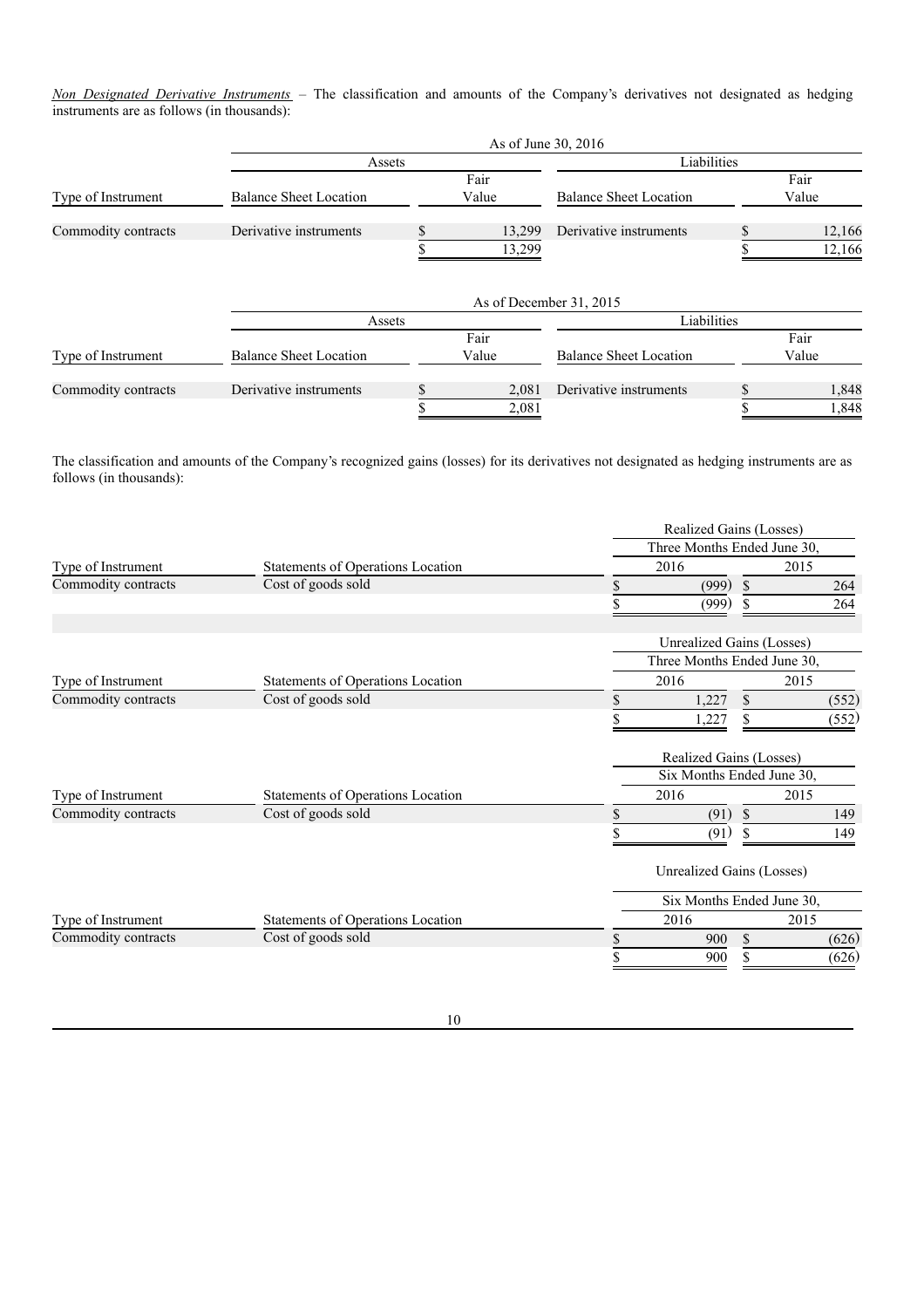### 5. DEBT.

Long-term borrowings are summarized as follows (in thousands):

|                                       | June 30, 2016 | December 31, 2015 |
|---------------------------------------|---------------|-------------------|
| Kinergy operating line of credit      | 62,045        | 61,003            |
| Plant term debt                       | 155,070       | 162,622           |
|                                       | 217,115       | 223,625           |
| Less unamortized discount             | (1,688)       | (2,299)           |
| Less unamortized debt financing costs | (386)         | (462)             |
| Less short-term portion               |               | (17,003)          |
| Long-term debt                        | 215,041       | 203,861           |

*Kinergy Operating Line of Credit* – As of June 30, 2016, Kinergy had an available borrowing base under its credit facility of \$12,955,000.

Plant Term Debt —On February 26, 2016, the Company retired the \$17,003,000 outstanding balance of the Pacific Ethanol West Plants' term debt by purchasing the lender's position for cash at par without any prepayment penalty. The purchase increased the amount of the term debt held by Pacific Ethanol to a combined \$58,766,000, which is eliminated upon consolidation. As a result, the Company has no continuing obligations to any third-party lender under the credit agreements associated with the Pacific Ethanol West Plants' term debt.

For the three and six months ended June 30, 2016, the Pacific Ethanol Central Plants elected to defer interest payments on their term debt in the aggregate amount of \$5,665,000 and \$9,451,000, which was added to the outstanding term debt balance.

At June 30, 2016, there were approximately \$135.2 million of net assets of the Company's subsidiaries that were not available to be transferred to the parent company in the form of dividends, loans or advances due to restrictions contained in the credit facilities of these subsidiaries.

### 6. COMMON STOCK AND WARRANTS.

*Stock Incentive Plan* – In June 2016, the Company's shareholders approved the adoption of the 2016 Stock Incentive Plan to replace the expiring 2006 Stock Incentive Plan. The 2016 plan is similar to the 2006 plan and has a total of 1,150,000 shares of common stock authorized for issuance over the next ten years.

*Warrant Exercises* – During the three and six months ended June 30, 2015, certain holders exercised warrants and received an aggregate of 20,000 and 42,000 shares of the Company's common stock upon payment of an aggregate of \$177,000 and \$368,000 in cash, respectively. There were no warrants exercised during the three and six months ended June 30, 2016.

*Grants of Stock* – In June 2016, the Company granted an aggregate of approximately 95,000 shares of restricted stock to non-employee members of the Company's Board of Directors that vest on the earlier of (i) the date of the Company's 2017 annual meeting of stockholders, or (ii) July 1, 2017, which had a grant date fair value of \$5.44 per share. In June 2016, the Company granted an aggregate of 253,000 shares of restricted stock to the Company's executive officers and other eligible employees that vest in equal amounts on each of April 1, 2017, 2018 and 2019, which had a grant date fair value of \$5.44 per share.

### 7. COMMITMENTS AND CONTINGENCIES.

*Sales Commitments* – At June 30, 2016, the Company had entered into sales contracts with its major customers to sell certain quantities of ethanol and co-products. The Company had open indexed-price ethanol sales contracts for 261,372,000 gallons as of June 30, 2016 and open fixed-price ethanol sales contracts valued at \$10,501,000 as of June 30, 2016. The Company had open fixed-price co-product sales contracts valued at \$38,845,000 as of June 30, 2016 and open indexed-price co-product sales contracts for 10,300 tons as of June 30, 2016. These sales contracts are scheduled to be completed throughout 2016.

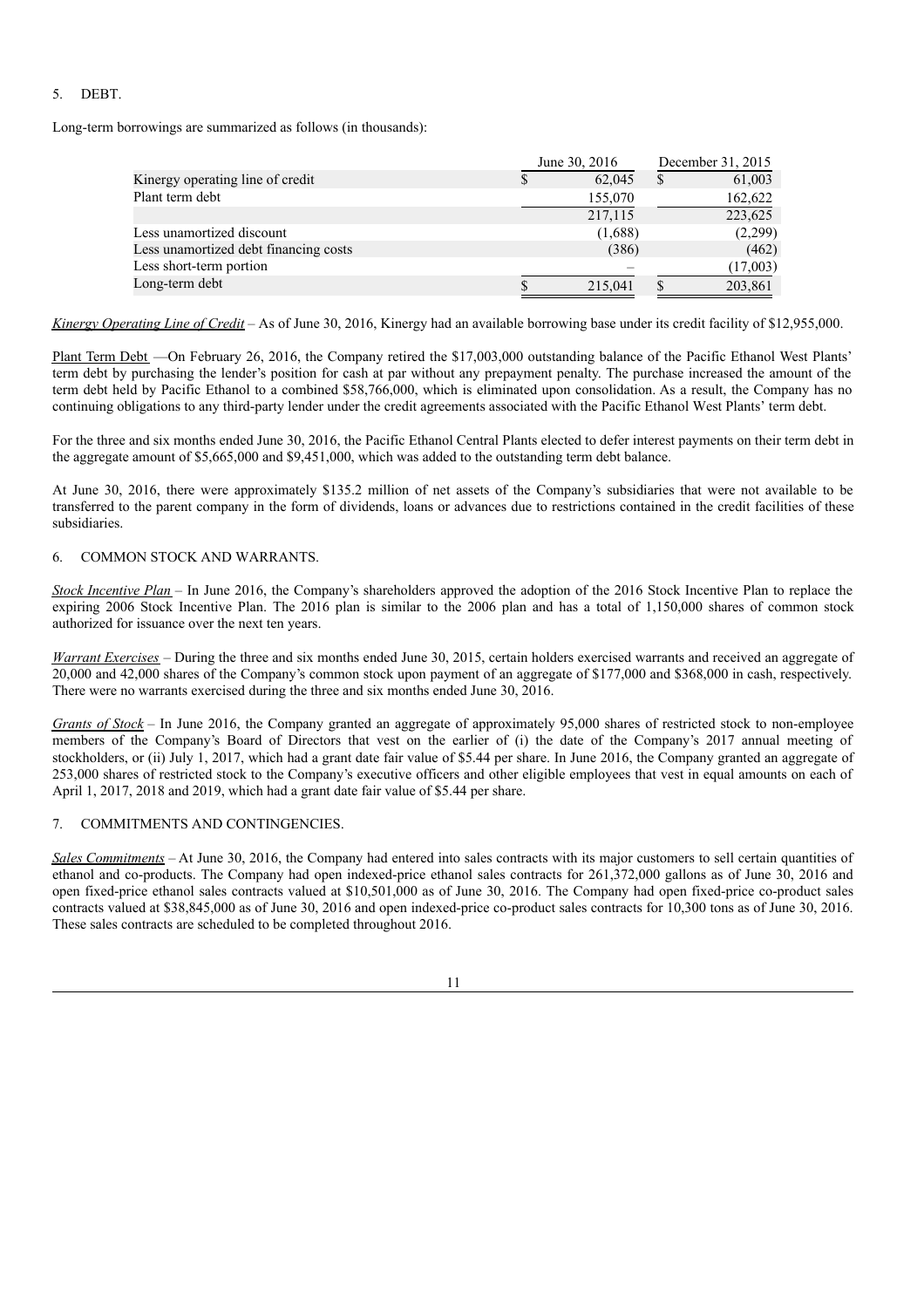*Purchase Commitments* – At June 30, 2016, the Company had indexed-price purchase contracts to purchase 19,802,000 gallons of ethanol and fixed-price purchase contracts to purchase \$17,655,000 of ethanol from its suppliers. The Company had fixed-price purchase contracts to purchase \$30,691,000 of corn from its suppliers. These purchase commitments are scheduled to be satisfied throughout 2016.

*Litigation* – *General* – The Company is subject to various claims and contingencies in the ordinary course of its business, including those related to litigation, business transactions, employee-related matters, and others. When the Company is aware of a claim or potential claim, it assesses the likelihood of any loss or exposure. If it is probable that a loss will result and the amount of the loss can be reasonably estimated, the Company will record a liability for the loss. If the loss is not probable or the amount of the loss cannot be reasonably estimated, the Company discloses the claim if the likelihood of a potential loss is reasonably possible and the amount involved could be material. While there can be no assurances, the Company does not expect that any of its pending legal proceedings will have a material financial impact on the Company's operating results.

Pacific Ethanol, Inc., through a subsidiary acquired in its acquisition of Aventine, became involved in a pending lawsuit with Western Sugar Cooperative ("Western Sugar") that pre-dated the Aventine acquisition.

On February 27, 2015, Western Sugar filed a complaint in the United States District Court for the District of Colorado (Case No. 1:15-cv-00415) naming Aventine Renewable Energy, Inc. ("ARE, Inc."), one of Aventine's subsidiaries, as defendant. Western Sugar amended its complaint on April 21, 2015. ARE, Inc. purchased surplus sugar through a United States Department of Agriculture program. Western Sugar was one of the entities that warehoused this sugar for ARE, Inc. The suit alleges that ARE, Inc. breached its contract with Western Sugar by failing to pay certain penalty rates for the storage of its sugar or alternatively failing to pay a premium rate for storage. Western Sugar alleges that the penalty rates apply because ARE, Inc. failed to take timely delivery or otherwise cause timely shipment of the sugar. Western Sugar claims "expectation damages" in the amount of approximately \$8.6 million. ARE, Inc. filed answers to Western Sugar's complaint and amended complaint generally denying Western Sugar's allegations and asserting various defenses. The discovery phase of the case has just concluded, and the Company has filed a motion for summary judgment, seeking a determination that Western Sugar's claims fail as a matter of law.

The Company has evaluated the above case as well as other pending cases. The Company currently has recorded \$3.3 million as a litigation contingency liability with respect to these cases for amounts that are probable and estimable.

### 8. PENSION AND RETIREMENT BENEFIT PLANS.

The Company, through its acquisition of Aventine, has assumed a defined benefit pension plan (the "Pension Plan") and a health care and life insurance plan (the "Postretirement Plan").

The Pension Plan is noncontributory, and covers unionized employees at the Company's Pekin, Illinois facility, who fulfill minimum age and service requirements. Benefits are based on a prescribed formula based upon the employee's years of service. The Pension Plan, part of a collective bargaining agreement, covers only Union employees hired after November 1, 2010. The Company uses a December 31 measurement date for its Pension Plan. The Company's funding policy is to make the minimum annual contributions that are required by applicable regulations. As of December 31, 2015, the Pension Plan's accumulated projected benefit obligation was \$16.6 million, with a fair value of plan assets of \$12.6 million. The underfunded amount of \$4.0 million is recorded on the Company's consolidated balance sheet in other noncurrent liabilities. For the three months ended June 30, 2016, the Pension Plan's net periodic expense was \$29,000, comprised of \$172,000 in interest cost and \$56,000 in service cost, partially offset by \$199,000 of expected return on plan assets. For the six months ended June 30, 2016, the Pension Plan's net periodic expense was \$58,000, comprised of \$344,000 in interest cost and \$112,000 in service cost, partially offset by \$398,000 of expected return on plan assets.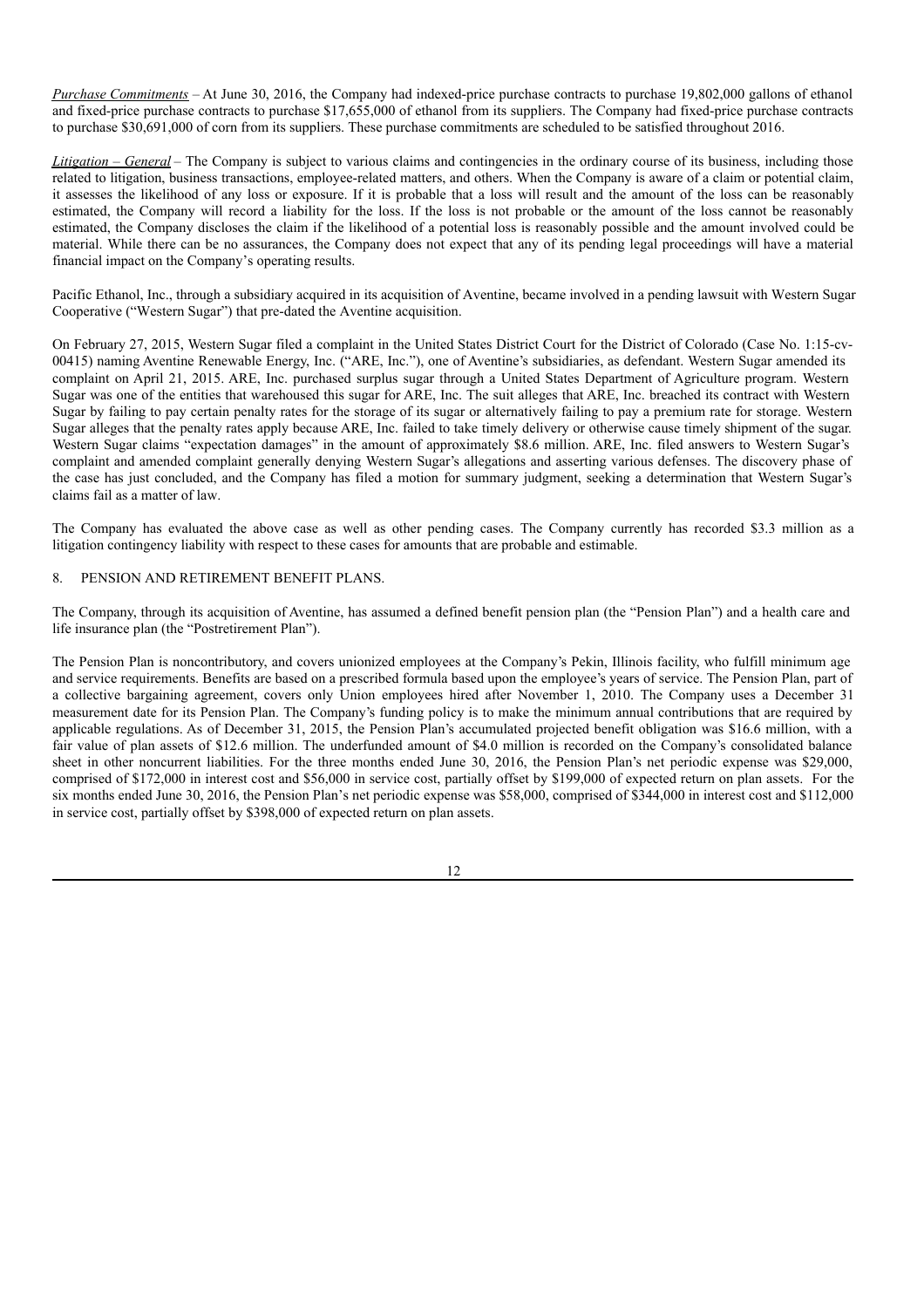The Postretirement Plan provides postretirement medical benefits and life insurance to certain "grandfathered" unionized employees. Employees hired after December 31, 2000 are not eligible to participate in the Postretirement Plan. The Postretirement Plan is contributory, with contributions required at the same rate as active employees. Benefit eligibility under the plan reduces at age 65 from a defined benefit to a defined collar cap based upon years of service. As of December 31, 2015, the Postretirement Plan's accumulated projected benefit obligation was \$3.6 million and is recorded on the Company's consolidated balance sheet in other noncurrent liabilities. The Company's funding policy is to make the minimum annual contributions that are required by applicable regulations. For the three months ended June 30, 2016, the Postretirement Plan's net periodic expense was \$47,000, comprised of \$35,000 of interest cost and \$12,000 of service cost. For the six months ended June 30, 2016, the Postretirement Plan's net periodic expense was \$94,000, comprised of \$70,000 of interest cost and \$24,000 of service cost.

### 9. FAIR VALUE MEASUREMENTS.

The fair value hierarchy prioritizes the inputs used in valuation techniques into three levels, as follows:

- Level 1 Observable inputs unadjusted quoted prices in active markets for identical assets and liabilities;
- Level  $2$  Observable inputs other than quoted prices included in Level 1 that are observable for the asset or liability through corroboration with market data; and
- Level 3 Unobservable inputs includes amounts derived from valuation models where one or more significant inputs are unobservable. For fair value measurements using significant unobservable inputs, a description of the inputs and the information used to develop the inputs is required along with a reconciliation of Level 3 values from the prior reporting period.

The Company records its warrants, issued from 2010 through 2013, at fair value using Level 3 inputs.

*Warrants* – The Company's warrants are valued using a Monte Carlo Binomial Lattice-Based valuation methodology, adjusted for marketability restrictions.

Significant assumptions used and related fair values for the warrants as of June 30, 2016 were as follows:

|                   |                       |            | Risk Free     |              | Market   | Warrants    |            |
|-------------------|-----------------------|------------|---------------|--------------|----------|-------------|------------|
| Original Issuance | <b>Exercise Price</b> | Volatility | Interest Rate | Term (years) | Discount | Outstanding | Fair Value |
| 07/3/2012         | 6.09                  | 50.7%      | 0.45%         | 1.01         | 19.8%    | 211,000     | 194,000    |
| 12/13/2011        | 8.43                  | 51.9%      | $0.36\%$      | 0.45         | 13.8%    | 138.000     | 63,000     |
|                   |                       |            |               |              |          |             | 257,000    |

Significant assumptions used and related fair values for the warrants as of December 31, 2015 were as follows:

|                   |                       |            | Risk Free     |              | Market   | Warrants    |            |
|-------------------|-----------------------|------------|---------------|--------------|----------|-------------|------------|
| Original Issuance | <b>Exercise Price</b> | Volatility | Interest Rate | Term (years) | Discount | Outstanding | Fair Value |
| 07/3/2012         | 6.09                  | 49.1%      | $0.86\%$      |              | 22.9%    | 211,000     | 200,000    |
| 12/13/2011        | 8.43                  | 48.4%      | $0.65\%$      | 0.95         | $18.3\%$ | 138,000     | 73,000     |
|                   |                       |            |               |              |          |             | 273,000    |

The estimated fair value of the warrants is affected by the above underlying inputs. Observable inputs include the values of exercise price, stock price, term and risk-free interest rate. As separate inputs, an increase (decrease) in either the term or risk free interest rate will result in an increase (decrease) in the estimated fair value of the warrant.

Unobservable inputs include volatility and market discount. An increase (decrease) in volatility will result in an increase (decrease) in the estimated warrant value and an increase (decrease) in the market discount will result in a decrease (increase) in the estimated warrant fair value.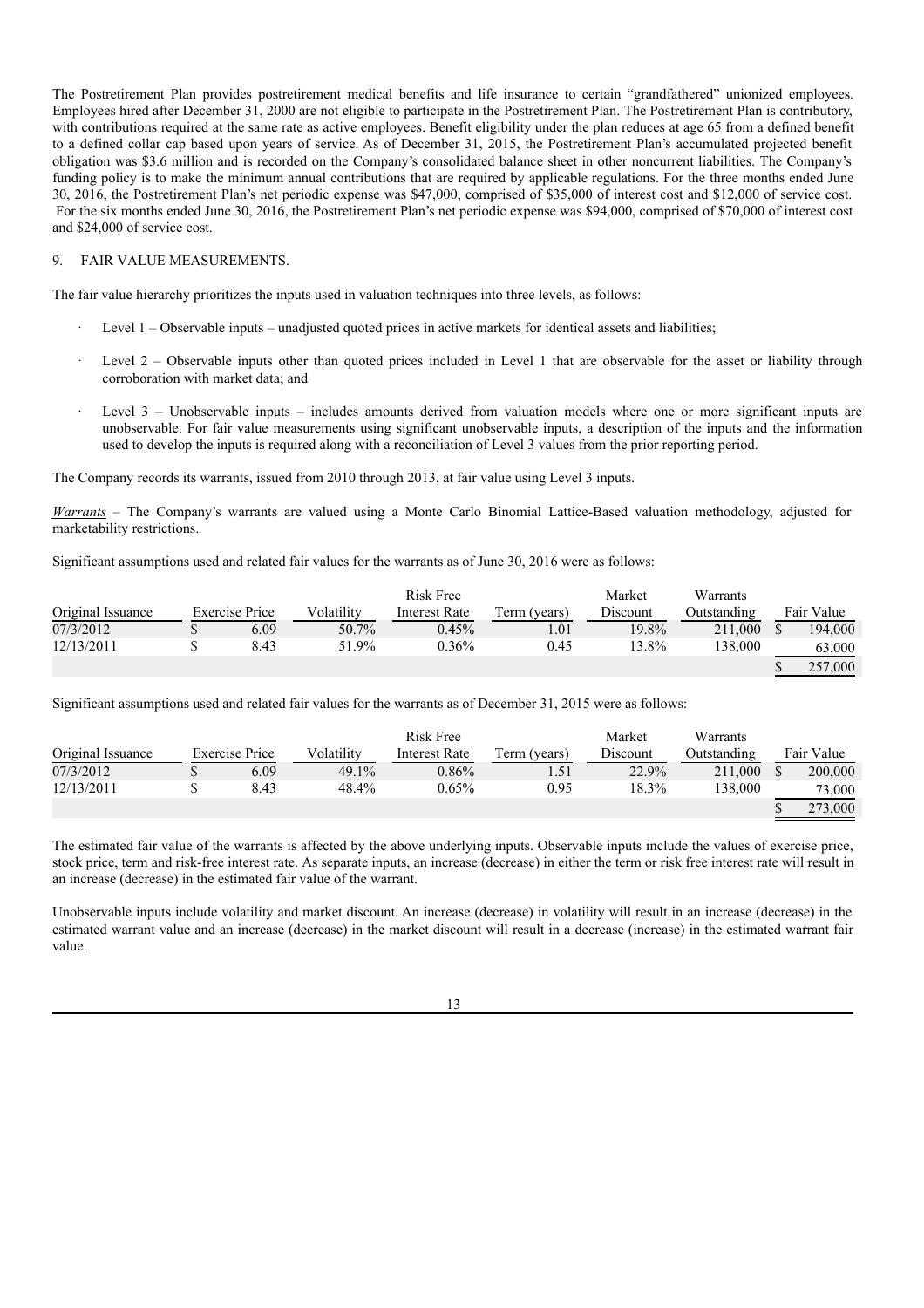The volatility utilized was a blended average of the Company's historical volatility and implied volatilities derived from a selected peer group. The implied volatility component has remained relatively constant over time given that implied volatility is a forward-looking assumption based on observable trades in public option markets. Should the Company's historical volatility increase (decrease) on a goforward basis, the resulting value of the warrants would increase (decrease).

The market discount, or a discount for lack of marketability, is quantified using a Black-Scholes option pricing model, with a primary model input of assumed holding period restriction. As the assumed holding period increases (decreases), the market discount increases (decreases), conversely impacting the value of the warrant fair value.

*Other Derivative Instruments* – The Company's other derivative instruments consist of commodity positions. The fair values of the commodity positions are based on quoted prices on the commodity exchanges and are designated as Level 1 inputs.

The following table summarizes recurring fair value measurements by level at June 30, 2016 (in thousands):

|                                      |       | Fair      |   |           |         |         |       |  |
|--------------------------------------|-------|-----------|---|-----------|---------|---------|-------|--|
|                                      | Value |           |   | Level 1   | Level 2 | Level 3 |       |  |
| Assets:                              |       |           |   |           |         |         |       |  |
| Derivative financial instruments (1) |       | 13,299    |   | 13,299    |         |         |       |  |
|                                      |       | 13,299    |   | 13,299    |         |         |       |  |
| Liabilities:                         |       |           |   |           |         |         |       |  |
| Warrants (3)                         |       | (257)     | S |           |         |         | (257) |  |
| Derivative financial instruments (4) |       | (12, 166) |   | (12,166)  |         |         |       |  |
|                                      |       | (12, 423) |   | (12, 166) |         |         | (257) |  |

The following table summarizes recurring fair value measurements by level at December 31, 2015 (in thousands):

|                                      |     | Fair     |    |          |     |         |               |       |
|--------------------------------------|-----|----------|----|----------|-----|---------|---------------|-------|
|                                      |     | Value    |    | Level 1  |     | Level 2 | Level 3       |       |
| Assets:                              |     |          |    |          |     |         |               |       |
| Derivative financial instruments (1) | \$  | 2,081    | \$ | 2,081    | \$  |         | S             |       |
| Defined benefit plan assets (2)      |     |          |    |          |     |         |               |       |
| (pooled separate accounts):          |     |          |    |          |     |         |               |       |
| Large U.S. Equity                    |     | 3,662    |    |          |     | 3,662   |               |       |
| Small/Mid U.S. Equity                |     | 1,099    |    |          |     | 1,099   |               |       |
| <b>International Equity</b>          |     | 1,525    |    |          |     | 1,525   |               |       |
| Fixed Income                         |     | 6,281    |    |          |     | 6,281   |               |       |
|                                      |     | 14,648   |    | 2.081    |     | 12,567  | $\mathcal{S}$ |       |
| Liabilities:                         |     |          |    |          |     |         |               |       |
| Warrants $(3)$                       | \$. | (273)    | S  |          | \$. |         |               | (273) |
| Derivative financial instruments (4) |     | (1, 848) |    | (1, 848) |     |         |               |       |
|                                      |     | (2,121)  |    | (1, 848) |     |         |               | (273) |

 $\overline{(1)}$  Included in derivative instruments in the consolidated balance sheets.

(2) Fair values of plan assets are determined annually and therefore are not included as of June 30, 2016. For further descriptions of these assets see the Company's Form 10-K for the year ended December 31, 2015.

(3) Included in warrant liabilities at fair value in the consolidated balance sheets.

(4) Included in derivative instruments in the consolidated balance sheets.

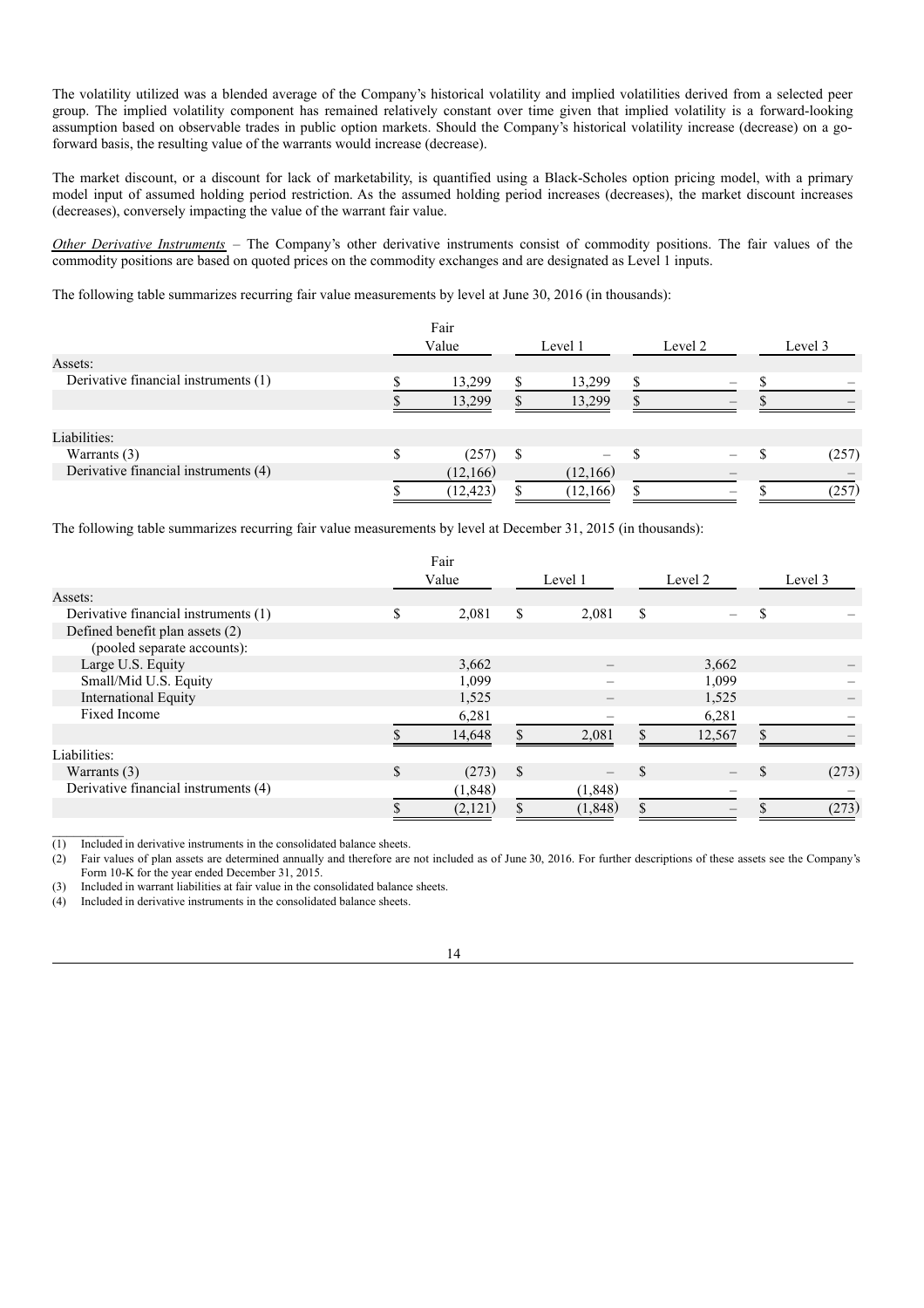For fair value measurements using significant unobservable inputs (Level 3), a description of the inputs and the information used to develop the inputs is required along with a reconciliation of Level 3 values from the prior reporting period. The changes in the Company's fair value of its Level 3 inputs with respect to its warrants were as follows (in thousands):

| Balance, December 31, 2015               | 273  |
|------------------------------------------|------|
| Adjustments to fair value for the period | (16) |
| Balance, June 30, 2016                   | 257  |

### 10. EARNINGS PER SHARE.

The following tables compute basic and diluted earnings per share (in thousands, except per share data):

|                                                                                                                                                                                                         | Three Months Ended June 30, 2016 |                     |                                  |    |                     |  |  |  |  |  |
|---------------------------------------------------------------------------------------------------------------------------------------------------------------------------------------------------------|----------------------------------|---------------------|----------------------------------|----|---------------------|--|--|--|--|--|
| Net income attributed to Pacific Ethanol<br>Less: Preferred stock dividends<br>Less: Income allocated to participating securities<br>Basic income per share:<br>Income available to common stockholders |                                  | Income<br>Numerator | <b>Shares</b><br>Denominator     |    | Per-Share<br>Amount |  |  |  |  |  |
|                                                                                                                                                                                                         |                                  | 5.086               |                                  |    |                     |  |  |  |  |  |
|                                                                                                                                                                                                         |                                  | (315)               |                                  |    |                     |  |  |  |  |  |
|                                                                                                                                                                                                         |                                  | (71)                |                                  |    |                     |  |  |  |  |  |
|                                                                                                                                                                                                         |                                  |                     |                                  |    |                     |  |  |  |  |  |
|                                                                                                                                                                                                         | S                                | 4,700               | 42,191                           |    | 0.11                |  |  |  |  |  |
| Add: Options                                                                                                                                                                                            |                                  |                     | 38                               |    |                     |  |  |  |  |  |
| Diluted income per share:                                                                                                                                                                               |                                  |                     |                                  |    |                     |  |  |  |  |  |
| Income available to common stockholders                                                                                                                                                                 |                                  | 4.700               | 42.229                           | -S | 0.11                |  |  |  |  |  |
|                                                                                                                                                                                                         |                                  |                     | Three Months Ended June 30, 2015 |    |                     |  |  |  |  |  |

|                                                    | Income<br>Numerator | <b>Shares</b><br>Denominator | Per-Share<br>Amount |
|----------------------------------------------------|---------------------|------------------------------|---------------------|
| Net income attributed to Pacific Ethanol           | 1.010               |                              |                     |
| Less: Preferred stock dividends                    | (315)               |                              |                     |
| Less: Income allocated to participating securities | (18)                |                              |                     |
| Basic income per share:                            |                     |                              |                     |
| Income available to common stockholders            | 677                 | 24,268                       | 0.03                |
| Add: Options                                       |                     | 569                          |                     |
| Diluted income per share:                          |                     |                              |                     |
| Income available to common stockholders            | 677                 | 24,837                       | 0.03                |

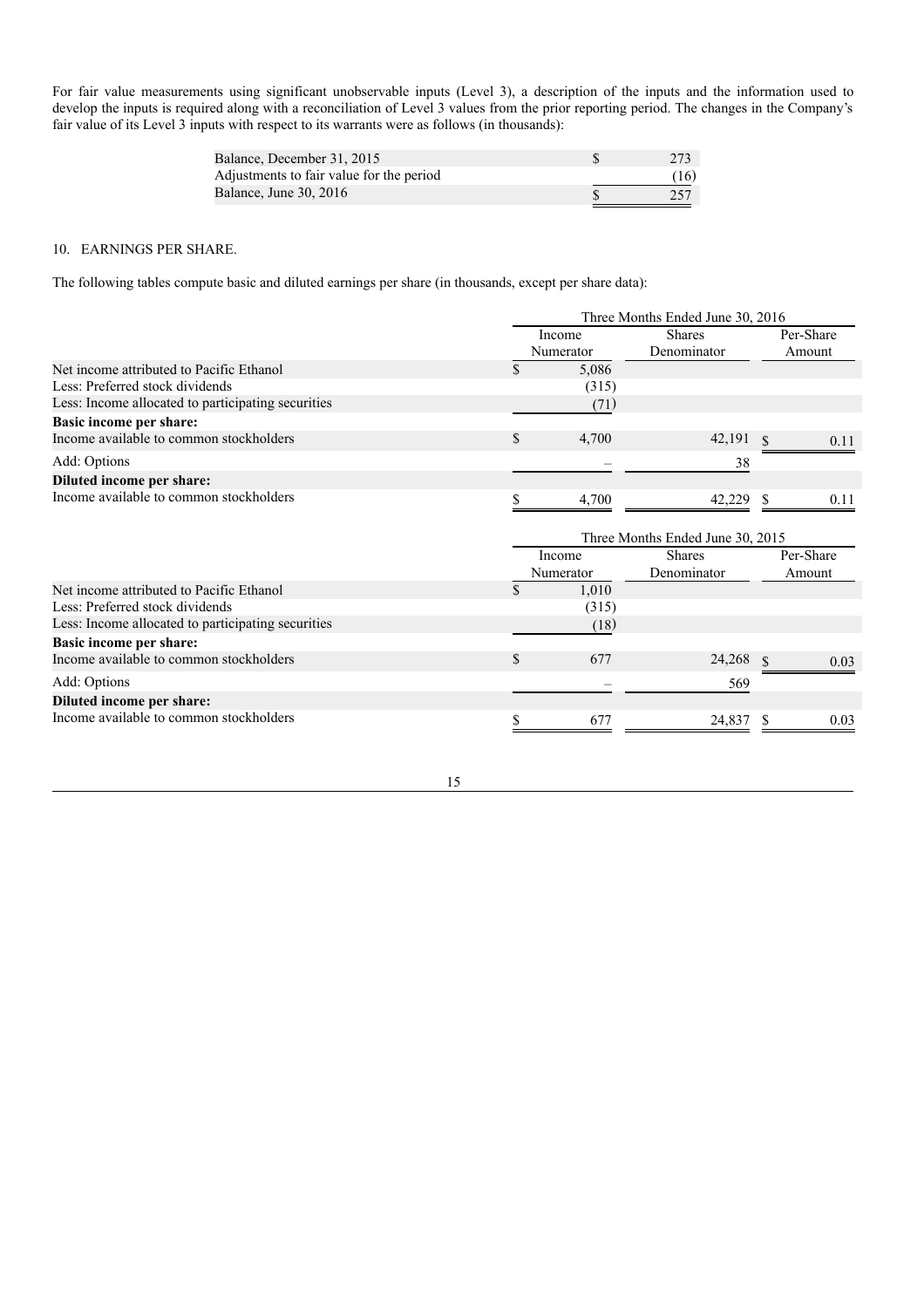|                                        |                   | Six Months Ended June 30, 2016 |                     |
|----------------------------------------|-------------------|--------------------------------|---------------------|
|                                        | Loss<br>Numerator | <b>Shares</b><br>Denominator   | Per-Share<br>Amount |
| Net loss attributed to Pacific Ethanol | (8,140)           |                                |                     |
| Less: Preferred stock dividends        | (630)             |                                |                     |
| Basic and diluted loss per share:      |                   |                                |                     |
| Loss available to common stockholders  | (8,770)           | 42.121 \$                      | (0.21)              |

|                                        |                   | Six Months Ended June 30, 2015 |                     |
|----------------------------------------|-------------------|--------------------------------|---------------------|
|                                        | Loss<br>Numerator | <b>Shares</b><br>Denominator   | Per-Share<br>Amount |
| Net loss attributed to Pacific Ethanol | (3,370)           |                                |                     |
| Less: Preferred stock dividends        | (627)             |                                |                     |
| Basic and diluted loss per share:      |                   |                                |                     |
| Loss available to common stockholders  | (3,997)           | 24,589 \$                      | (0.16)              |

There were an aggregate of 1,692,000 and 1,621,000 potentially dilutive weighted-average shares from the Company's warrants and shares of Series B Cumulative Convertible Preferred Stock outstanding for the three and six months ended June 30, 2016, respectively. These convertible securities were not considered in calculating diluted net income (loss) per share for the six months ended June 30, 2016, as their effect would have been anti-dilutive.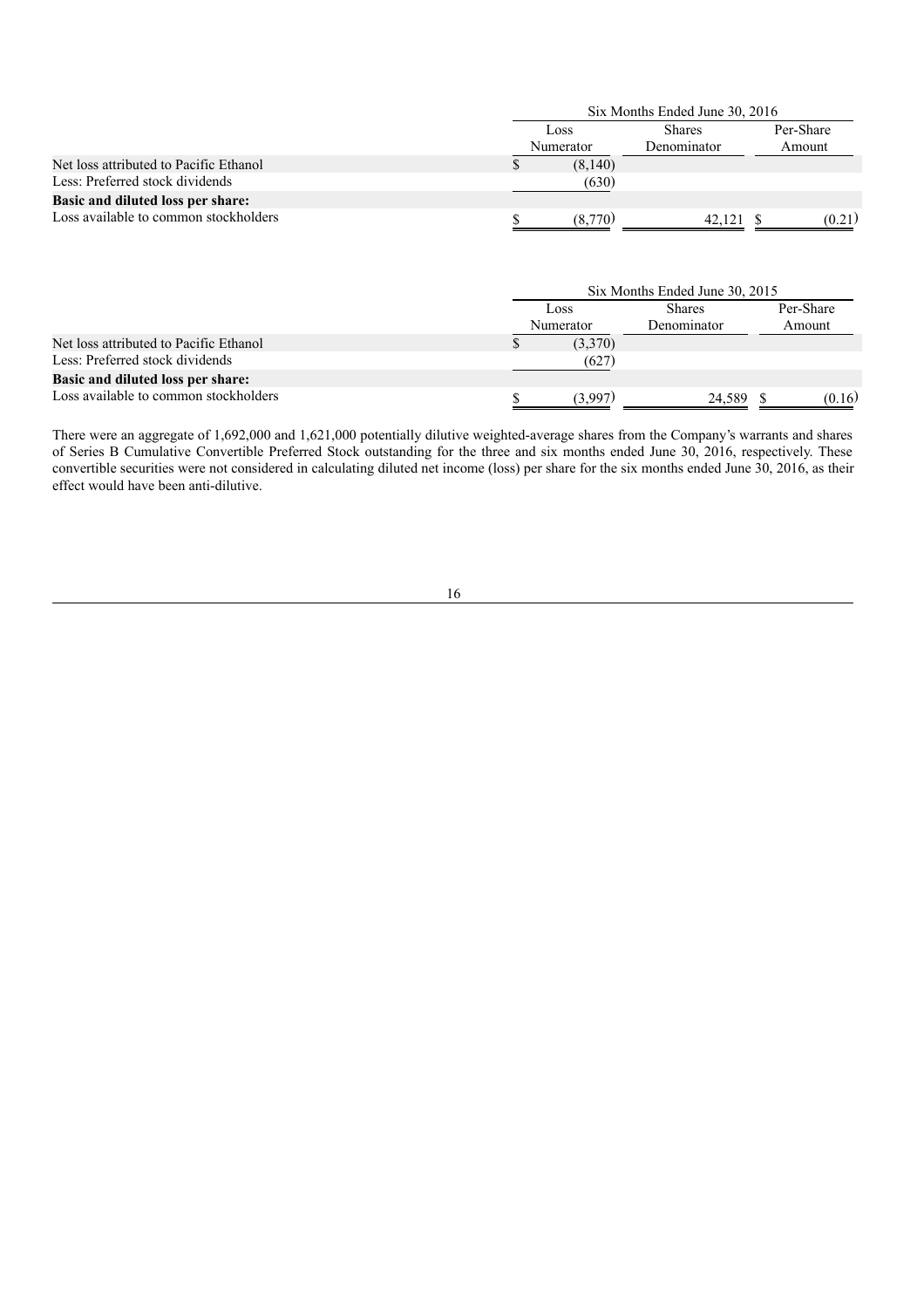## **ITEM 2. MANAGEMENT'S DISCUSSION AND ANALYSIS OF FINANCIAL CONDITION AND RESULTS OF OPERATIONS.**

The following discussion and analysis should be read in conjunction with our consolidated financial statements and notes to consolidated financial statements included elsewhere in this report. This report and our consolidated financial statements and notes to consolidated financial statements contain forward-looking statements, which generally include the plans and objectives of management for future operations, including plans and objectives relating to our future economic performance and our current beliefs regarding revenues we might generate and profits we might earn if we are successful in implementing our business and growth strategies. The forward-looking statements and associated risks may include, relate to or be qualified by other important factors, including:

- fluctuations in the market price of ethanol and its co-products:
- fluctuations in the costs of key production input commodities such as corn and natural gas;
- · the projected growth or contraction in the ethanol and co-product markets in which we operate;
- our strategies for expanding, maintaining or contracting our presence in these markets;
- anticipated trends in our financial condition and results of operations; and
- our ability to distinguish ourselves from our current and future competitors.

You are cautioned not to place undue reliance on any forward-looking statements, which speak only as of the date of this report, or in the case of a document incorporated by reference, as of the date of that document. We do not undertake to update, revise or correct any forward-looking statements, except as required by law.

Any of the factors described immediately above, or referenced from time to time in our filings with the Securities and Exchange Commission or in the "Risk Factors" section below could cause our financial results, including our net income or loss or growth in net income or loss to differ materially from prior results, which in turn could, among other things, cause the price of our common stock to fluctuate substantially.

### **Overview**

We are a leading producer and marketer of low-carbon renewable fuels in the United States.

We own and operate eight strategically-located ethanol production facilities. Four of our plants are in the Western states of California, Oregon and Idaho, or the Pacific Ethanol West plants; and four of our plants are located in the Midwestern states of Illinois and Nebraska, or the Pacific Ethanol Central plants, acquired in our acquisition of Aventine Renewable Energy Holdings, Inc., or Aventine, on July 1, 2015. Our plants have a combined ethanol production capacity of 515 million gallons per year. We are the sixth largest producer of ethanol in the United States based on annualized volumes. We market all the ethanol and co-products produced at our eight plants as well as ethanol produced by third parties. On an annualized basis, we market over 800 million gallons of ethanol and over 1.5 million tons of ethanol co-products on a dry matter basis. Our business consists of two operating segments: a production segment and a marketing segment.

Our mission is to advance our position and significantly increase our market share as a leading producer and marketer of lowcarbon renewable fuels in the United States. We intend to accomplish this goal in part by expanding our ethanol production capacity and distribution infrastructure, accretive acquisitions, lowering the carbon intensity of our ethanol, extending our marketing business into new regional and international markets, and implementing new technologies to promote higher production yields and greater efficiencies.

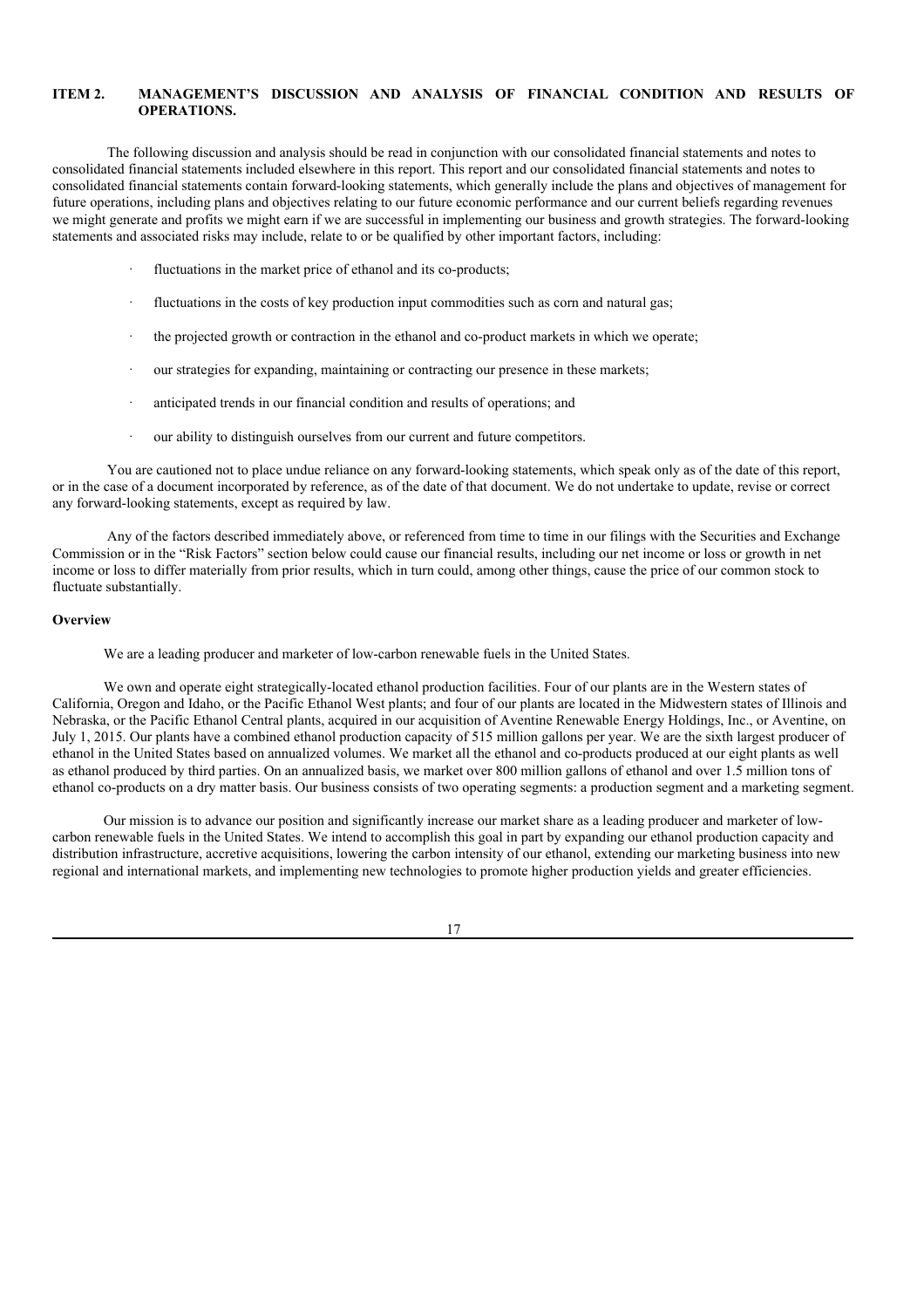#### *Production Segment*

We produce ethanol and co-products at our eight production facilities described below. Our Pacific Ethanol West plants are located on the West Coast near their respective fuel and feed customers, offering significant timing, transportation cost and logistical advantages. Our Pacific Ethanol Central plants are located in the Midwest in the heart of the Corn Belt, benefit from low-cost and abundant feedstock production and allow for access to many additional domestic markets. In addition, our ability to load unit trains from the Pacific Ethanol Central plants allows for greater access to international markets.

| Pacific Ethanol West    | <b>Facility Name</b><br>Magic Valley<br>Columbia     | <b>Facility Location</b><br>Burley, ID<br>Boardman, OR | <b>Estimated Annual</b><br>Capacity<br>(gallons)<br>60,000,000<br>40,000,000 |
|-------------------------|------------------------------------------------------|--------------------------------------------------------|------------------------------------------------------------------------------|
|                         | Stockton<br>Madera                                   | Stockton, CA<br>Madera, CA                             | 60,000,000<br>40,000,000                                                     |
| Pacific Ethanol Central | Aurora West<br>Aurora East<br>Pekin Wet<br>Pekin Dry | Aurora, NE<br>Aurora, NE<br>Pekin, IL<br>Pekin, IL     | 110,000,000<br>45,000,000<br>100,000,000<br>60,000,000                       |

**Estimated Annual**

We produce ethanol co-products at our eight production facilities such as wet distillers grains, or WDG, dry distillers grains with solubles, wet and dry corn gluten feed, condensed distillers solubles, corn gluten meal, corn germ, corn oil, distillers yeast and CO<sub>2</sub>.

#### *Marketing Segment*

We market ethanol and co-products produced by our eight ethanol production facilities and market ethanol produced by third parties. We have extensive customer relationships throughout the Western and Midwestern United States. Our ethanol customers are integrated oil companies and gasoline marketers who blend ethanol into gasoline. Our customers depend on us to provide a reliable supply of ethanol, and manage the logistics and timing of delivery with very little effort on their part. Our customers collectively require ethanol volumes in excess of the supplies we produce at our eight production facilities. We secure additional ethanol supplies from third party plants in California and other third party suppliers in the Midwest where a majority of ethanol producers are located. We arrange for transportation, storage and delivery of ethanol purchased by our customers through our agreements with third-party service providers in the Western United States as well as in the Midwest from a variety of sources.

We market our distillers grains and other feed co-products to dairies and feedlots, in many cases located near our ethanol plants. These customers use our feed co-products for livestock as a substitute for corn and other sources of starch and protein. We sell our corn oil to poultry and biodiesel customers. We do not market co-products from other ethanol producers.

#### *Current Initiatives and Outlook*

During the second quarter of 2016, we experienced improved crush margins, which reflect ethanol and co-product sales prices relative to production inputs such as corn and natural gas. This improved margin environment was supported by strong gasoline demand in the U.S. market, with gasoline consumption hitting record highs due in part to lower fuel prices, which promoted growth in ethanol consumption. Further, corn prices have hit near 5-year lows and the new corn crop is expected to have high yields and record ending stocks.

We remain confident in the long-term demand for ethanol and its co-products, driven by its underlying economic fundamentals as a high-octane, low-carbon renewable fuel, our ability to execute and create value, and our market position. We are on-track to market more than 800 million gallons of ethanol in 2016 from our expanded production and marketing platform.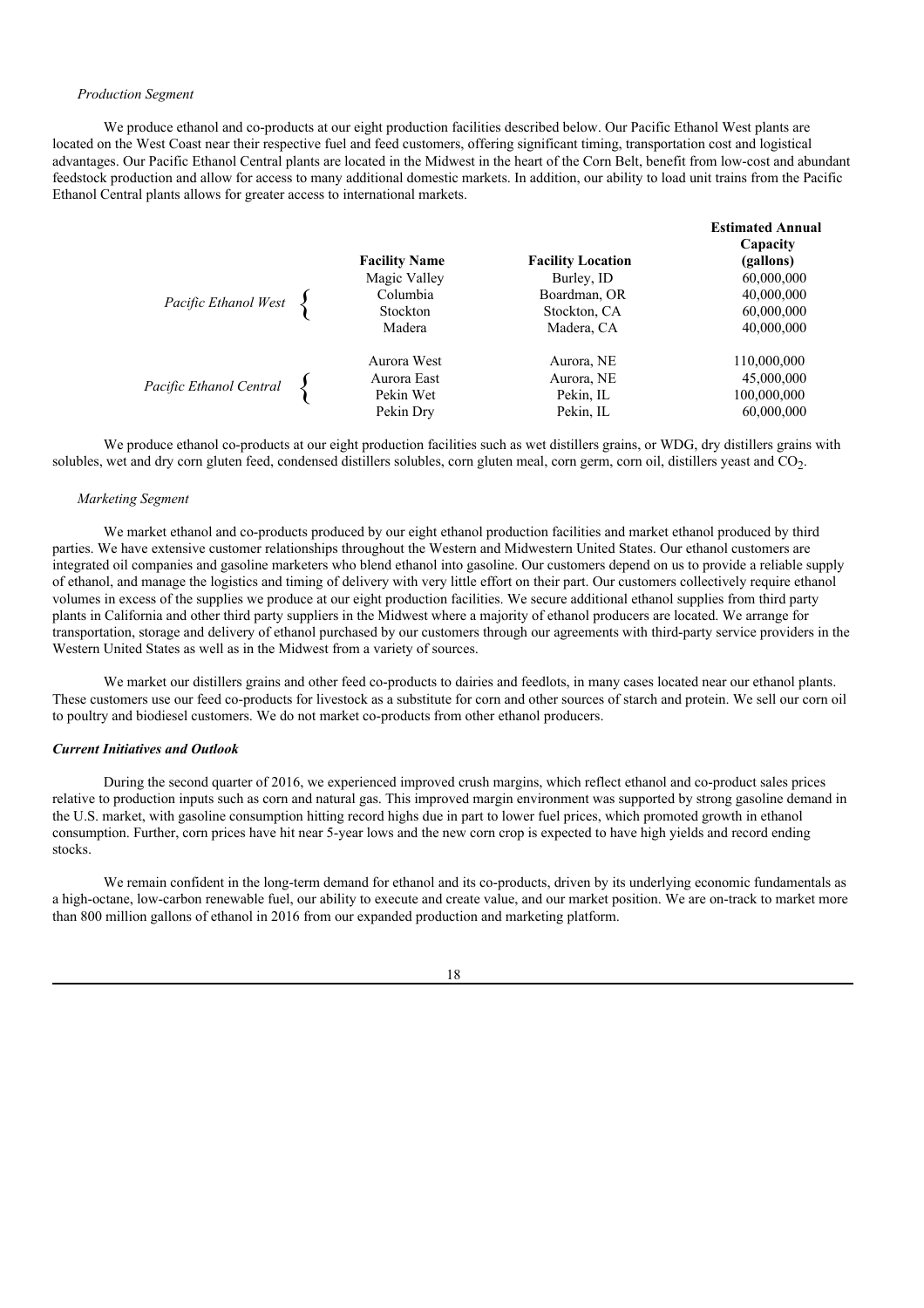The regulatory environment continues to support the long-term demand for renewable fuels. Low-Carbon Fuel Standards in California and Oregon require refiners to reduce the carbon intensity of their fuels in increasing amounts to 10% by 2020 in California and by 2025 in Oregon. We believe this mandate will require a significant amount of low-carbon fuel to displace gasoline in the California and Oregon fuel supplies. Currently, we receive a \$0.05 per gallon premium over Midwest ethanol on each California production gallon sold into the California market. We expect to see a comparable premium for low-carbon ethanol we sell into the Oregon market. In addition, the national Renewable Fuel Standard continues to support the long-term demand for renewable fuels.

The footprint for 15% ethanol blended fuel, or E15, continues to grow, with a retailer announcing the rollout of E15 at more than 100 stores in the next three years, joining other retailers in bringing E15 to market.

We believe our production assets in two distinct markets yield significant benefits, including the ability to spread our commodity and basis price risks across diverse markets and the potential to benefit from regional pricing opportunities resulting from supply imbalances, logistical constraints and feedstock availability. This market diversity enabled us to partially mitigate the effects of the poor margin environment we experienced in the first quarter of 2016. In addition, despite lower distillers grains prices due to reduced demand from China, our diverse portfolio of high-value co-products, including corn oil which adds over \$0.05 per gallon of incremental operating income, provided strong returns and helped mitigate the poor crush margin cycle experienced during the first quarter.

We have undertaken a number of plant improvement initiatives to increase operating efficiencies, enhance yields, improve carbon scores and reduce costs to better position us for sustained profitable operations. We are on schedule to implement an industrial scale membrane system at our Madera facility that separates water from ethanol during the plant's dehydration process and begin commercial production in the third quarter. We expect this technology to increase operating efficiencies, lower production costs and reduce the carbon intensity of ethanol produced at our Madera facility. In the first quarter we began producing cellulosic ethanol at our Stockton plant and we are working with our technology provider and the Environmental Protection Agency, or EPA, to qualify this ethanol for special premiums over conventional ethanol. We are looking for additional regulatory certainty extending California's Low-Carbon Fuel Standard beyond 2020 to support the development of additional cellulosic ethanol projects. We are also working on cogeneration technology at our Stockton plant, which we expect to complete by the end of the third quarter that will convert process waste gas and natural gas into electricity and steam, lowering air emissions and energy costs. We continue to manage our capital spending, focusing on projects that present the highest potential value. Based on market conditions and capital resources, we have reduced our capital improvements budget from \$26.0 million to \$15.0 million for 2016. We also may finance capital expenditures through low-cost leases to further reduce our cost of capital, better match our investment profile and the long-term value of our assets, and preserve and improve our liquidity and capital resources.

Net exports of ethanol continue to be a positive factor for the industry. U.S. exports of ethanol are on track to exceed 2015 levels, with an expectation of up to one billion gallons exported in 2016. Ethanol remains the lowest cost and cleanest source of octane to meet the growing demand for octane worldwide.

Our goals for 2016 include leveraging our diverse base of production and marketing assets to expand our share of the renewable fuels and ethanol co-product markets; continuing to implement plant improvement initiatives that generate meaningful near-term returns; pursuing opportunities to further strengthen our balance sheet by reducing our cost of capital, efficiently managing cash and improving our overall liquidity position; and further lowering the carbon intensity of our ethanol by modifying existing operations and investing in new technologies such as co-generation, anaerobic digestion and solar power generation, all of which are directed at expanding our share of the renewable fuels market and delivering long-term, profitable growth.

### **Critical Accounting Policies**

The preparation of our financial statements, which have been prepared in accordance with accounting principles generally accepted in the United States of America, requires us to make judgments and estimates that may have a significant impact upon the portrayal of our financial condition and results of operations. We believe that of our significant accounting policies, the following require estimates and assumptions that require complex, subjective judgments by management that can materially impact the portrayal of our financial condition and results of operations: revenue recognition; warrants and conversion features carried at fair value; impairment of long-lived and intangible assets; valuation of allowance for deferred taxes, derivative instruments, accounting for business combinations and allowance for doubtful accounts. These significant accounting principles are more fully described in "Management's Discussion and Analysis of Financial Condition and Results of Operations—Critical Accounting Policies" in our Annual Report on Form 10-K for the year ended December 31, 2015.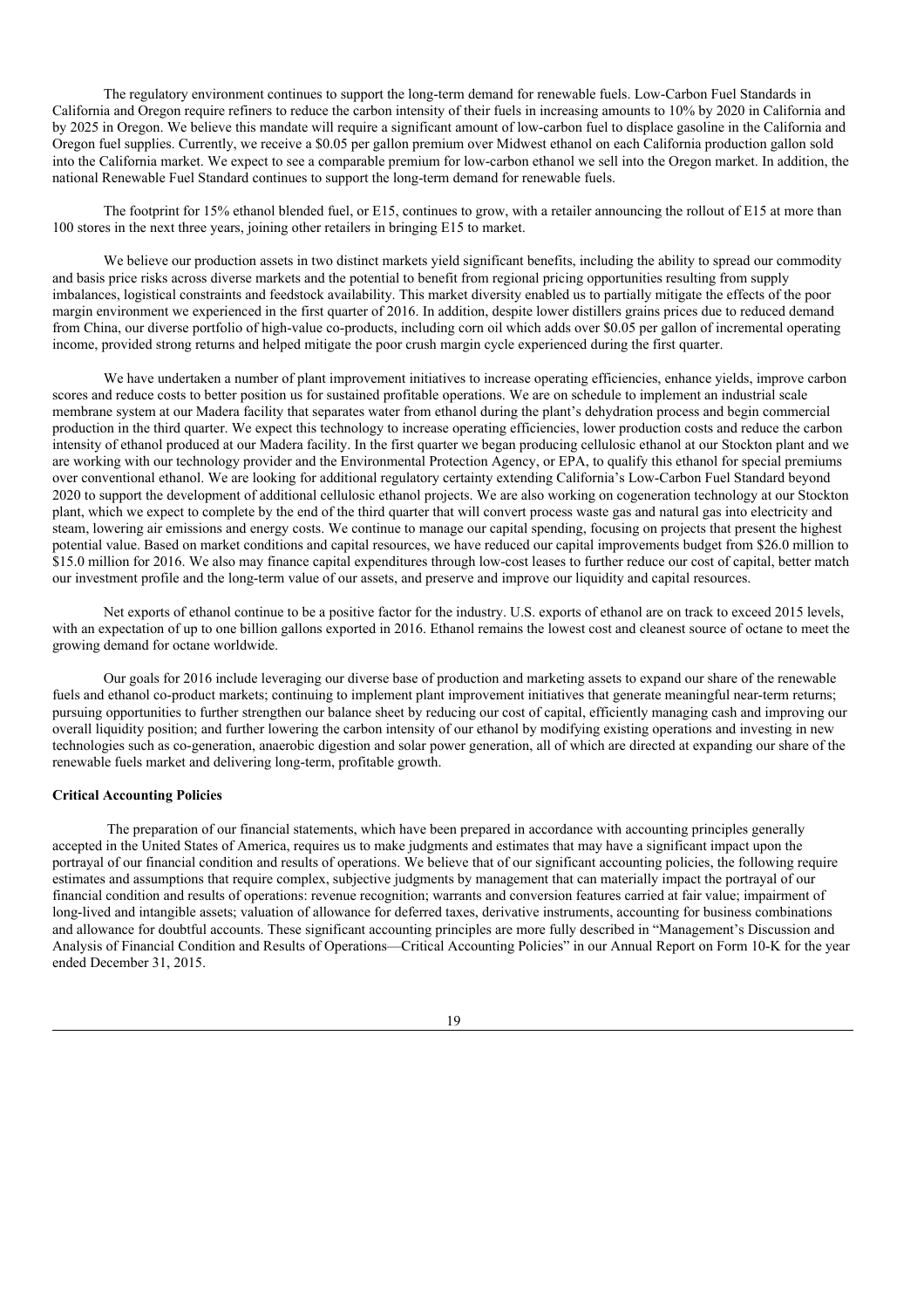### **Results of Operations**

The following selected financial information should be read in conjunction with our consolidated financial statements and notes to our consolidated financial statements included elsewhere in this report, and the other sections of "Management's Discussion and Analysis of Financial Condition and Results of Operations" contained in this report.

Certain performance metrics that we believe are important indicators of our results of operations include:

|                                                                                   | <b>Three Months Ended</b><br><b>June 30,</b> |       |               |       | Percentage   |              | <b>Six Months Ended</b><br><b>June 30,</b> |              |       | Percentage |
|-----------------------------------------------------------------------------------|----------------------------------------------|-------|---------------|-------|--------------|--------------|--------------------------------------------|--------------|-------|------------|
|                                                                                   |                                              | 2016  |               | 2015  | Variance     |              | 2016                                       |              | 2015  | Variance   |
| Production gallons sold (in<br>millions)                                          |                                              | 122.5 |               | 47.5  | 157.9%       |              | 235.4                                      |              | 92.1  | 155.6%     |
| Third party gallons sold (in<br>millions)                                         |                                              | 110.7 |               | 93.2  | 18.8%        |              | 204.4                                      |              | 184.3 | 10.9%      |
| Total gallons sold (in<br>millions)                                               |                                              | 233.2 |               | 140.7 | 65.7%        |              | 439.8                                      |              | 276.4 | 59.1%      |
| Average sales price per<br>gallon                                                 | $\mathbb{S}$                                 | 1.72  | \$            | 1.76  | $(2.3)\%$    | $\mathbb{S}$ | 1.63                                       | \$           | 1.71  | $(4.7)\%$  |
|                                                                                   |                                              |       |               |       |              |              |                                            |              |       |            |
| Corn cost per bushel - CBOT<br>equivalent                                         | $\mathcal{S}$                                | 3.86  | $\mathcal{S}$ | 3.67  | $5.2\%$      | $\mathbb{S}$ | 3.76                                       | $\mathbb{S}$ | 3.77  | $(0.3)\%$  |
| Average basis <sup>(1)</sup>                                                      |                                              | 0.23  |               | 0.95  | $(75.8)\%$   |              | 0.28                                       |              | 0.94  | $(70.2)\%$ |
| Delivered cost of corn                                                            | $\mathbb{S}$                                 | 4.09  | $\mathsf{\$}$ | 4.62  | $(11.5)\%$   | \$           | 4.04                                       | \$           | 4.71  | $(14.2)\%$ |
| Total co-product tons sold (in<br>thousands)                                      |                                              | 686.8 |               | 372.8 | 84.2%        |              | 1,348.2                                    |              | 728.1 | 85.2%      |
| Co-product revenues as % of<br>delivered cost of corn <sup><math>(2)</math></sup> |                                              | 34.2% |               | 32.8% | 4.3%         |              | 35.2%                                      |              | 33.3% | 5.7%       |
| Average CBOT ethanol price<br>per gallon                                          | \$                                           | 1.58  | $\mathcal{S}$ | 1.58  | $-^{0}/_{0}$ | $\mathbb{S}$ | 1.49                                       | $\mathbb{S}$ | 1.51  | $(1.3)\%$  |
| Average CBOT corn price<br>per bushel                                             | \$                                           | 3.91  | $\mathcal{S}$ | 3.66  | 6.8%         | $\mathbb{S}$ | 3.77                                       | \$           | 3.75  | $(0.5)\%$  |

(1) Corn basis represents the difference between the immediate cash price of delivered corn and the future price of corn for Chicago delivery.

(2) Co-product revenues as a percentage of delivered cost of corn shows our yield based on sales of co-products, including WDG and corn oil, generated from ethanol we produced.

#### *Net Sales, Cost of Goods Sold and Gross Profit*

 $\mathcal{L}_\text{max}$ 

The following table presents our net sales, cost of goods sold and gross profit in dollars and gross profit as a percentage of net sales (in thousands, except percentages):

|                            |                 | <b>Three Months Ended</b> |    |         |                           |                    |        |      |                 |      |                |             |           |          |
|----------------------------|-----------------|---------------------------|----|---------|---------------------------|--------------------|--------|------|-----------------|------|----------------|-------------|-----------|----------|
|                            | <b>June 30,</b> |                           |    |         |                           | <b>Variance in</b> |        |      | <b>June 30,</b> |      |                | Variance in |           |          |
|                            |                 | 2016<br>2015              |    |         | <b>Dollars</b><br>Percent |                    |        | 2016 |                 | 2015 | <b>Dollars</b> |             | Percent   |          |
|                            |                 |                           |    |         |                           |                    |        |      |                 |      |                |             |           |          |
| Net sales                  | S.              | 422,860                   | S. | 227,621 | S.                        | 195,239            | 85.8%  | S.   | 765,233         |      | \$433,797      |             | \$331,436 | $76.4\%$ |
| Cost of goods sold         |                 | 405,156                   |    | 221,367 |                           | 183,789            | 83.0%  |      | 746,460         |      | 428,530        |             | 317,930   | 74.2%    |
| Gross profit               |                 | 17.704                    |    | 6.254   |                           | 11,450             | 183.1% |      | 18.773          |      | 5.267          |             | 13,506    | 256.4%   |
| Percentage of net<br>sales |                 | $4.2\%$                   |    | 2.7%    |                           |                    |        |      | 2.5%            |      | $1.2\%$        |             |           |          |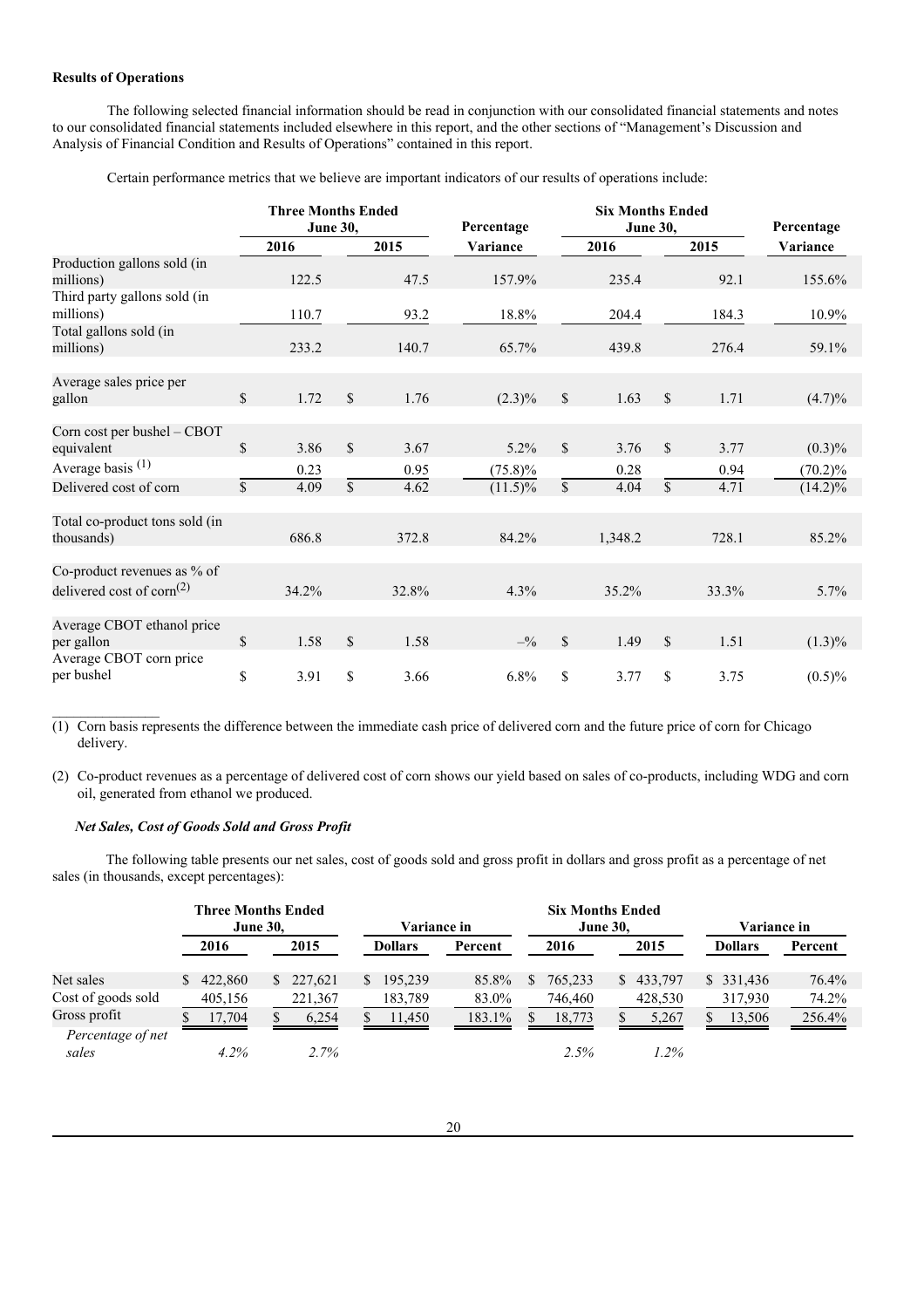### *Net Sales*

The increase in our net sales for the three and six months ended June 30, 2016 as compared to the same periods in 2015 was due to an increase in our total gallons and co-products sold, partially offset by a decrease in our average sales price per gallon. We increased both production and third party gallons sold, and our volume of co-products sold, for the three and six months ended June 30, 2016 as compared to the same period in 2015. The increases in volumes of our production gallons and co-products sold are primarily due to additional volumes from our new Pacific Ethanol Central plants in the Midwest. In addition, we expanded our customer base and our sales to a larger national footprint with the addition of regions we cover with our Midwest plants.

### *Three Months Ended June 30, 2016*

On a consolidated basis, our average sales price per gallon decreased 2.3% to \$1.72 for the three months ended June 30, 2016 compared to our average sales price per gallon of \$1.76 for the same period in 2015. The average Chicago Board of Trade, or CBOT, ethanol price per gallon, remained flat at \$1.58 for the three months ended June 30, 2016 as compared to the average CBOT ethanol price per gallon for the same period in 2015.

#### *Production Segment*

Net sales of ethanol from our production segment increased by \$122.7 million, or 147%, to \$206.3 million for the three months ended June 30, 2016 as compared to \$83.6 million for the same period in 2015. Our total volume of production ethanol gallons sold increased by 75.0 million gallons, or 158%, to 122.5 million gallons for the three months ended June 30, 2016 as compared to 47.5 million gallons for the same period in 2015. Our production segment's average sales price per gallon decreased 5.1% to \$1.67 for the three months ended June 30, 2016 compared to our production segment's average sales price per gallon of \$1.76 for the same period in 2015. Of the additional 75.0 million gallons of ethanol sold in the three months ended June 30, 2016, an aggregate of 76.5 million gallons were attributable to production at our Midwestern plants which we acquired on July 1, 2015, slightly offset by 1.5 million fewer gallons produced at our Western plants. At our average sales price per gallon of \$1.67 for the three months ended June 30, 2016, we generated \$125.2 million in additional net sales from our production segment from the 75.0 million additional gallons of produced ethanol sold in the three months ended June 30, 2016 as compared to the same period in 2015. The decline of \$0.09 in our average sales price per gallon for the three months ended June 30, 2016 as compared to the same period in 2015 reduced our net sales of ethanol from our production segment by \$2.5 million.

Net sales of co-products increased \$39.2 million, or 156%, to \$64.3 million for the three months ended June 30, 2016 as compared to \$25.1 million for the same period in 2015. Our total volume of co-products sold increased by 0.3 million tons, or 75%, to 0.7 million tons for three months ended June 30, 2016 from 0.4 million tons for the same period in 2015. At our average sales price per ton of \$88.41 for the three months ended June 30, 2016, we generated \$27.8 million in additional net sales from the 0.3 million additional tons of coproducts sold in the three months ended June 30, 2016 as compared to the same period in 2015. In addition, the increase of \$22.37, or 34%, in our average sales price per ton for the three months ended June 30, 2016 as compared to the same period in 2015 increased net sales of co-products by \$11.4 million.

#### *Marketing Segment*

Net sales of ethanol from our marketing segment increased by \$31.3 million, or 27%, to \$148.3 million for the three months ended June 30, 2016 as compared to \$117.0 million for the same period in 2015. Our total volume of ethanol gallons sold by our marketing segment increased by 92.5 million gallons, or 66%, to 233.2 million gallons for the three months ended June 30, 2016 as compared to 140.7 million gallons for the same period in 2015. Our additional production gallons sold accounted for 75.0 million gallons of this increase, as noted above, and our additional third-party gallons sold accounted for 17.5 million gallons of this increase.

The increase in production gallons sold by our marketing segment contributed an additional \$1.3 million in net sales generated by our marketing segment, which were eliminated upon consolidation.

Our marketing segment's average sales price per gallon remained flat at \$1.77 for the three months ended June 30, 2016 compared to the same period in 2015. At our average sales price per gallon of \$1.77 for the three months ended June 30, 2016, we generated \$30.8 million in additional net sales from our marketing segment from the 17.5 million gallons in additional third-party ethanol sold in the three months ended June 30, 2016 as compared to the same period in 2015.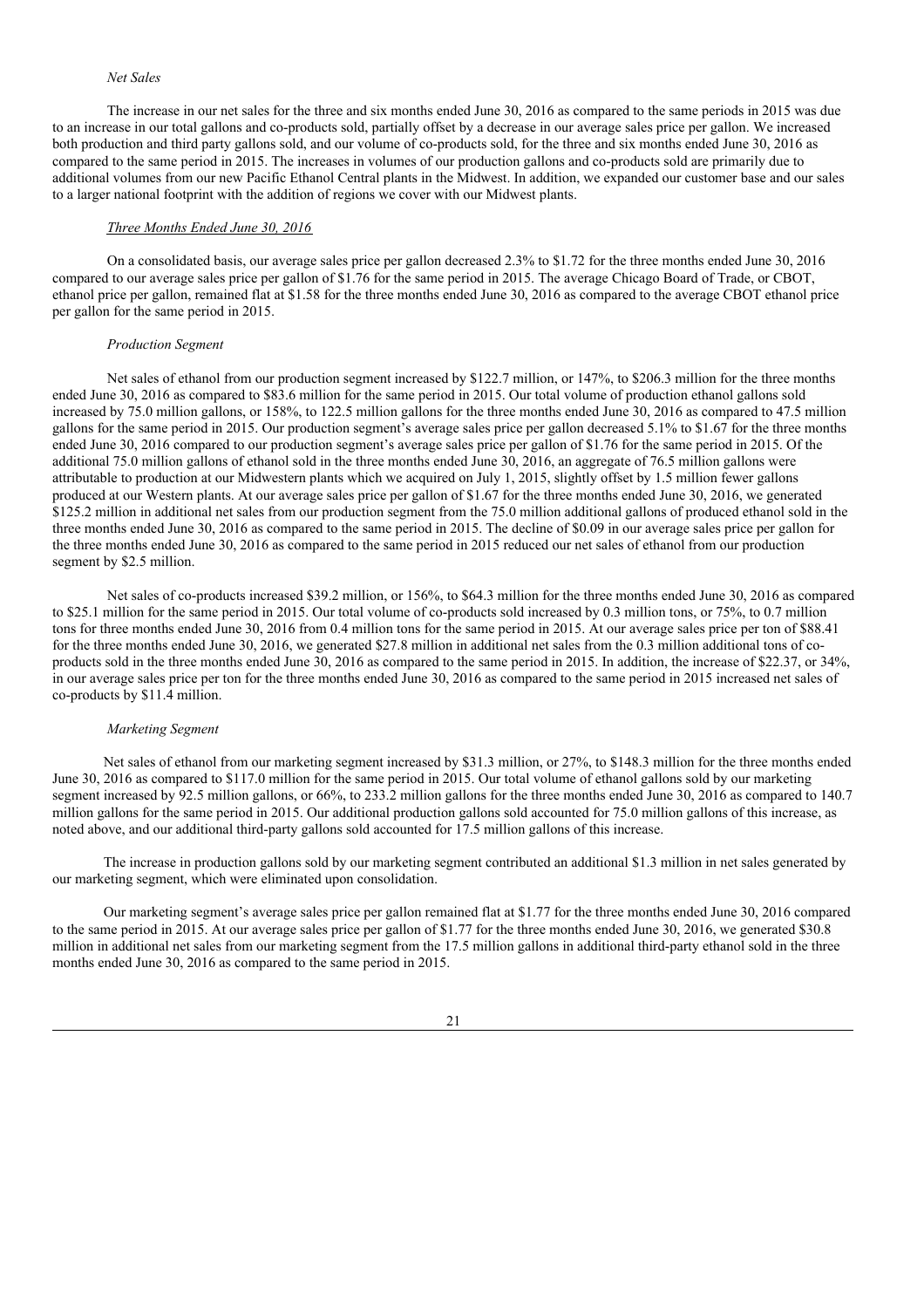### *Six Months Ended June 30, 2016*

On a consolidated basis, our average sales price per gallon decreased 4.7% to \$1.63 for the six months ended June 30, 2016 compared to our average sales price per gallon of \$1.71 for the same period in 2015. The average CBOT ethanol price per gallon declined 1.3% to \$1.49 for the six months ended June 30, 2016 compared to an average CBOT ethanol price per gallon of \$1.51 for the same period in 2015.

#### *Production Segment*

Net sales of ethanol from our production segment increased by \$216.8 million, or 138%, to \$373.7 million for the six months ended June 30, 2016 as compared to \$156.9 million for the same period in 2015. Our total volume of production ethanol gallons sold increased by 143.3 million gallons, or 156%, to 235.4 million gallons for the six months ended June 30, 2016 as compared to 92.1 million gallons for the same period in 2015. Our production segment's average sales price per gallon decreased 7.1% to \$1.58 for the six months ended June 30, 2016 compared to our production segment's average sales price per gallon of \$1.70 for the same period in 2015. Of the additional 143.3 million gallons of ethanol sold in the six months ended June 30, 2016, an aggregate of 147.2 million gallons were attributable to production at our Midwestern plants which we acquired on July 1, 2015, slightly offset by 3.9 million fewer gallons produced at our Western plants. At our average sales price per gallon of \$1.58 for the six months ended June 30, 2016, we generated \$226.4 million in additional net sales from our production segment from the 143.3 million additional gallons of produced ethanol sold in the six months ended June 30, 2016 as compared to the same period in 2015. The decline of \$0.12 in our average sales price per gallon for the six months ended June 30, 2016 as compared to the same period in 2015 reduced our net sales of ethanol from our production segment by \$9.6 million.

Net sales of co-products increased \$74.3 million, or 147%, to \$124.9 million for the six months ended June 30, 2016 as compared to \$50.6 million for the same period in 2015. Our total volume of co-products sold increased by 0.6 million tons, or 85%, to 1.3 million tons for six months ended June 30, 2016 from 0.7 million tons for the same period in 2015. At our average sales price per ton of \$87.87 for the six months ended June 30, 2016, we generated \$54.5 million in additional net sales from the 0.6 million additional tons of co-products sold in the six months ended June 30, 2016 as compared to the same period in 2015. In addition, the increase of \$20.16, or 30%, in our average sales price per ton for the six months ended June 30, 2016 as compared to the same period in 2015 increased net sales of coproducts by \$19.8 million.

#### *Marketing Segment*

Net sales of ethanol from our marketing segment increased by \$35.6 million, or 16%, to \$258.1 million for the six months ended June 30, 2016 as compared to \$222.5 million for the same period in 2015. Our total volume of ethanol gallons sold by our marketing segment increased by 163.4 million gallons, or 59%, to 439.9 million gallons for the six months ended June 30, 2016 as compared to 276.5 million gallons for the same period in 2015. Our additional production gallons sold accounted for 143.3 million gallons of this increase, as noted above, and our additional third-party gallons sold accounted for 20.1 million gallons of this increase, slightly offset by a decline of 2.0 million agent gallons.

The increase in production gallons sold by our marketing segment contributed an additional \$2.2 million in net sales generated by our marketing segment, which were eliminated upon consolidation.

Our marketing segment's average sales price per gallon decreased 0.6% to \$1.70 for the six months ended June 30, 2016 compared to \$1.71 for the same period in 2015. At our average sales price per gallon of \$1.70 for the six months ended June 30, 2016, we generated \$37.4 million in additional net sales from our marketing segment from the 20.1 million gallons in additional third-party ethanol sold in the six months ended June 30, 2016 as compared to the same period in 2015. However, the decline of \$0.01 in our average sales price per gallon for the six months ended June 30, 2016 as compared to the same period in 2015 reduced our net sales from third party ethanol sold by our marketing segment by \$1.8 million.

### *Cost of Goods Sold and Gross Profit*

Our consolidated gross profit increased primarily due to higher commodity margins in the three and six months ended June 30, 2016 compared to the same periods in 2015.

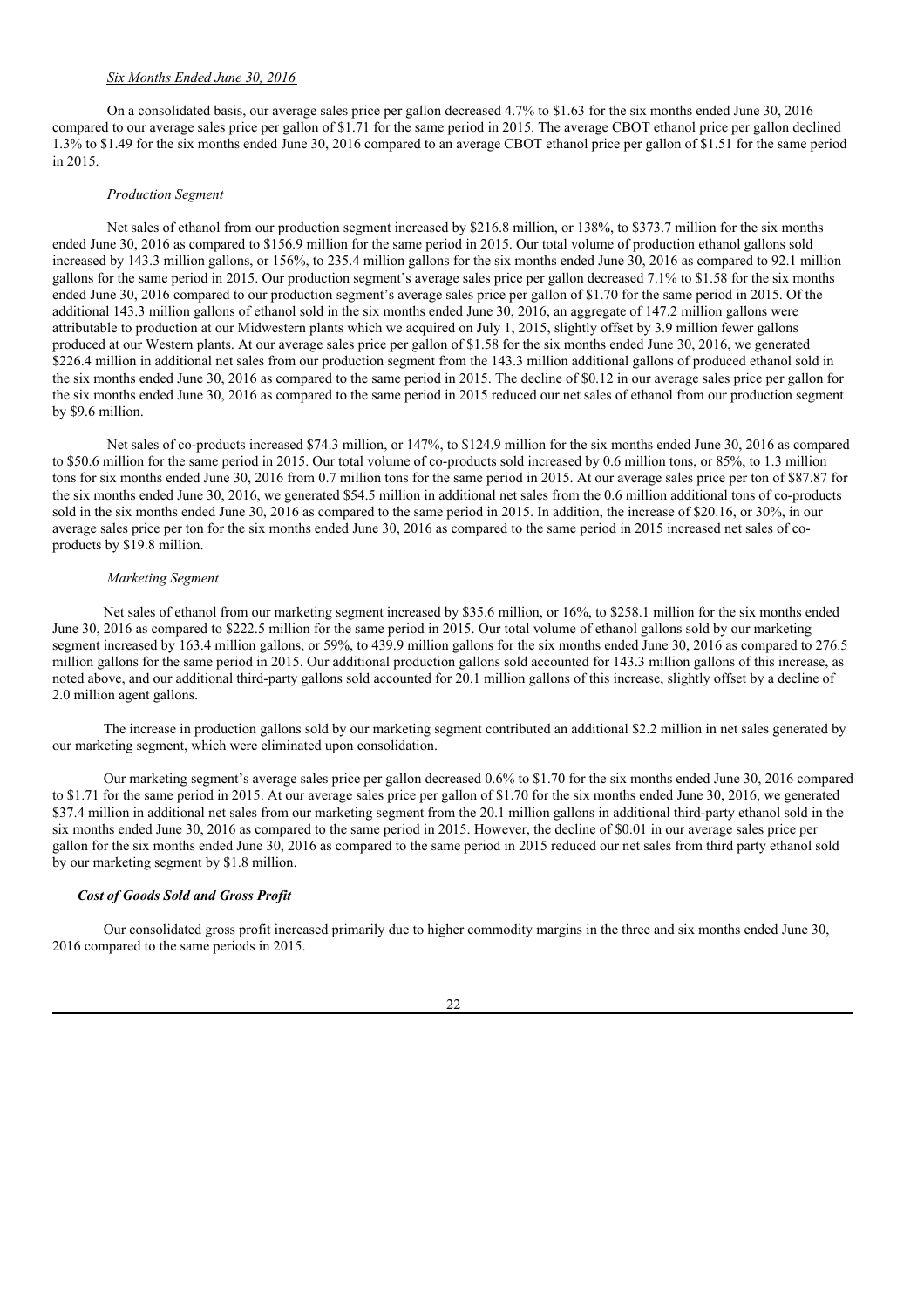### *Three Months Ended June 30, 2016*

Our consolidated gross profit increased to \$17.7 million for the three months ended June 30, 2016 as compared to \$6.3 million for the same period in 2015, representing a gross margin of 4.2% for the three months ended June 30, 2016 as compared to 2.7% for the same period in 2015.

#### *Production Segment*

Our production segment increased our consolidated gross profit by \$8.6 million for the three months ended June 30, 2016 as compared to the same period in 2015. Of this amount, \$8.5 million is attributable to the 75.0 million gallon increase in production volumes sold in the three months ended June 30, 2016 as compared to the same period in 2015 and \$0.1 million in higher gross profit is attributed to higher production margins in the three months ended June 30, 2016 as compared to the same period in 2015.

#### *Marketing Segment*

Our marketing segment increased our consolidated gross profit by \$2.8 million for the three months ended June 30, 2016 as compared to the same period in 2015. Of this amount, \$0.8 million is attributable to additional gross profit from the 17.5 million gallon increase in third-party marketing volumes in the three months ended June 30, 2016 as compared to the same period in 2015 and \$2.0 million in higher gross profit is attributable to our higher margins per gallon for the three months ended June 30, 2016 as compared to the same period in 2015.

### *Six Months Ended June 30, 2016*

Our consolidated gross profit increased to \$18.8 million for the six months ended June 30, 2016 as compared to \$5.3 million for the same period in 2015, representing a gross margin of 2.5% for the six months ended June 30, 2016 as compared to 1.2% for the same period in 2015.

#### *Production Segment*

Our production segment increased our consolidated gross profit by \$5.0 million for the six months ended June 30, 2016 as compared to the same period in 2015. Of this amount, \$6.0 million is attributable to the 143.3 million gallon increase in production volumes sold in the six months ended June 30, 2016 as compared to the same period in 2015, partially offset by \$1.0 million in lower gross profit attributed to slightly lower production margins in the six months ended June 30, 2016 as compared to the same period in 2015.

#### *Marketing Segment*

Our marketing segment increased our consolidated gross profit by \$8.5 million for the six months ended June 30, 2016 as compared to the same period in 2015. Of this amount, \$1.3 million is attributable to additional gross profit from the 20.1 million gallon increase in third-party marketing volumes in the six months ended June 30, 2016 as compared to the same period in 2015 and \$7.2 million in higher gross profit is attributable to our higher margins per gallon for the six months ended June 30, 2016 as compared to the same period in 2015.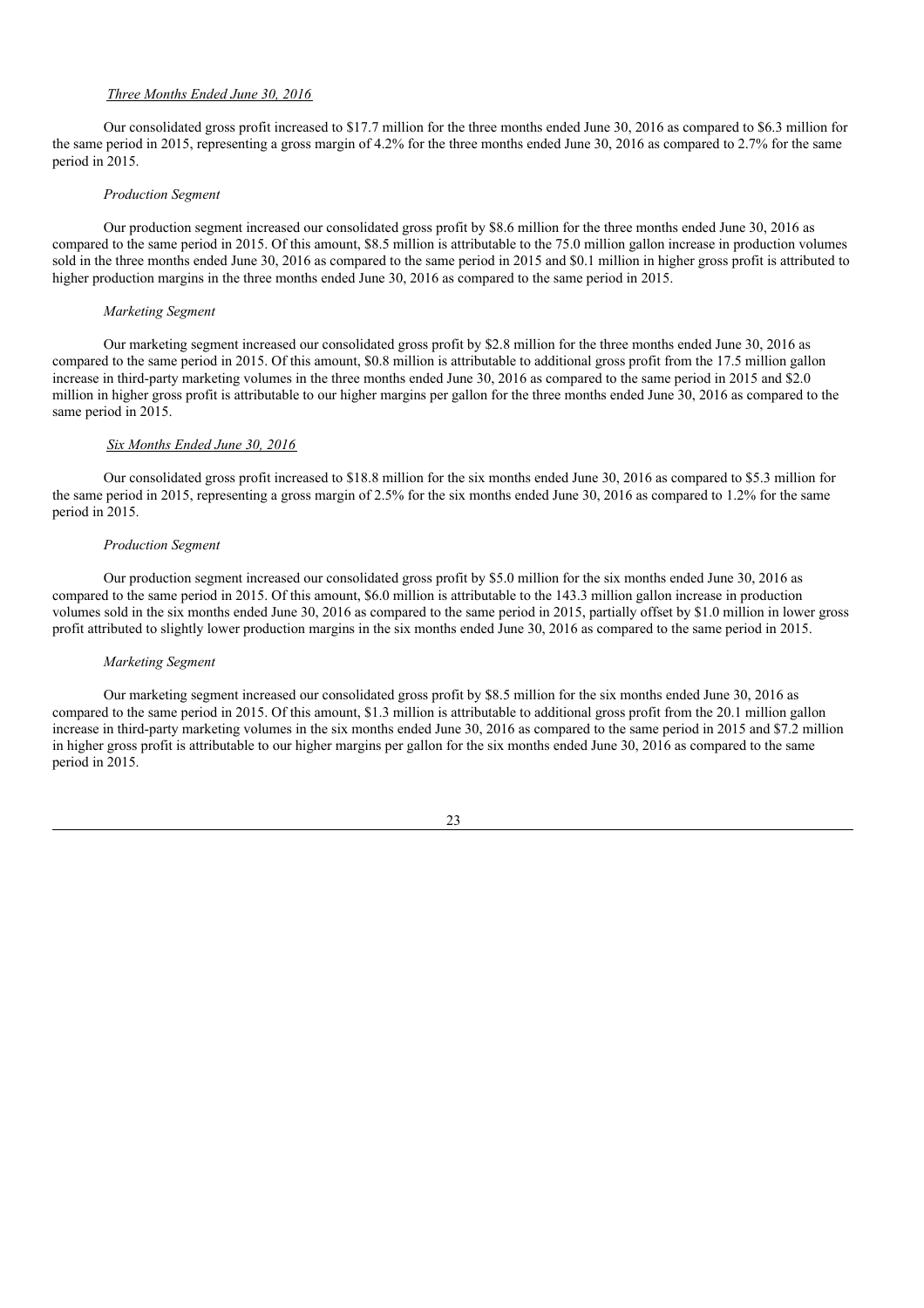### *Selling, General and Administrative Expenses*

The following table presents our selling, general and administrative, or SG&A, expenses in dollars and as a percentage of net sales (in thousands, except percentages):

|                                        | <b>Three Months Ended</b><br><b>June 30.</b> |       |  |       |  | <b>Variance in</b> |         |    | <b>Six Months Ended</b><br><b>June 30.</b> |         | Variance in |                |         |
|----------------------------------------|----------------------------------------------|-------|--|-------|--|--------------------|---------|----|--------------------------------------------|---------|-------------|----------------|---------|
|                                        |                                              | 2016  |  | 2015  |  | <b>Dollars</b>     | Percent |    | 2016                                       | 2015    |             | <b>Dollars</b> | Percent |
| Selling, general and<br>administrative |                                              |       |  |       |  |                    |         |    |                                            |         |             |                |         |
| expenses                               |                                              | 6,148 |  | 3.993 |  | 2,155              | 54.0%   | S. | 14.465                                     | 8.898   |             | 5,567          | 62.6%   |
| Percentage of net<br>sales             |                                              | 1.5%  |  | 1.8%  |  |                    |         |    | $1.9\%$                                    | $2.1\%$ |             |                |         |

Our SG&A expenses increased \$2.1 million to \$6.1 million for the three months ended June 30, 2016 as compared to \$4.0 million for the same period in 2015, however, SG&A expenses decreased as a percentage of net sales for the three months ended June 30, 2016 as compared to the same period in 2015. The increase in SG&A expenses is primarily due to the addition of our Pacific Ethanol Central operations, which were not included in the prior period results as the Aventine acquisition occurred on July 1, 2015. SG&A expenses were lower than our prior guidance of \$7.5 million in part due to lower professional fees.

Our SG&A expenses increased \$5.6 million to \$14.5 million for the six months ended June 30, 2016 as compared to \$8.9 million for the same period in 2015. The increase in SG&A expenses is primarily due to the addition of our Pacific Ethanol Central operations.

At current levels of operation, we expect our SG&A expenses will be approximately \$7.0 million to \$7.5 million per quarter through the end of 2016. In addition, we expect our capital expenditures to average \$7.5 million per quarter through 2016.

#### *Interest Expense, net*

The following table presents our interest expense, net in dollars and as a percentage of net sales (in thousands, except percentages):

|                            | Three Months Ended<br><b>June 30.</b> |         |  | Variance in |  |                |         | <b>Six Months Ended</b><br><b>June 30.</b> |         |  | Variance in |  |                |         |
|----------------------------|---------------------------------------|---------|--|-------------|--|----------------|---------|--------------------------------------------|---------|--|-------------|--|----------------|---------|
|                            |                                       | 2016    |  | 2015        |  | <b>Dollars</b> | Percent |                                            | 2016    |  | 2015        |  | <b>Dollars</b> | Percent |
| Interest expense, net      |                                       | 6.536   |  | 1.005       |  | 5.531          | 550.3%  |                                            | 12.769  |  | 2.020       |  | 10.749         | 532.1%  |
| Percentage of net<br>sales |                                       | $1.5\%$ |  | $0.4\%$     |  |                |         |                                            | $1.7\%$ |  | 0.5%        |  |                |         |

Interest expense, net increased by \$5.5 million to \$6.5 million for the three months ended June 30, 2016 from \$1.0 million for the same period in 2015. Interest expense, net increased by \$10.8 million to \$12.8 million for the six months ended June 30, 2016 from \$2.0 million for the same period in 2015. The increase in interest expense, net for these periods is primarily related to the Pacific Ethanol Central plants' term debt that we assumed, on a consolidated basis, in connection with the Aventine acquisition.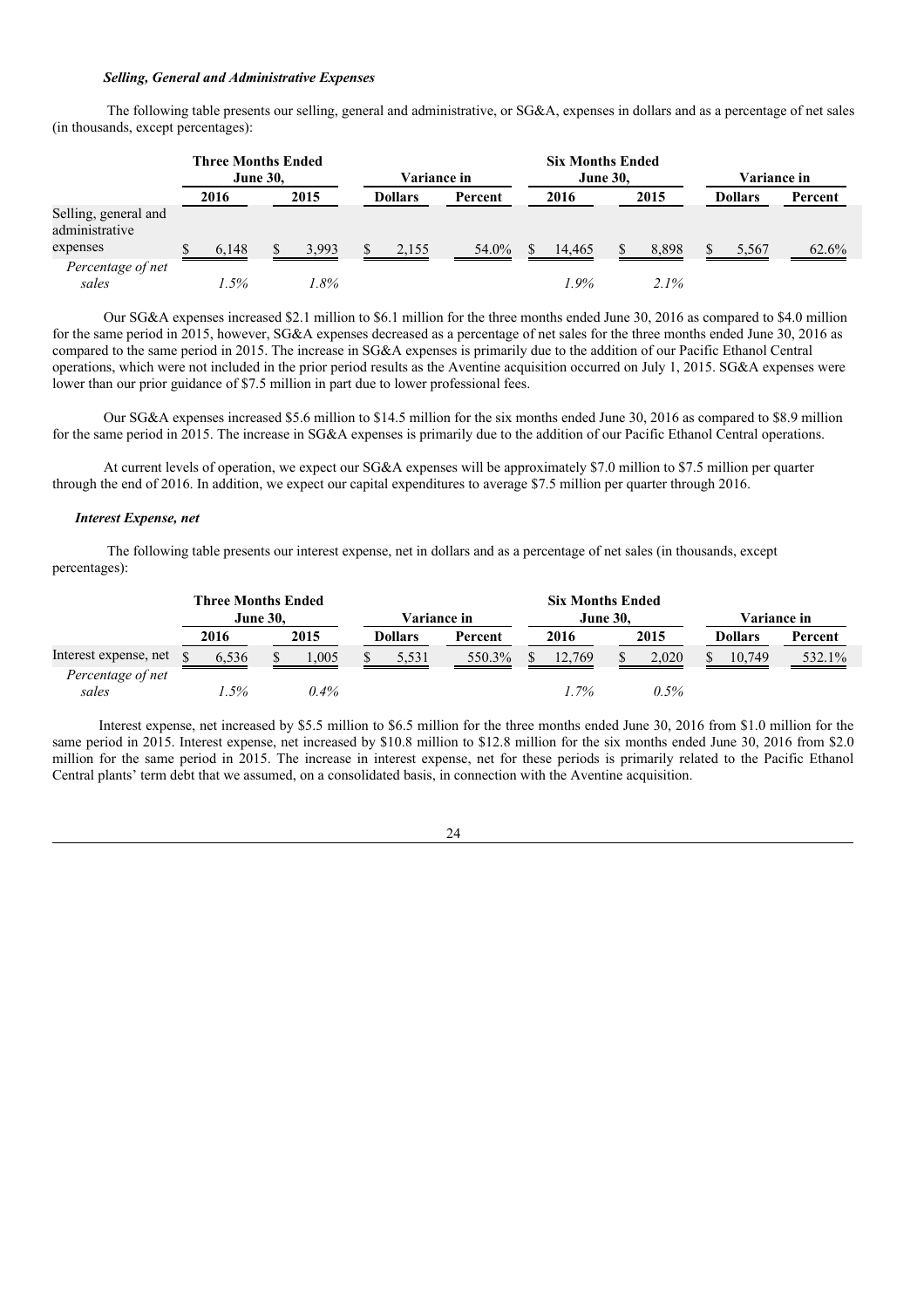### *Provision (Benefit) for Income Taxes*

The following table presents our provision (benefit) for income taxes in dollars and as a percentage of net sales (in thousands, except percentages):

|                                         | <b>Three Months Ended</b> |           |  |             |  | <b>Six Months Ended</b> |         |                 |       |  |                    |  |                |            |  |  |
|-----------------------------------------|---------------------------|-----------|--|-------------|--|-------------------------|---------|-----------------|-------|--|--------------------|--|----------------|------------|--|--|
|                                         | <b>June 30.</b>           |           |  | Variance in |  |                         |         | <b>June 30,</b> |       |  | <b>Variance in</b> |  |                |            |  |  |
|                                         |                           | 2016      |  | 2015        |  | Dollars                 | Percent |                 | 2016  |  | 2015               |  | <b>Dollars</b> | Percent    |  |  |
| Provision (benefit)<br>for income taxes |                           | (245)     |  | 530         |  | 775                     | NM      |                 | (245) |  | (2,170)            |  | 1,925          | $(88.7)\%$ |  |  |
| Percentage of net<br>sales              |                           | $(0.1)\%$ |  | $0.2\%$     |  |                         |         |                 | $-$ % |  | 0.5%               |  |                |            |  |  |

For the six months ended June 30, 2016, we recorded a net loss on both a book and tax basis, and as such did not record a tax provision or benefit due to the uncertainty of utilizing the losses for 2016. In addition, we finalized our tax returns resulting in a tax benefit of \$0.2 million for the three and six months ended June 30, 2016. For the three and six months ended June 30, 2015, we recorded a provision for income taxes of \$0.5 million and a benefit of \$2.2 million, respectively, at an estimated effective tax rate of 33.5% and 38.6%, respectively.

#### *Net Income (Loss) Available to Common Stockholders*

The following table presents our net income (loss) available to common stockholders in dollars and as a percentage of net sales (in thousands, except percentages):

|                                                          | <b>Three Months Ended</b><br><b>June 30.</b> |         |  | <b>Variance in</b> |  |                | <b>Six Months Ended</b><br><b>June 30,</b> |           |  |           | <b>Variance in</b> |                |         |
|----------------------------------------------------------|----------------------------------------------|---------|--|--------------------|--|----------------|--------------------------------------------|-----------|--|-----------|--------------------|----------------|---------|
|                                                          |                                              | 2016    |  | 2015               |  | <b>Dollars</b> | Percent                                    | 2015      |  | 2015      |                    | <b>Dollars</b> | Percent |
| Net income (loss)<br>available to common<br>stockholders |                                              | 4.700   |  | 677                |  | 4.023          | 594.2%                                     | (8,770)   |  | (3,997)   |                    | (4,773)        | 119.4%  |
| Percentage of net<br>sales                               |                                              | $1.1\%$ |  | $0.3\%$            |  |                |                                            | $(1.1)\%$ |  | $(0.9)\%$ |                    |                |         |

The increase in net income available to common stockholders for three months ended June 30, 2016, as compared to 2015, is due to improved operating and commodity margins. The increase in the net loss available to common stockholders for the six months ended June 30, 2016 as compare to 2015, was due to increased SG&A expenses and interest expense in 2016.

### **Liquidity and Capital Resources**

During the six months ended June 30, 2016, we funded our operations primarily from cash on hand, cash flow from operations, proceeds from cash collateralized letters of credit and proceeds from tax refunds. These funds were also used to make capital expenditures, capital lease payments and payments to fully extinguish our term loan balance associated with the Pacific Ethanol West plants.

Our current available capital resources consist of cash on hand and amounts available for borrowing under Kinergy's credit facility. We expect that our future available capital resources will consist primarily of our remaining cash balances, amounts available for borrowing, if any, under Kinergy's credit facility, cash generated from our operations and tax refunds related to prior years.

We believe that current and future available capital resources, revenues generated from operations, and other existing sources of liquidity, including our credit facilities, will be adequate to meet our anticipated working capital and capital expenditure requirements for at least the next twelve months.

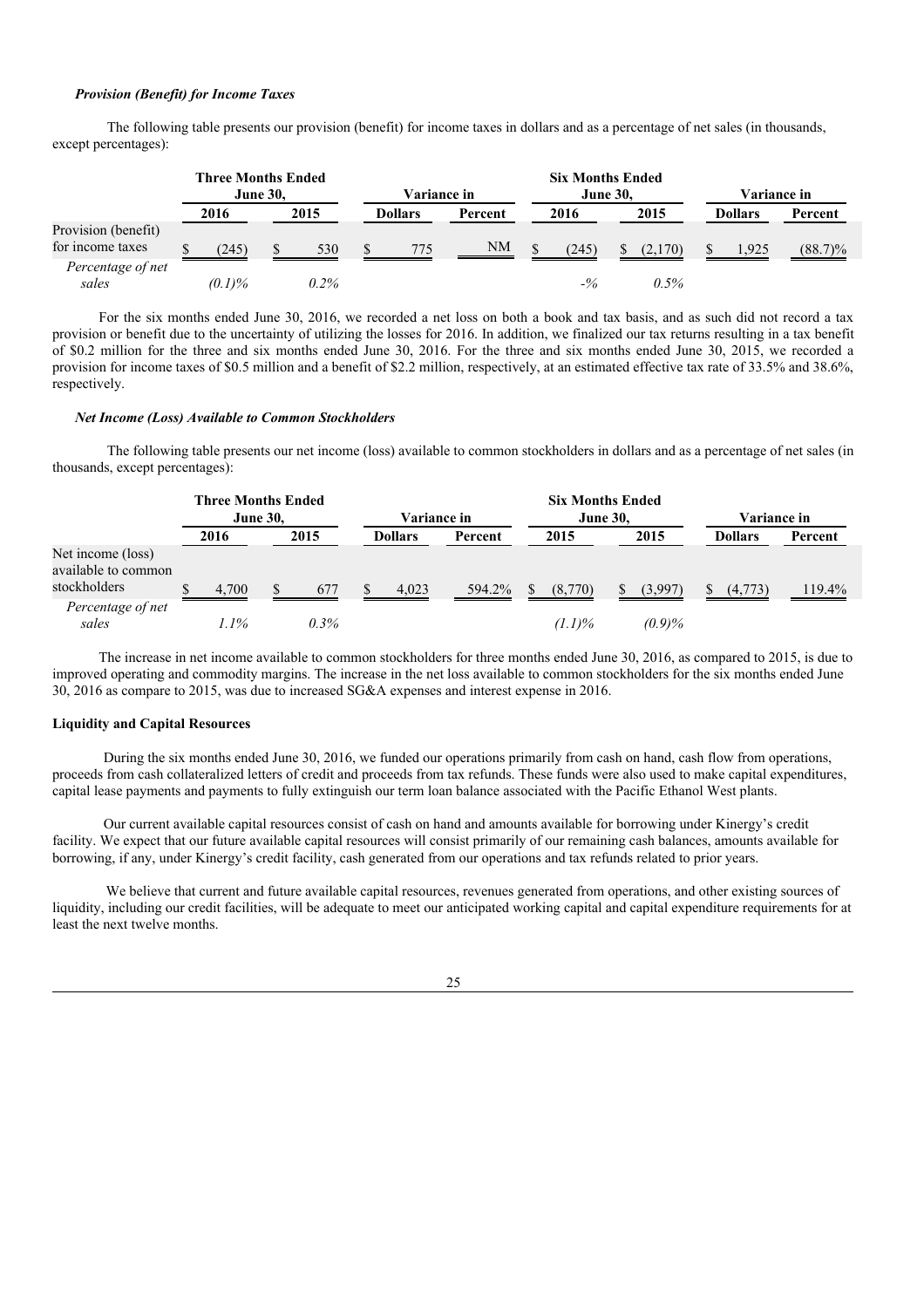### *Quantitative Quarter-End Liquidity Status*

We believe that the following amounts provide insight into our liquidity and capital resources. The following selected financial information should be read in conjunction with our consolidated financial statements and notes to consolidated financial statements included elsewhere in this report, and the other sections of "Management's Discussion and Analysis of Financial Condition and Results of Operations" contained in this report (dollars in thousands):

|                                        |    | <b>June 30,</b><br>2016 |    | December 31,<br>2015 | Change     |
|----------------------------------------|----|-------------------------|----|----------------------|------------|
| Cash and cash equivalents              | S  | 31,673                  | S. | 52,712               | $(40.0)\%$ |
| Current assets                         | S  | 203,334                 | S  | 197,942              | $2.7\%$    |
| Current liabilities                    | S  | 65,451                  | S  | 72,909               | $(10.2)\%$ |
| Long-term debt, net of current portion |    | 215,041                 | S  | 203,861              | $5.5\%$    |
| Working capital                        | \$ | 137,883                 | S  | 125,033              | $10.3\%$   |
| Working capital ratio                  |    | 3.11                    |    | 2.71                 | 14.8%      |

#### *Restricted Net Assets*

At June 30, 2016, we had approximately \$135.2 million of net assets at our subsidiaries that were not available to be transferred to the parent company in the form of dividends, loans or advances due to restrictions contained in the credit facilities of these subsidiaries.

#### *Change in Working Capital and Cash Flows*

Working capital increased to \$137.9 million at June 30, 2016 from \$125.0 million at December 31, 2015 as a result of an increase of \$5.4 million in current assets and a decrease of \$7.5 million in current liabilities.

Current assets increased primarily due to an increase of \$10.6 million in accounts receivable, \$5.1 million in inventory, \$4.3 million in prepaid inventory and \$11.2 million in derivative assets, all resulting primarily from our additional Pacific Ethanol Central operations, partially offset by decreases of \$21.0 million in cash and cash equivalents and \$4.5 million in income tax receivables.

Our cash and cash equivalents declined by \$21.0 million at June 30, 2016 as compared to December 31, 2015 due to \$3.5 million of cash used in our investing activities and \$18.6 million of cash used in our financing activities, partially offset by cash flows from operations of \$1.1 million, as discussed below.

Our current liabilities decreased primarily due to a decrease of \$17.0 million in current portion of long-term debt as we extinguished our Pacific Ethanol West plant debt and a decrease of \$1.6 million in accounts payable and accrued liabilities, partially offset by an increase of \$10.3 million in derivative liabilities due to increased open derivative positions at the end of the quarter.

### *Cash Provided by our Operating Activities*

Cash provided by our operating activities decreased by \$10.3 million for the six months ended June 30, 2016 as compared to the same period in 2015. The decrease in cash provided by our operating activities is primarily due to a higher net loss caused by reduced margins in the first quarter of 2016 resulting from lower ethanol prices. Additional factors that contributed to the decrease in cash provided by our operating activities include:

- an increase in accounts receivable of \$16.9 million primarily due to higher sales volumes attributable to our new Pacific Ethanol Central operations; and
- an increase in inventory and prepaid inventory of \$12.7 million primarily due to higher sales volumes attributable to our new Pacific Ethanol Central operations.

These amounts were partially offset by:

an increase in depreciation and amortization of \$10.9 million due to additional assets subject to depreciation and amortization from our acquisition of Aventine;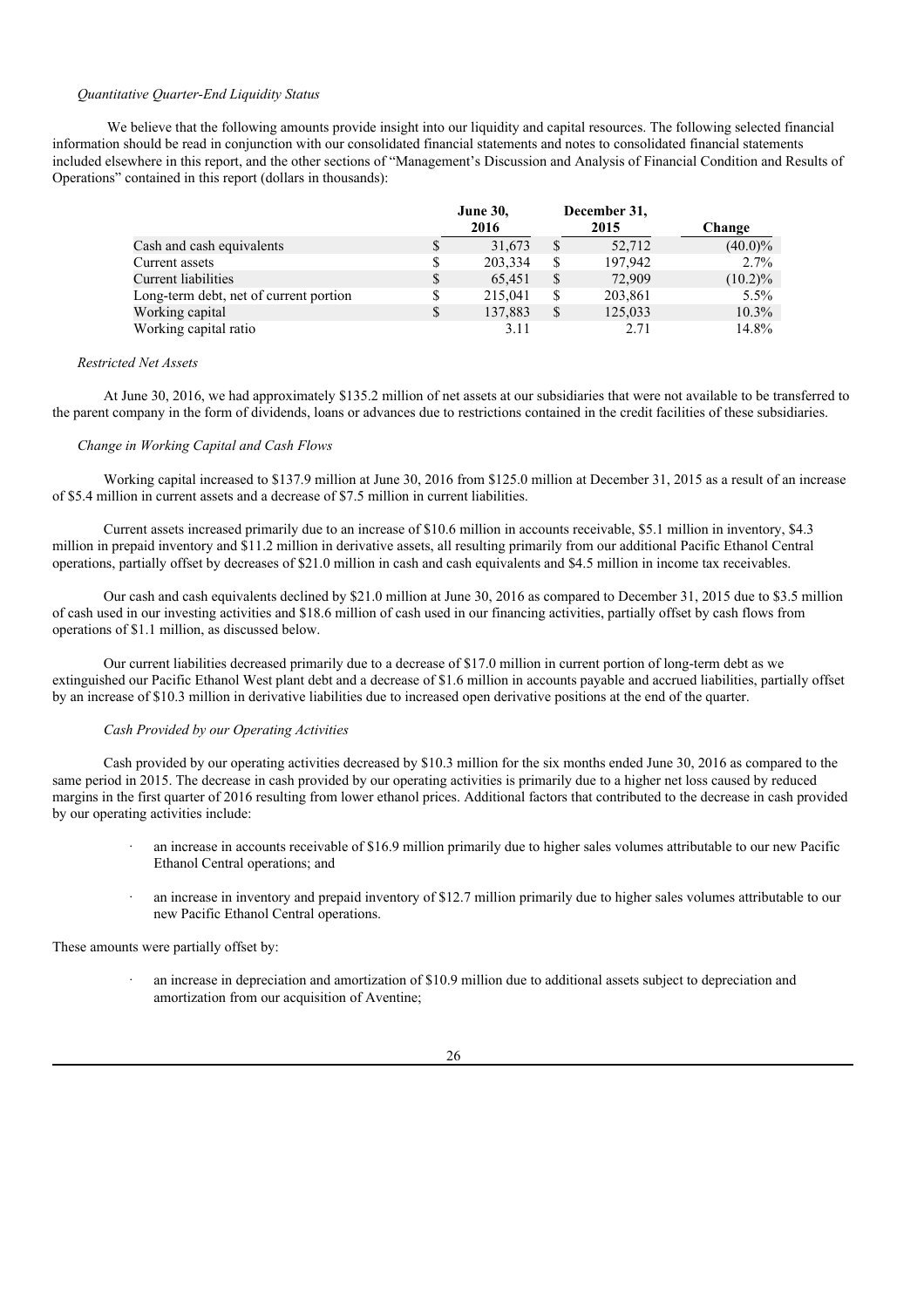- a decrease in prepaid expenses and other assets of \$6.4 million primarily due to income tax refunds; and
- interest expense added to term debt of \$9.5 million.

#### *Cash used in our Investing Activities*

Cash used in our investing activities improved by \$8.7 million for the six months ended June 30, 2016 as compared to the same period in 2015. The improvement in cash used in our investing activities is primarily due to lower spending on capital projects and proceeds from cash collateralized letters of credit.

### *Cash used in our Financing Activities*

Cash used in our financing activities increased by \$6.6 million for the six months ended June 30, 2016 as compared to the same period in 2015. The increase in cash used in our financing activities is primarily due to a \$17.0 million principal payment on our term debt associated with the Pacific Ethanol West plants, which was partially offset by a decline of \$10.0 million in payments on Kinergy's line of credit.

#### *Kinergy Operating Line of Credit*

Kinergy maintains an operating line of credit for an aggregate amount of up to \$75.0 million. The credit facility expires on December 31, 2020. Interest accrues under the credit facility at a rate equal to (i) the three-month London Interbank Offered Rate ("LIBOR"), plus (ii) a specified applicable margin ranging from 1.75% to 2.75%. The credit facility's monthly unused line fee is 0.25% to 0.375% of the amount by which the maximum credit under the facility exceeds the average daily principal balance during the immediately preceding month. Payments that may be made by Kinergy to Pacific Ethanol as reimbursement for management and other services provided by Pacific Ethanol to Kinergy are limited under the terms of the credit facility to \$1.5 million per fiscal quarter. Payments that may be made by Pacific Ag. Products, LLC, or PAP, to Pacific Ethanol as reimbursement for management and other services provided by Pacific Ethanol to PAP are limited under the terms of the credit facility to \$0.5 million per fiscal quarter. PAP, one of our indirect wholly-owned subsidiaries, markets our co-products and also provides raw material procurement services to our subsidiaries. The credit facility also includes the accounts receivable of PAP as additional collateral.

For all monthly periods in which excess availability falls below a specified level, Kinergy and PAP must collectively maintain a fixed-charge coverage ratio (calculated as a twelve-month rolling earnings before interest, taxes, depreciation and amortization (EBITDA) divided by the sum of interest expense, capital expenditures, principal payments of indebtedness, indebtedness from capital leases and taxes paid during such twelve-month rolling period) of at least 2.0 and are prohibited from incurring certain additional indebtedness (other than specific intercompany indebtedness). Kinergy's and PAP's obligations under the credit facility are secured by a first-priority security interest in all of their assets in favor of the lender. Kinergy and PAP believe they are in compliance with this covenant.

The following table summarizes Kinergy's financial covenants and actual results for the periods presented (dollars in thousands):

|                                         | Three Months<br>Ended<br>June 30, |       | Years<br>Ended<br>December 31. |       |  |
|-----------------------------------------|-----------------------------------|-------|--------------------------------|-------|--|
|                                         | 2016                              | 2015  | 2015                           | 2014  |  |
| Fixed Charge Coverage Ratio Requirement | 2.00                              | 2.00  | 2.00                           | 2.00  |  |
| Actual                                  | 16.00                             | 10.27 | 10.02                          | 17.66 |  |
| Excess                                  | 14.00                             | 8.27  | 8.02                           | 15.66 |  |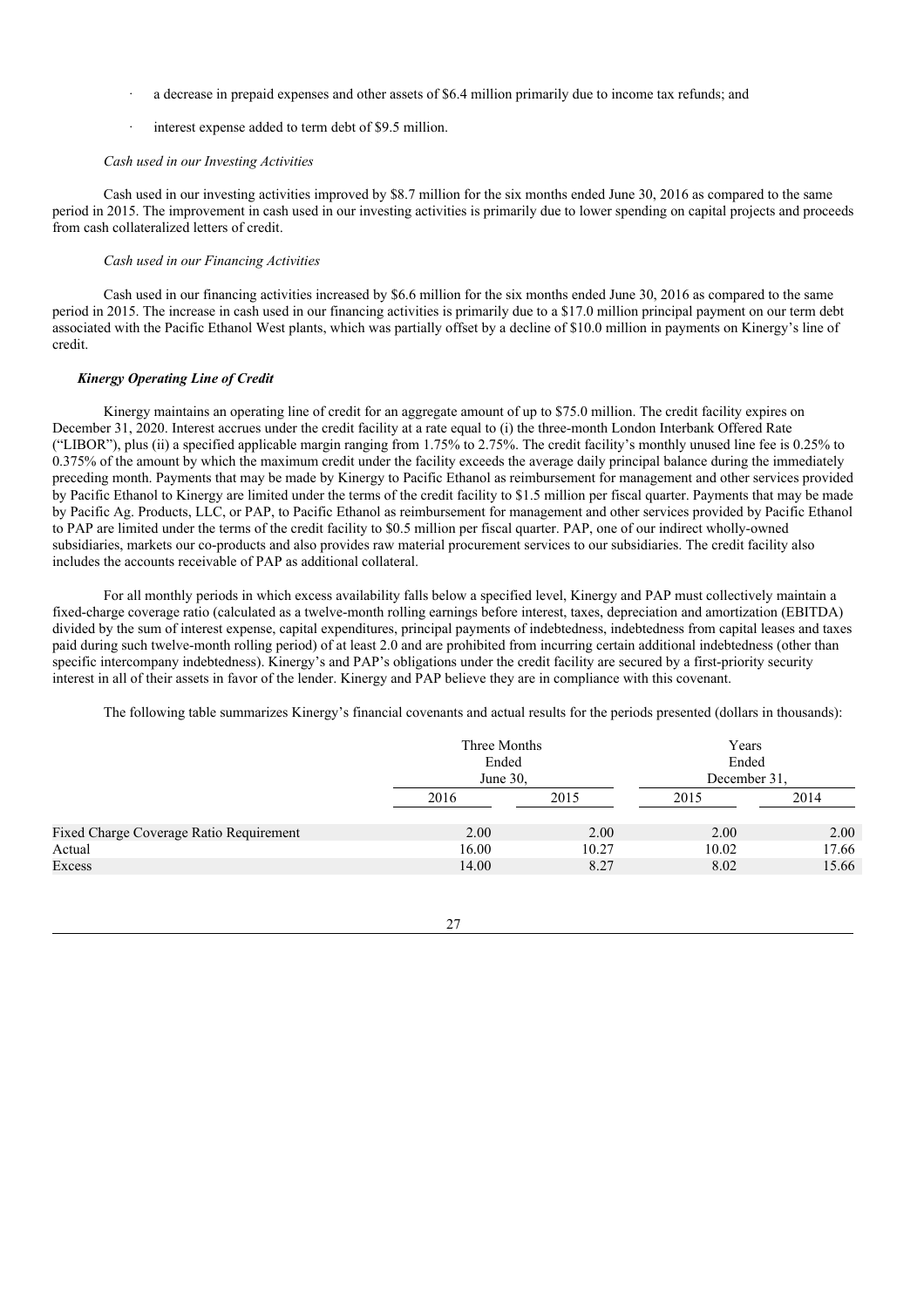Pacific Ethanol has guaranteed all of Kinergy's obligations under the credit facility. As of June 30, 2016, Kinergy had an outstanding balance of \$62.0 million and an available borrowing base under the credit facility of \$75.0 million, representing \$13.0 million of excess availability under the credit facility.

#### *Pacific Ethanol Central Term Debt*

On July 1, 2015, upon effectiveness of the Aventine acquisition, Aventine became one of our wholly-owned subsidiaries and, on a consolidated basis, the combined company became obligated with respect to Aventine's term loan. Aventine's creditors under Aventine's term loan have recourse solely against Aventine and its subsidiaries and not against Pacific Ethanol, Inc. or its other direct or indirect subsidiaries.

As of June 30, 2016, the term loan facility for the Pacific Ethanol Central plants had an outstanding balance of approximately \$155.1 million. Interest on the term loan facility accrues and may be paid in cash at a rate of 10.5% per annum or may be paid in-kind at a rate of 15.0% per annum by adding the interest to the outstanding principal balance. If we elect to pay interest in-kind, the interest is capitalized at the end of each quarter. For the three and six months ended June 30, 2016, we elected to defer interest payments on the term debt in the aggregate amount of \$5.7 million and \$9.5 million, respectively, which was added to the outstanding loan balance. The term loan facility matures on September 24, 2017. The term loan facility is secured through a first-priority lien on substantially all of Aventine's assets and contains customary financial covenants, and a requirement that Aventine maintain a cash balance of at least \$2.0 million.

We continue to evaluate and pursue opportunities to refinance the term debt for the Pacific Ethanol Central plants.

#### **Contractual Obligations**

There have been no material changes in the six months ended June 30, 2016 to the amounts presented in the table under the "Contractual Obligations" section in Part II, Item 7, "Management's Discussion and Analysis of Financial Condition and Results of Operation" of our Annual Report on Form 10-K for 2015.

### **Effects of Inflation**

The impact of inflation was not significant to our financial condition or results of operations for the three and six months ended June 30, 2016 and 2015.

### **ITEM 3. QUANTITATIVE AND QUALITATIVE DISCLOSURES ABOUT MARKET RISK.**

We are exposed to various market risks, including changes in commodity prices and interest rates as discussed below. Market risk is the potential loss arising from adverse changes in market rates and prices. In the ordinary course of business, we may enter into various types of transactions involving financial instruments to manage and reduce the impact of changes in commodity prices and interest rates. We do not expect to have any exposure to foreign currency risk as we conduct all of our transactions in U.S. dollars.

#### *Commodity Risk*

We produce ethanol and ethanol co-products. Our business is sensitive to changes in the prices of each of ethanol and corn. In the ordinary course of business, we may enter into various types of transactions involving financial instruments to manage and reduce the impact of changes in ethanol and corn prices. We do not enter into derivatives or other financial instruments for trading or speculative purposes.

We are subject to market risk with respect to ethanol pricing. Ethanol prices are sensitive to global and domestic ethanol supply, crude-oil supply and demand; crude-oil refining capacity; carbon intensity; government regulation; and consumer demand for alternative fuels. Our ethanol sales are priced using contracts that are either based on a fixed price or an indexed price tied to a specific market, such as CBOT or the Oil Price Information Service. Under these fixed-priced arrangements, we are exposed to risk of a decrease in the market price of ethanol between the time the price is fixed and the time the ethanol is sold.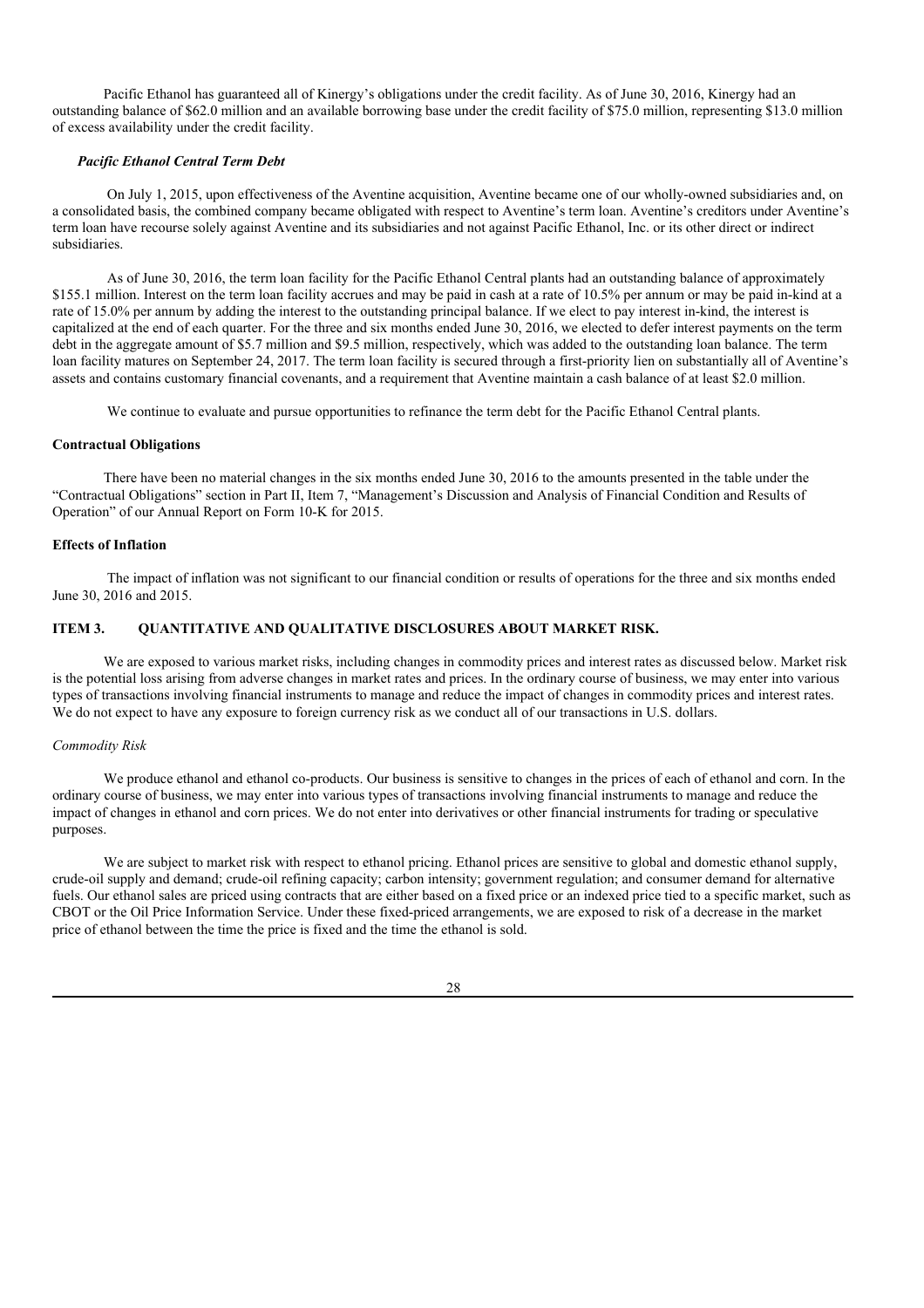We satisfy our physical corn needs, the principal raw material used to produce ethanol and ethanol co-products, based on supplyguaranteed contracts with our vendors. Generally, we determine the purchase price of our corn at the time we begin to grind that day's needs. Sometimes, we may also enter into contracts with our vendors to fix a portion of the purchase price of our corn requirements. As such, we are also subject to market risk with respect to the price of corn. The price of corn is subject to wide fluctuations due to unpredictable factors such as weather conditions, farmer planting decisions, governmental policies with respect to agriculture and international trade and global supply and demand. Under the fixed-price arrangements, we assume the risk of a decrease in the market price of corn between the time this price is fixed and the time the corn is utilized.

Ethanol co-products are sensitive to various demand factors such as numbers of livestock on feed, prices for feed alternatives, and supply factors, primarily production of ethanol co-products by ethanol plants and other sources.

As noted above, we may attempt to reduce the market risk associated with fluctuations in the price of ethanol or corn by employing a variety of risk management and hedging strategies. Strategies include the use of derivative financial instruments such as futures and options executed on the CBOT and/or the New York Mercantile Exchange, as well as the daily management of physical corn.

These derivatives are not designated for special hedge accounting treatment, and as such, the changes in the fair values of these contracts are recorded on the balance sheet and recognized immediately in cost of goods sold. We recognized losses of \$0.1 million and gains of \$0.1 million related to settled non-designated hedges as the change in the fair values of these contracts for the six months ended June 30, 2016 and 2015, respectively.

At June 30, 2016, we prepared a sensitivity analysis to estimate our exposure to ethanol and corn. Market risk related to these factors was estimated as the potential change in pre-tax income resulting from a hypothetical 10% adverse change in the prices of our expected ethanol and corn volumes. The results of this analysis as of June 30, 2016, which may differ materially from actual results, are as follows (in millions):

|           | <b>Six Months</b> |                | Approximate<br>Adverse |
|-----------|-------------------|----------------|------------------------|
|           | Ended June 30,    |                | Change to              |
|           | 2016              | Unit of        | Pre-Tax                |
| Commodity | Volume            | Measure        | Income                 |
| Ethanol   | 439.80            | Gallons        | \$<br>38.6             |
| Corn      | 84.1              | <b>Bushels</b> | \$<br>34.0             |

**Approximate**

#### *Interest Rate Risk*

We are exposed to market risk from changes in interest rates. Exposure to interest rate risk results primarily from our indebtedness that bears interest at variable rates. At June 30, 2016, all of our long-term debt of \$217.1 million was variable-rate in nature. Based on a 100 basis point (1.00%) change in the interest rate on our long-term debt, pre-tax income for the six months ended June 30, 2016 would be negatively impacted by approximately \$1.1 million.

### **ITEM 4. CONTROLS AND PROCEDURES.**

#### *Evaluation of Disclosure Controls and Procedures*

We conducted an evaluation under the supervision and with the participation of our management, including our Chief Executive Officer and Chief Financial Officer, of the effectiveness of the design and operation of our disclosure controls and procedures. The term "disclosure controls and procedures," as defined in Rules  $13a-15(e)$  and  $15d-15(e)$  under the Securities Exchange Act of 1934, as amended, or Exchange Act, means controls and other procedures of a company that are designed to ensure that information required to be disclosed by the company in the reports it files or submits under the Exchange Act is recorded, processed, summarized and reported, within the time periods specified in the Securities and Exchange Commission's rules and forms. Disclosure controls and procedures also include, without limitation, controls and procedures designed to ensure that information required to be disclosed by a company in the reports that it files or submits under the Exchange Act is accumulated and communicated to the company's management, including its principal executive and principal financial officers, or persons performing similar functions, as appropriate, to allow timely decisions regarding required disclosure. Based on this evaluation, our Chief Executive Officer and Chief Financial Officer concluded as of June 30, 2016 that our disclosure controls and procedures were effective at a reasonable assurance level.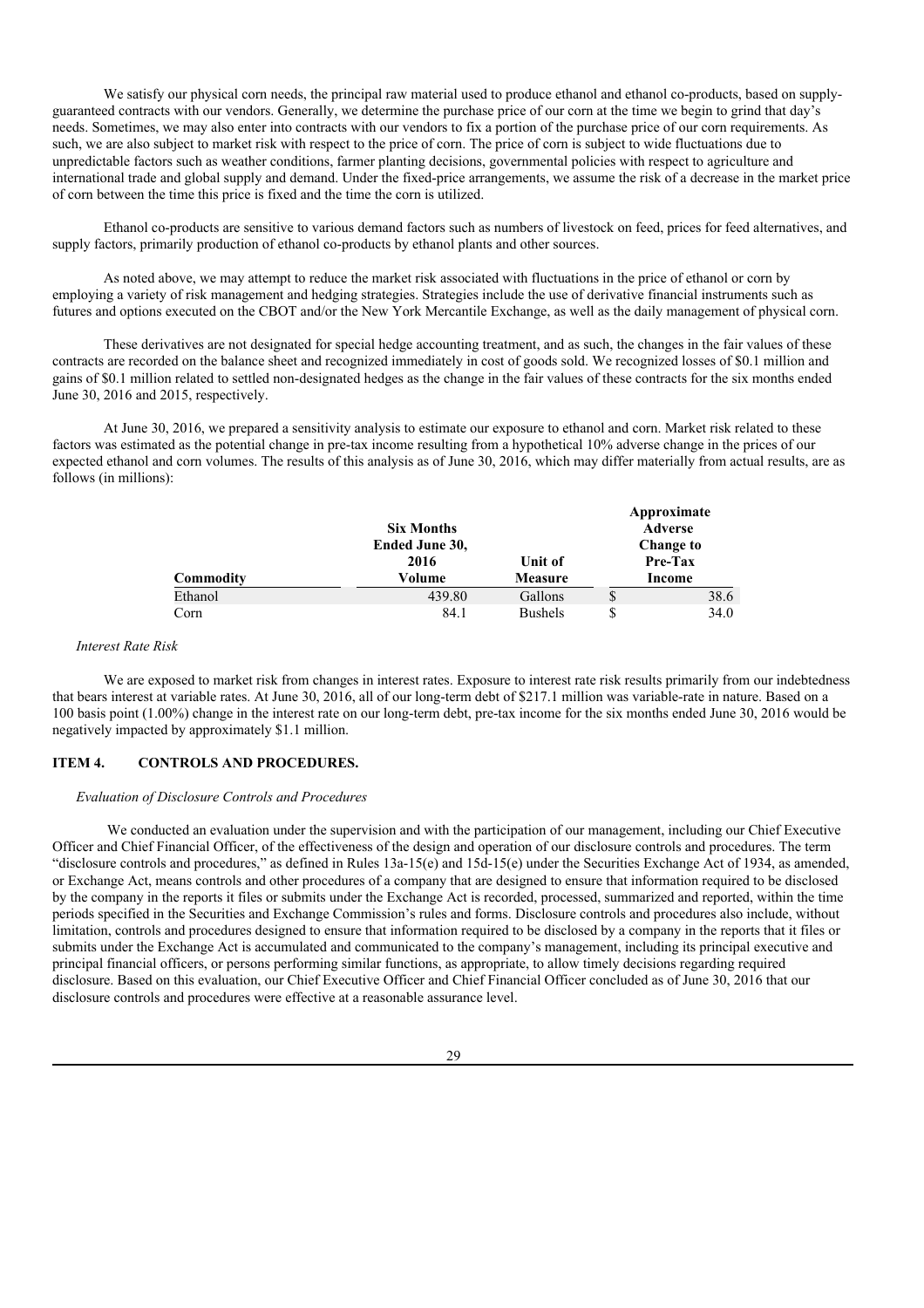### *Changes in Internal Control over Financial Reporting*

There has been no change in our internal control over financial reporting (as defined in Rules 13a-15(f) and 15d-15(f) under the Exchange Act) during the most recently completed fiscal quarter that has materially affected, or is reasonably likely to materially affect, our internal control over financial reporting.

### *Inherent Limitations on the Ef ectiveness of Controls*

Management does not expect that our disclosure controls and procedures or our internal control over financial reporting will prevent or detect all errors and all fraud. A control system, no matter how well conceived and operated, can provide only reasonable, not absolute, assurance that the objectives of the control systems are met. Further, the design of a control system must reflect the fact that there are resource constraints, and the benefits of controls must be considered relative to their costs. Because of the inherent limitations in a costeffective control system, no evaluation of internal control over financial reporting can provide absolute assurance that misstatements due to error or fraud will not occur or that all control issues and instances of fraud, if any, have been or will be detected.

These inherent limitations include the realities that judgments in decision-making can be faulty and that breakdowns can occur because of a simple error or mistake. Controls can also be circumvented by the individual acts of some persons, by collusion of two or more people, or by management override of the controls. The design of any system of controls is based in part on certain assumptions about the likelihood of future events, and there can be no assurance that any design will succeed in achieving its stated goals under all potential future conditions. Projections of any evaluation of controls effectiveness to future periods are subject to risks. Over time, controls may become inadequate because of changes in conditions or deterioration in the degree of compliance with policies or procedures.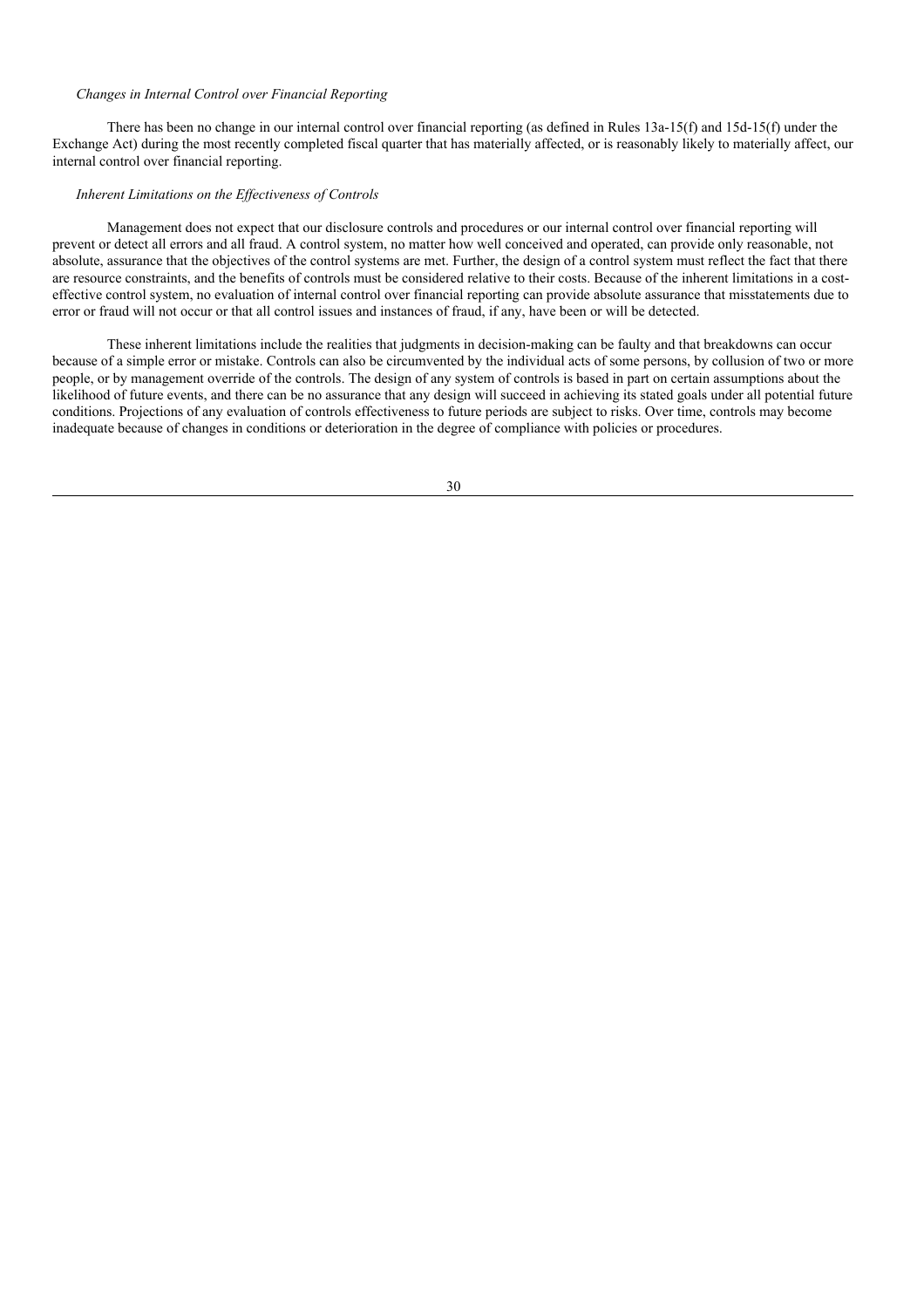## **PART II - OTHER INFORMATION**

### **ITEM 1. LEGAL PROCEEDINGS.**

We are subject to legal proceedings, claims and litigation arising in the ordinary course of business. While the amounts claimed may be substantial, the ultimate liability cannot presently be determined because of considerable uncertainties that exist. Therefore, it is possible that the outcome of those legal proceedings, claims and litigation could adversely affect our quarterly or annual operating results or cash flows when resolved in a future period. However, based on facts currently available, management believes such matters will not adversely affect in any material respect our financial position, results of operations or cash flows.

We have evaluated all outstanding cases, including the following pending case and have recorded an aggregate \$3.3 million as a litigation contingency with respect to these cases for amounts that are probable and estimable.

#### *Western Sugar Cooperative*

Pacific Ethanol, Inc., through a subsidiary acquired in its acquisition of Aventine, became involved in a pending lawsuit with Western Sugar Cooperative ("Western Sugar") that pre-dated the Aventine acquisition.

On February 27, 2015, Western Sugar filed a complaint in the United States District Court for the District of Colorado (Case No. 1:15-cv-00415) naming Aventine Renewable Energy, Inc. ("ARE, Inc."), one of Aventine's subsidiaries, as defendant. Western Sugar amended its complaint on April 21, 2015. ARE, Inc. purchased surplus sugar through a United States Department of Agriculture program. Western Sugar was one of the entities that warehoused this sugar for ARE, Inc. The suit alleges that ARE, Inc. breached its contract with Western Sugar by failing to pay certain penalty rates for the storage of its sugar or alternatively failing to pay a premium rate for storage. Western Sugar alleges that the penalty rates apply because ARE, Inc. failed to take timely delivery or otherwise cause timely shipment of the sugar. Western Sugar claims "expectation damages" in the amount of approximately \$8.6 million. ARE, Inc. filed answers to Western Sugar's complaint and amended complaint generally denying Western Sugar's allegations and asserting various defenses. The discovery phase of the case has just concluded, and we have filed a motion for summary judgment, seeking a determination that Western Sugar's claims fail as a matter of law.

### **ITEM 1A. RISK FACTORS.**

Before deciding to purchase, hold or sell our common stock, you should carefully consider the risks described below in addition to the other information contained in this Report and in our other filings with the Securities and Exchange Commission, including subsequent reports on Forms 10-O and 8-K. The risks and uncertainties described below are not the only ones we face. Additional risks and uncertainties not presently known to us or that we currently deem immaterial may also affect our business. If any of these known or unknown risks or uncertainties actually occurs with material adverse effects on Pacific Ethanol, our business, financial condition, results of operations and/or liquidity could be seriously harmed. In that event, the market price for our common stock will likely decline, and you *may lose all or part of your investment.*

#### **Risks Related to our Business**

### We have incurred significant losses and negative operating cash flow in the past and we may incur losses and negative operating cash *flow in the future, which may hamper our operations and impede us from expanding our business.*

We have incurred significant losses and negative operating cash flow in the past. For the six months ended June 30, 2016 and 2015, we incurred consolidated net losses of \$8.1 million and \$3.5 million, respectively. For the year ended December 31, 2015, we incurred consolidated net losses of approximately \$18.9 million and incurred negative operating cash flow of \$26.8 million. For 2013 and 2012, we incurred consolidated net losses of \$1.2 million and \$43.4 million, respectively, and in 2012 incurred negative operating cash flow of \$20.8 million. We may incur losses and negative operating cash flow in the future. We expect to rely on cash on hand and cash, if any, generated from our operations and from future financing activities to fund all of the cash requirements of our business. Continued losses and negative operating cash flow may hamper our operations and impede us from expanding our business.

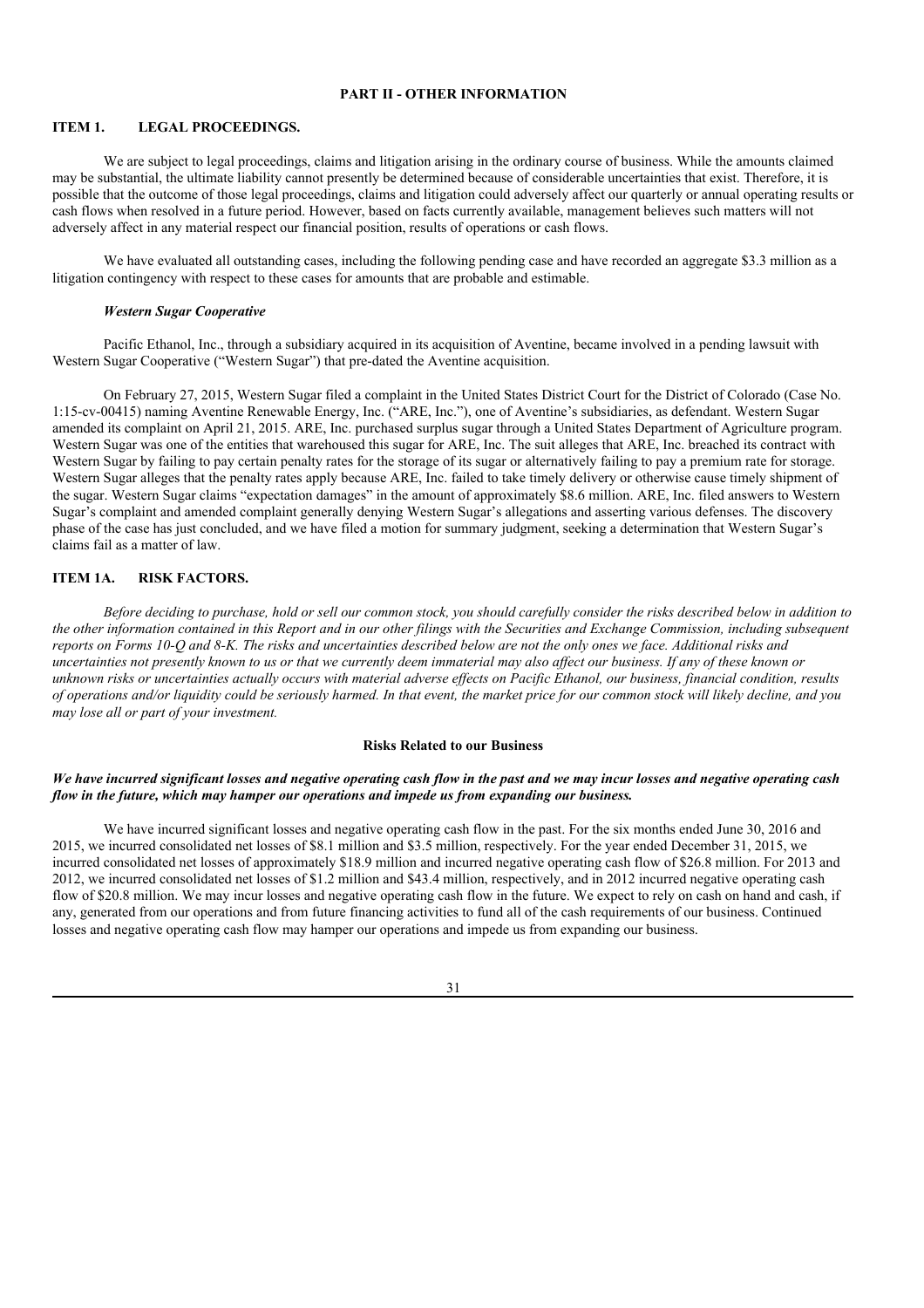### Our results of operations and our ability to operate at a profit is largely dependent on managing the costs of corn and natural gas and the prices of ethanol, distillers grains and other ethanol co-products, all of which are subject to significant volatility and uncertainty.

Our results of operations are highly impacted by commodity prices, including the cost of corn and natural gas that we must purchase, and the prices of ethanol, distillers grains and other ethanol co-products that we sell. Prices and supplies are subject to and determined by market and other forces over which we have no control, such as weather, domestic and global demand, supply shortages, export prices and various governmental policies in the United States and around the world.

As a result of price volatility of corn, natural gas, ethanol, distillers grains and other ethanol co-products, our results of operations may fluctuate substantially. In addition, increases in corn or natural gas prices or decreases in ethanol, distillers grains or other ethanol coproduct prices may make it unprofitable to operate. In fact, some of our marketing activities will likely be unprofitable in a market of generally declining ethanol prices due to the nature of our business. For example, to satisfy customer demands, we maintain certain quantities of ethanol inventory for subsequent resale. Moreover, we procure much of our inventory outside the context of a marketing arrangement and therefore must buy ethanol at a price established at the time of purchase and sell ethanol at an index price established later at the time of sale that is generally reflective of movements in the market price of ethanol. As a result, our margins for ethanol sold in these transactions generally decline and may turn negative as the market price of ethanol declines.

No assurance can be given that corn or natural gas can be purchased at, or near, current or any particular prices or that ethanol, distillers grains or other ethanol co-products will sell at, or near, current or any particular prices. Consequently, our results of operations and financial position may be adversely affected by increases in the price of corn or natural gas or decreases in the price of ethanol, distillers grains or other ethanol co-products.

Over the past several years, the spread between ethanol and corn prices has fluctuated significantly. Fluctuations are likely to continue to occur. A sustained narrow spread, whether as a result of sustained high or increased corn prices or sustained low or decreased ethanol prices, would adversely affect our results of operations and financial position. Further, combined revenues from sales of ethanol, distillers grains and other ethanol co-products could decline below the marginal cost of production, which may force us to suspend production of ethanol, distillers grains and ethanol co-products at some or all of our plants.

### Increased ethanol production may cause a decline in ethanol prices or prevent ethanol prices from rising, and may have other negative *ef ects, adversely impacting our results of operations, cash flows and financial condition.*

We believe that the most significant factor influencing the price of ethanol has been the substantial increase in ethanol production in recent years. According to the Renewable Fuels Association, domestic ethanol production capacity increased from an annualized rate of 1.5 billion gallons per year in January 1999 to a record 14.8 billion gallons in 2015. In addition, if ethanol production margins improve, we anticipate that owners of idle ethanol production facilities, many of which may be idled due to poor production margins, will restart operations, thereby resulting in more abundant ethanol supplies and inventories. Any increase in the demand for ethanol may not be commensurate with increases in the supply of ethanol, thus leading to lower ethanol prices. Also, demand for ethanol could be impaired due to a number of factors, including regulatory developments and reduced United States gasoline consumption. Reduced gasoline consumption has occurred in the past and could occur in the future as a result of increased gasoline or oil prices or other factors such as increased automobile fuel efficiency. Any of these outcomes could have a material adverse effect on our results of operations, cash flows and financial condition.

### The market price of ethanol is volatile and subject to large fluctuations, which may cause our profitability or losses to fluctuate *significantly.*

The market price of ethanol is volatile and subject to large fluctuations. The market price of ethanol is dependent upon many factors, including the supply of ethanol and the price of gasoline, which is in turn dependent upon the price of petroleum which is highly volatile and difficult to forecast. For example, ethanol prices, as reported by the CBOT, ranged from \$1.31 to \$1.74 per gallon during the first six months of 2016, \$1.31 to \$1.69 per gallon during 2015 and \$1.50 to \$3.52 per gallon during 2014. Fluctuations in the market price of ethanol may cause our profitability or losses to fluctuate significantly.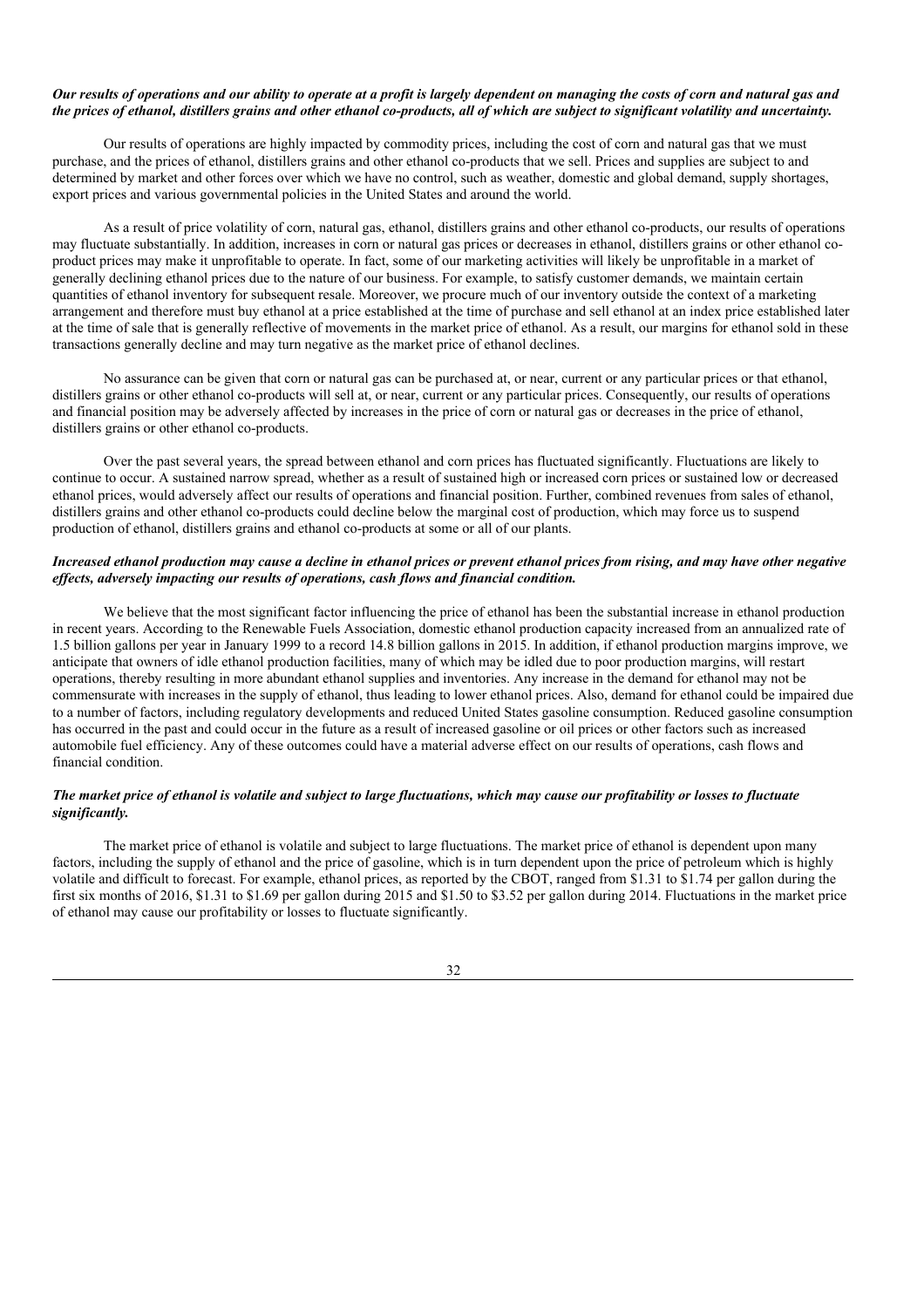### Some of our marketing activities will likely be unprofitable in a market of generally declining ethanol prices due to the nature of our *business.*

Some of our marketing activities will likely be unprofitable in a market of generally declining ethanol prices due to the nature of our business. For example, to satisfy customer demands, we maintain certain quantities of ethanol inventory for subsequent resale. Moreover, we procure much of our inventory outside the context of a marketing arrangement and therefore must buy ethanol at a price established at the time of purchase and sell ethanol at an index price established later at the time of sale that is generally reflective of movements in the market price of ethanol. As a result, our margins for ethanol sold in these transactions generally decline and may turn negative as the market price of ethanol declines.

### Disruptions in ethanol production infrastructure may adversely affect our business, results of operations and financial condition.

Our business depends on the continuing availability of rail, road, port, storage and distribution infrastructure. In particular, due to limited storage capacity at our plants and other considerations related to production efficiencies, our plants depend on just-in-time delivery of corn. The production of ethanol also requires a significant and uninterrupted supply of other raw materials and energy, primarily water, electricity and natural gas. The prices of electricity and natural gas have fluctuated significantly in the past and may fluctuate significantly in the future. Local water, electricity and gas utilities may not be able to reliably supply the water, electricity and natural gas that our plants need or may not be able to supply those resources on acceptable terms. Any disruptions in the ethanol production infrastructure, whether caused by labor difficulties, earthquakes, storms, other natural disasters or human error or malfeasance or other reasons, could prevent timely deliveries of corn or other raw materials and energy and may require us to halt production at one or more plants which could have a material adverse effect on our business, results of operations and financial condition.

### We may engage in hedging transactions and other risk mitigation strategies that could harm our results of operations.

In an attempt to partially offset the effects of volatility of ethanol prices and corn and natural gas costs, we may enter into contracts to fix the price of a portion of our ethanol production or purchase a portion of our corn or natural gas requirements on a forward basis. In addition, we may engage in other hedging transactions involving exchange-traded futures contracts for corn, natural gas and unleaded gasoline from time to time. The financial statement impact of these activities is dependent upon, among other things, the prices involved and our ability to sell sufficient products to use all of the corn and natural gas for which forward commitments have been made. Hedging arrangements also expose us to the risk of financial loss in situations where the other party to the hedging contract defaults on its contract or, in the case of exchange-traded contracts, where there is a change in the expected differential between the underlying price in the hedging agreement and the actual prices paid or received by us. As a result, our results of operations and financial condition may be adversely affected by fluctuations in the price of corn, natural gas, ethanol and unleaded gasoline.

#### Operational difficulties at our plants could negatively impact sales volumes and could cause us to incur substantial losses.

Operations at our plants are subject to labor disruptions, unscheduled downtimes and other operational hazards inherent in the ethanol production industry, including equipment failures, fires, explosions, abnormal pressures, blowouts, pipeline ruptures, transportation accidents and natural disasters. Some of these operational hazards may cause personal injury or loss of life, severe damage to or destruction of property and equipment or environmental damage, and may result in suspension of operations and the imposition of civil or criminal penalties. Our insurance may not be adequate to fully cover the potential operational hazards described above or we may not be able to renew this insurance on commercially reasonable terms or at all.

Moreover, our plants may not operate as planned or expected. All of these facilities are designed to operate at or above a specified production capacity. The operation of these facilities is and will be, however, subject to various uncertainties. As a result, these facilities may not produce ethanol and its co-products at expected levels. In the event any of these facilities do not run at their expected capacity levels, our business, results of operations and financial condition may be materially and adversely affected.

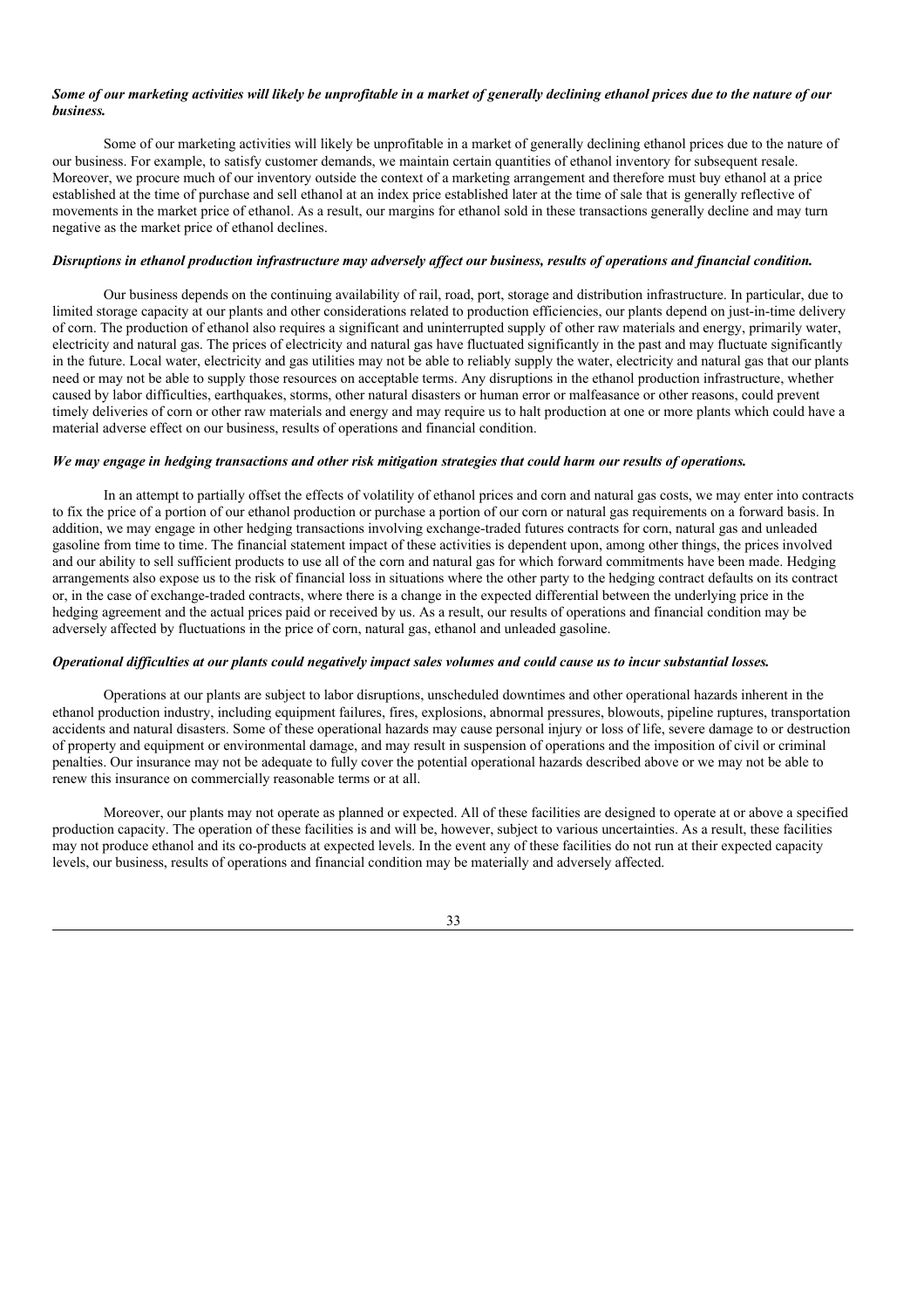### Future demand for ethanol is uncertain and may be affected by changes to federal mandates, public perception, consumer acceptance and overall consumer demand for transportation fuel, any of which could negatively affect demand for ethanol and our results of *operations.*

Although many trade groups, academics and governmental agencies have supported ethanol as a fuel additive that promotes a cleaner environment, others have criticized ethanol production as consuming considerably more energy and emitting more greenhouse gases than other biofuels and potentially depleting water resources. Some studies have suggested that corn-based ethanol is less efficient than ethanol produced from other feedstock and that it negatively impacts consumers by causing increased prices for dairy, meat and other food generated from livestock that consume corn. Additionally, ethanol critics contend that corn supplies are redirected from international food markets to domestic fuel markets. If negative views of corn-based ethanol production gain acceptance, support for existing measures promoting use and domestic production of corn-based ethanol could decline, leading to reduction or repeal of federal mandates, which could adversely affect the demand for ethanol. These views could also negatively impact public perception of the ethanol industry and acceptance of ethanol as an alternative fuel.

There are limited markets for ethanol beyond those established by federal mandates. Discretionary blending and E85 blending are important secondary markets. Discretionary blending is often determined by the price of ethanol versus the price of gasoline. In periods when discretionary blending is financially unattractive, the demand for ethanol may be reduced. Also, the demand for ethanol is affected by the overall demand for transportation fuel. Demand for transportation fuel is affected by the number of miles traveled by consumers and the fuel economy of vehicles. Market acceptance of E15 may partially offset the effects of decreases in transportation fuel demand. A reduction in the demand for ethanol and ethanol co-products may depress the value of our products, erode our margins and reduce our ability to generate revenue or to operate profitably. Consumer acceptance of E15 and E85 fuels is needed before ethanol can achieve any significant growth in market share relative to other transportation fuels.

### If we fail to integrate successfully the businesses of Pacific Ethanol and Aventine our results of operations will be adversely affected.

The success of the Aventine acquisition will depend, in large part, on our ability to realize the anticipated benefits from combining the businesses of Pacific Ethanol and Aventine. To realize these anticipated benefits, we must successfully integrate the businesses of Pacific Ethanol and Aventine. This integration has been and will continue to be complex and time-consuming.

The failure to integrate successfully and to manage successfully the challenges presented by the integration process may result in our failure to achieve some or all of the anticipated benefits of the acquisition.

Potential difficulties that may be encountered in the integration process include the following:

- complexities associated with managing the larger, more complex, combined business;
- integrating personnel;
- · potential unknown liabilities and unforeseen expenses, delays or regulatory conditions associated with the acquisition; and
- · performance shortfalls as a result of the diversion of management's attention caused by integrating Pacific Ethanol's and Aventine's operations.

#### *Our future results will suf er if we do not ef ectively manage our expanded operations.*

Our business following the Aventine acquisition is significantly larger than the individual businesses of Pacific Ethanol and Aventine prior to the acquisition. Our future success depends, in part, upon our ability to manage our expanded business, which will pose substantial challenges for our management, including challenges related to the management and monitoring of new operations and associated increased costs and complexity. We cannot assure you that we will be successful or that we will realize the expected operating efficiencies, annual net operating synergies, revenue enhancements and other benefits currently anticipated to result from the acquisition.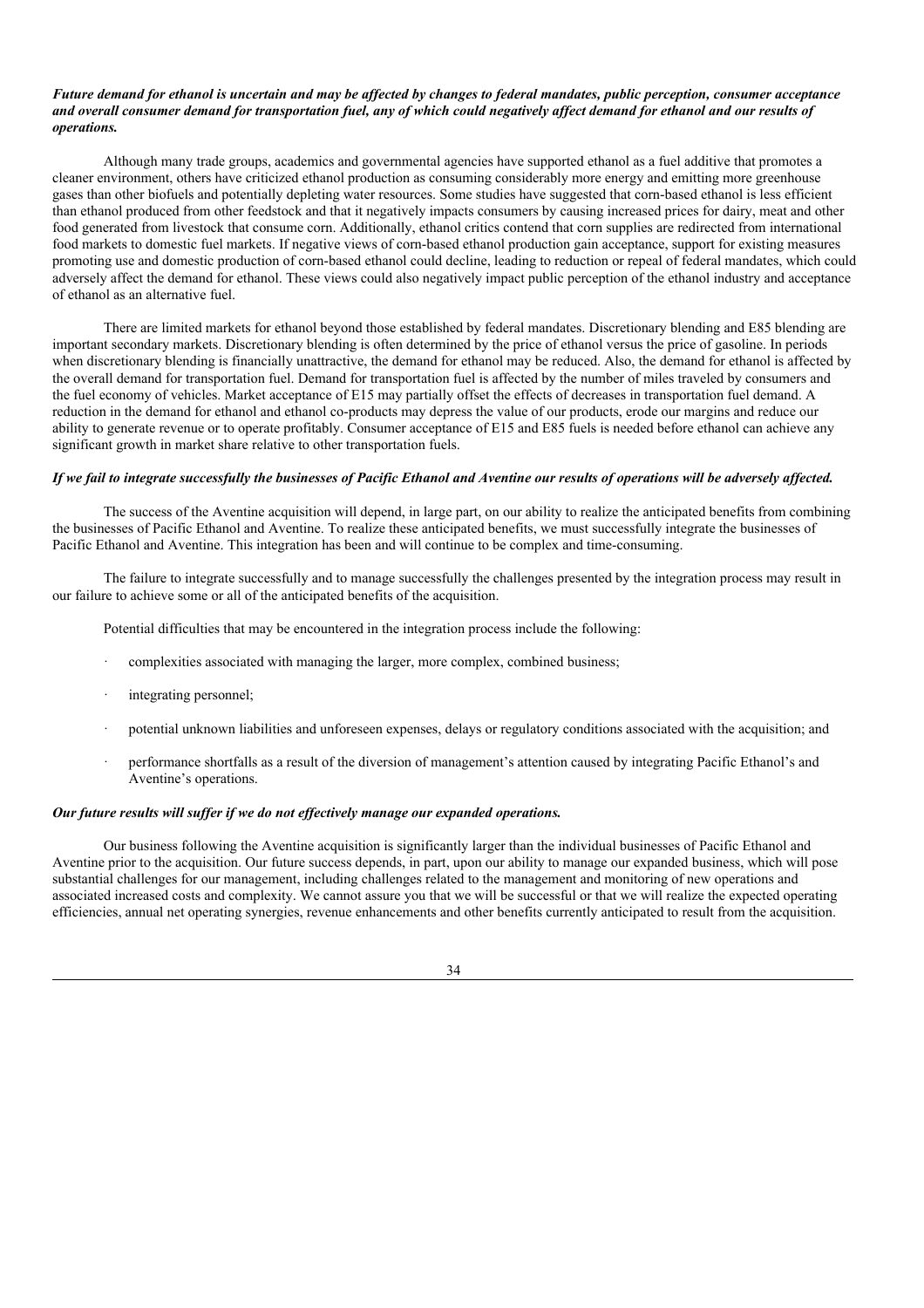### Our level of indebtedness may make it more difficult for us to pay or refinance our debts and we may need to divert our cash flow from operations to debt service payments. Our indebtedness could limit our ability to pursue other strategic opportunities and could increase *our vulnerability to adverse economic and industry conditions.*

Our debt service obligations could have an adverse impact on our earnings and cash flows for as long as the indebtedness is outstanding. Our indebtedness could also have important consequences to holders of our common stock. For example, it could:

- make it more difficult to pay or refinance our debts as they become due during adverse economic and industry conditions because any decrease in revenues could cause us to not have sufficient cash flows from operations to make our scheduled debt payments;
- limit our flexibility to pursue other strategic opportunities or react to changes in our business and the industry in which we operate and, consequently, place us at a competitive disadvantage to our competitors who have less debt; or
- require a substantial portion of our cash flows from operations to be used for debt service payments, thereby reducing the availability of our cash flows to fund working capital, capital expenditures, acquisitions, dividend payments and other general corporate purposes.

Based upon current levels of operations, we expect to generate sufficient cash on a consolidated basis to make all principal and interest payments when such payments become due under our existing credit facilities, indentures and other instruments governing our outstanding indebtedness, but there can be no assurance that we will be able to repay or refinance such borrowings and obligations.

### If Kinergy fails to satisfy its financial covenants under its credit facility, it may experience a loss or reduction of that facility, which *would have a material adverse ef ect on our financial condition and results of operations.*

We are substantially dependent on Kinergy's credit facility to help finance its operations. Kinergy must satisfy monthly financial covenants under its credit facility, including fixed-charge coverage ratio covenants. Kinergy will be in default under its credit facility if it fails to satisfy any financial covenant. A default may result in the loss or reduction of the credit facility. The loss of Kinergy's credit facility, or a significant reduction in Kinergy's borrowing capacity under the facility, would result in Kinergy's inability to finance a significant portion of its business and would have a material adverse effect on our financial condition and results of operations.

### The United States ethanol industry is highly dependent upon certain federal and state legislation and regulation and any changes in legislation or regulation could have a material adverse effect on our results of operations, cash flows and financial condition.

The EPA has implemented the national Renewable Fuel Standard, or national RFS, pursuant to the Energy Policy Act of 2005 and the Energy Independence and Security Act of 2007. The national RFS program sets annual quotas for the quantity of renewable fuels (such as ethanol) that must be blended into motor fuels consumed in the United States. The domestic market for ethanol is significantly impacted by federal mandates under the national RFS program for volumes of renewable fuels (such as ethanol) required to be blended with gasoline. Future demand for ethanol will be largely dependent upon incentives to blend ethanol into motor fuels, including the relative price of gasoline versus ethanol, the relative octane value of ethanol, constraints in the ability of vehicles to use higher ethanol blends, the national RFS, and other applicable environmental requirements. Any significant increase in production capacity above the national RFS minimum requirements may have an adverse impact on ethanol prices.

Legislation aimed at reducing or eliminating the renewable fuel use required by the national RFS has been introduced in the United States Congress. On January 21, 2015, the *Leave Ethanol Volumes at Existing Levels (LEVEL) Act* (H.R. 434) was introduced in the House. The bill would amend the national RFS by decreasing the required volume of renewable fuels in 2015-2022 to 7.5 billion gallons per year. On February 4, 2015, the *RFS Elimination Act* (H.R. 703) was introduced in the House of Representatives. The bill would fully repeal the national RFS. Also introduced on February 4, 2015, was the *RFS Reform Act* (H.R. 704), which prohibits corn-based ethanol from meeting the national RFS requirements, caps the amount of ethanol that can be blended into conventional gasoline at 10%, and requires the EPA to set requirements for cellulosic biofuels at actual production levels. On January 6, 2015, a bill (H.R. 21) was introduced in the House of Representatives to, among other things, vacate any waivers issued under the Clean Air Act to allow the sale of mid-level ethanol blends for use in motor vehicles. A mid-level ethanol blend is an ethanol-gasoline blend containing 10-20% of ethanol by volume that is intended to be used in any conventional gasoline-powered motor vehicle or nonroad vehicle or engine. On February 26, 2015, the *Corn Ethanol Mandate Elimination Act of 2015* (S. 577) was introduced in the Senate. The bill would eliminate corn ethanol as qualifying as a renewable fuel under the national RFS. *The American Energy Renaissance Act of 2015* (S. 791 and H.R. 1487), which was introduced in the Senate on March 18, 2015 and the House on March 19, 2015, would phase out the national RFS over a five-year period. The *Renewable Fuel Standard Repeal Act* (S. 1584), which would fully repeal the national RFS, was introduced in the Senate on June 16, 2015. All of these bills were assigned to a congressional committee, which will consider them before possibly sending any of them on to the House of Representatives or the Senate as a whole. Our operations could be adversely impacted if any legislation is enacted that reduces or eliminates the national RFS volume requirements or that reduces or eliminates corn ethanol as qualifying as a renewable fuel under the national RFS.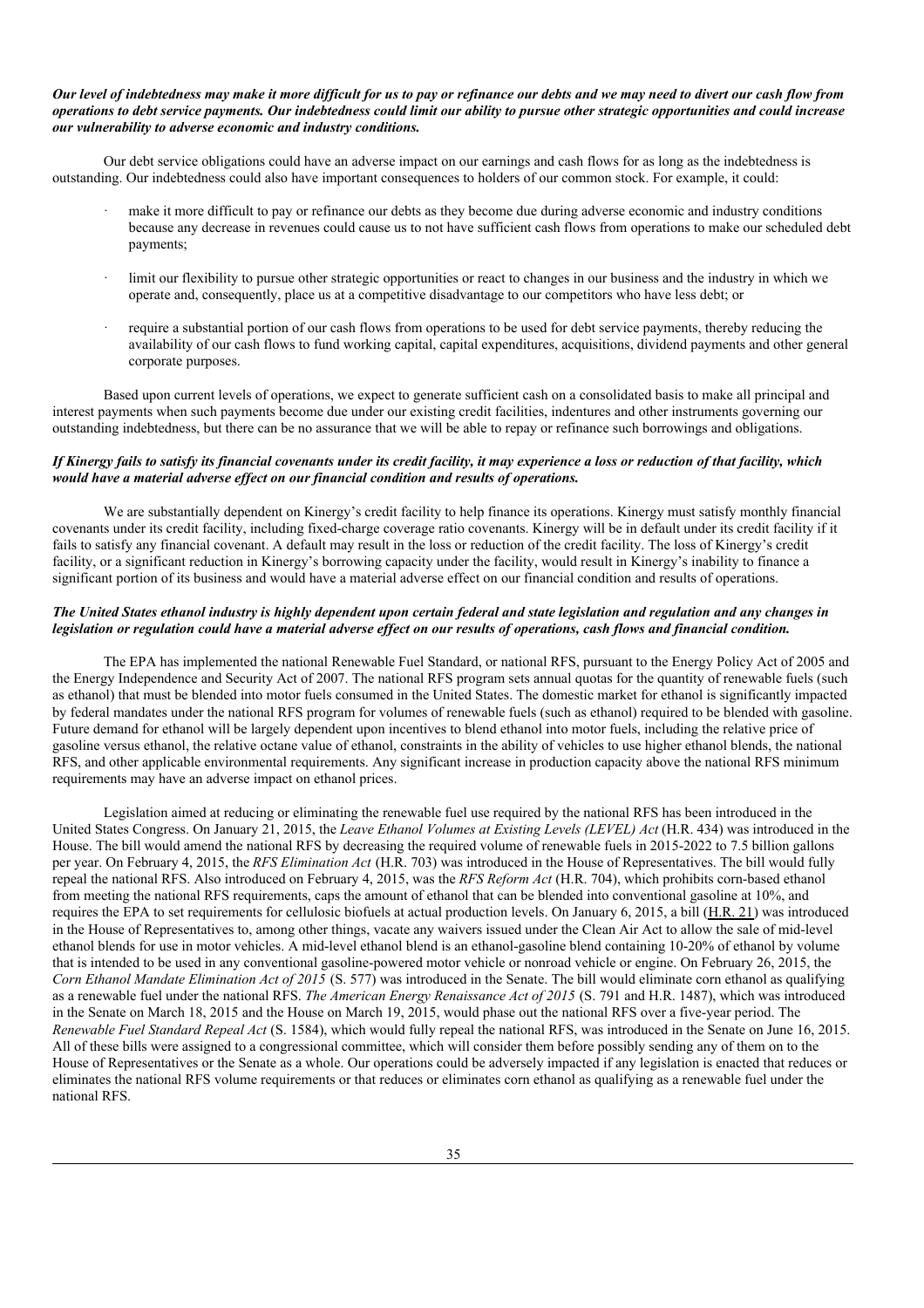Under the provisions of the Clean Air Act, as amended by the Energy Independence and Security Act of 2007, the EPA has limited authority to waive or reduce the mandated national RFS requirements, which authority is subject to consultation with the Secretaries of Agriculture and Energy, and based on a determination that there is inadequate domestic renewable fuel supply or implementation of the applicable requirements would severely harm the economy or environment of a state, region or the United States. For 2016, the EPA reduced the national RFS from the statutory level of 15.0 billion gallons to 14.0 billion gallons. We believe that the EPA's decision to propose cuts to the congressionally established volumes is based on the EPA's perception that the nation's refueling infrastructure is currently unable to distribute the statutorily-required volumes to consumers. Our results of operations, cash flows and financial condition could be adversely impacted if the EPA further reduces the national RFS requirements from the statutory levels specified in the national RFS.

### The ethanol production and marketing industry is extremely competitive. Many of our significant competitors have greater production and financial resources and one or more of these competitors could use their greater resources to gain market share at our expense. In addition, a number of Kinergy's suppliers may circumvent the marketing services we provide, causing our sales and profitability to *decline.*

The ethanol production and marketing industry is extremely competitive. Many of our significant competitors in the ethanol production and marketing industry, including Archer Daniels Midland Company and Valero Energy Corporation, have substantially greater production and/or financial resources. As a result, our competitors may be able to compete more aggressively and sustain that competition over a longer period of time. Successful competition will require a continued high level of investment in marketing and customer service and support. Our limited resources relative to many significant competitors may cause us to fail to anticipate or respond adequately to new developments and other competitive pressures. This failure could reduce our competitiveness and cause a decline in market share, sales and profitability. Even if sufficient funds are available, we may not be able to make the modifications and improvements necessary to compete successfully.

We also face increasing competition from international suppliers. Currently, international suppliers produce ethanol primarily from sugar cane and have cost structures that are generally substantially lower than our cost structures. Any increase in domestic or foreign competition could cause us to reduce our prices and take other steps to compete effectively, which could adversely affect our business, financial condition and results of operations.

In addition, some of our suppliers are potential competitors and, especially if the price of ethanol reaches historically high levels, they may seek to capture additional profits by circumventing our marketing services in favor of selling directly to our customers. If one or more of our major suppliers, or numerous smaller suppliers, circumvent our marketing services, our sales and profitability may decline.

#### *Our ability to utilize net operating loss carryforwards and certain other tax attributes may be limited.*

Federal and state income tax laws impose restrictions on the utilization of net operating loss, or NOL, and tax credit carryforwards in the event that an "ownership change" occurs for tax purposes, as defined by Section 382 of the Internal Revenue Code, or Code. In general, an ownership change occurs when stockholders owning 5% or more of a "loss corporation" (a corporation entitled to use NOL or other loss carryovers) have increased their ownership of stock in such corporation by more than 50 percentage points during any three-year period. The annual base limitation under Section 382 of the Code is calculated by multiplying the loss corporation's value at the time of the ownership change by the greater of the long-term tax-exempt rate determined by the Internal Revenue Service in the month of the ownership change or the two preceding months.

As of December 31, 2015, we had \$137.6 million of federal NOLs that are limited in their annual use under Section 382 of the Code. Accordingly, our ability to utilize these NOL carryforwards may be substantially limited. These limitations could in turn result in increased future tax obligations, which could have a material adverse effect on our business, financial condition and results of operations.

### The high concentration of our sales within the ethanol production and marketing industry could result in a significant reduction in *sales and negatively af ect our profitability if demand for ethanol declines*.

We expect to be completely focused on the production and marketing of ethanol and its co-products for the foreseeable future. We may be unable to shift our business focus away from the production and marketing of ethanol to other renewable fuels or competing products. Accordingly, an industry shift away from ethanol or the emergence of new competing products may reduce the demand for ethanol. A downturn in the demand for ethanol would likely materially and adversely affect our sales and profitability.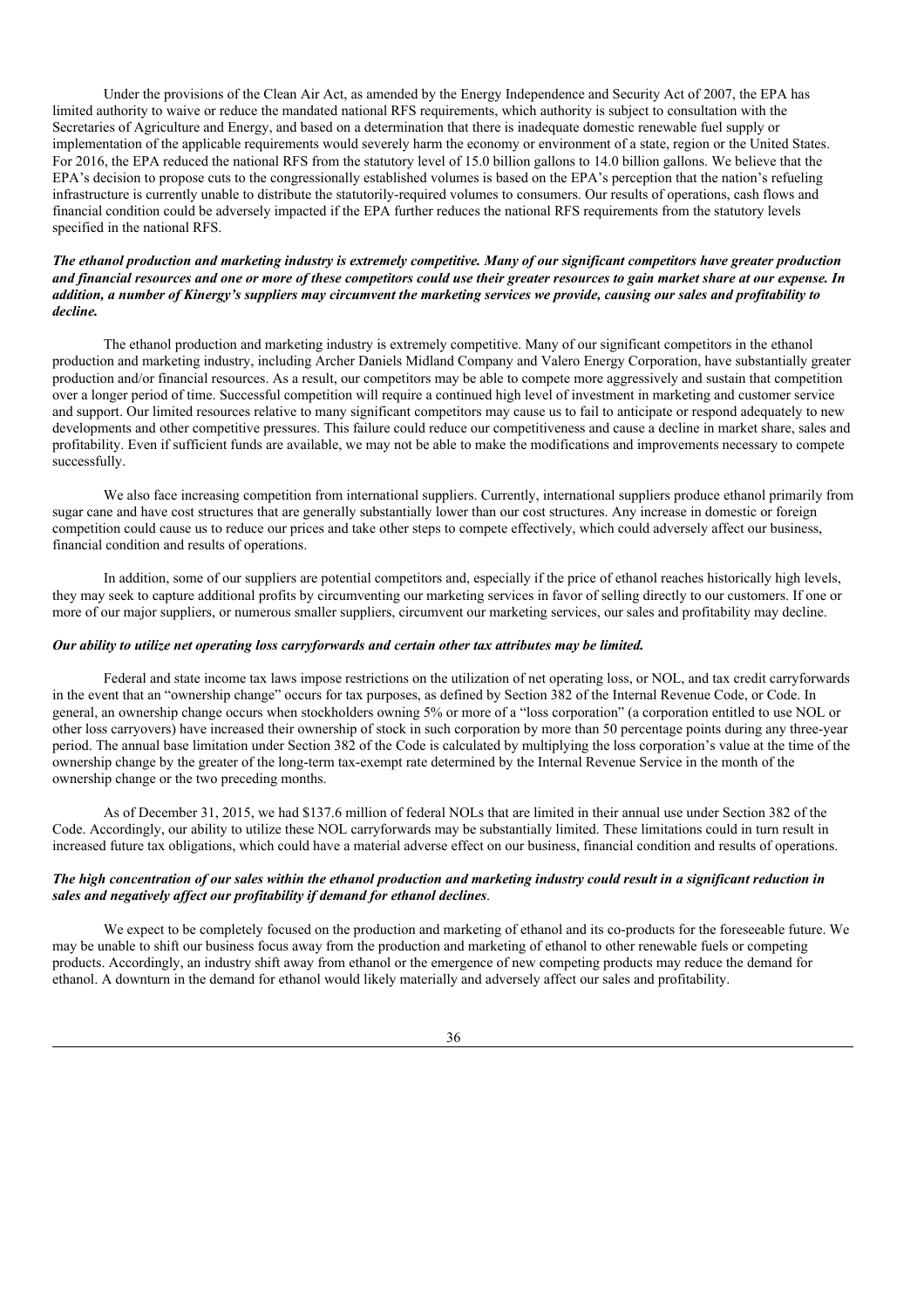#### *We may be adversely af ected by environmental, health and safety laws, regulations and liabilities*.

We are subject to various federal, state and local environmental laws and regulations, including those relating to the discharge of materials into the air, water and ground, the generation, storage, handling, use, transportation and disposal of hazardous materials and wastes, and the health and safety of our employees. In addition, some of these laws and regulations require us to operate under permits that are subject to renewal or modification. These laws, regulations and permits can often require expensive pollution control equipment or operational changes to limit actual or potential impacts to the environment. A violation of these laws and regulations or permit conditions can result in substantial fines, natural resource damages, criminal sanctions, permit revocations and/or facility shutdowns. In addition, we have made, and expect to make, significant capital expenditures on an ongoing basis to comply with increasingly stringent environmental laws, regulations and permits.

We may be liable for the investigation and cleanup of environmental contamination at each of our plants and at off-site locations where we arrange for the disposal of hazardous substances or wastes. If these substances or wastes have been or are disposed of or released at sites that undergo investigation and/or remediation by regulatory agencies, we may be responsible under the Comprehensive Environmental Response, Compensation and Liability Act of 1980, or other environmental laws for all or part of the costs of investigation and/or remediation, and for damages to natural resources. We may also be subject to related claims by private parties alleging property damage and personal injury due to exposure to hazardous or other materials at or from those properties. Some of these matters may require us to expend significant amounts for investigation, cleanup or other costs.

In addition, new laws, new interpretations of existing laws, increased governmental enforcement of environmental laws or other developments could require us to make significant additional expenditures. Continued government and public emphasis on environmental issues can be expected to result in increased future investments for environmental controls at our plants. Present and future environmental laws and regulations, and interpretations of those laws and regulations, applicable to our operations, more vigorous enforcement policies and discovery of currently unknown conditions may require substantial expenditures that could have a material adverse effect on our results of operations and financial condition.

The hazards and risks associated with producing and transporting our products (including fires, natural disasters, explosions and abnormal pressures and blowouts) may also result in personal injury claims or damage to property and third parties. As protection against operating hazards, we maintain insurance coverage against some, but not all, potential losses. However, we could sustain losses for uninsurable or uninsured risks, or in amounts in excess of existing insurance coverage. Events that result in significant personal injury or damage to our property or third parties or other losses that are not fully covered by insurance could have a material adverse effect on our results of operations and financial condition.

### If we are unable to attract or retain key personnel, our ability to operate effectively may be impaired, which could have a material *adverse ef ect on our business, financial condition and results of operations.*

Our ability to operate our business and implement strategies depends, in part, on the efforts of our executive officers and other key personnel. Our future success will depend on, among other factors, our ability to retain our current key personnel and attract and retain qualified future key personnel, particularly executive management. In addition, the success of the Aventine acquisition will depend in part on our ability to retain key personnel. It is possible that these personnel might decide not to remain with us now that the acquisition is completed. If these key personnel terminate their employment, our business activities might be adversely affected and management's attention might be diverted from integrating the businesses of Pacific Ethanol and Aventine to recruiting suitable replacement personnel. We may be unable to locate suitable replacements for any such key personnel or offer employment to potential replacement personnel on reasonable terms. If we are unable to attract or retain key personnel, our ability to operate effectively may be impaired, which could have a material adverse effect on our business, financial condition and results of operations.

### We depend on a small number of customers for the majority of our sales. A reduction in business from any of these customers could *cause a significant decline in our overall sales and profitability.*

The majority of our sales are generated from a small number of customers. During 2015, 2014 and 2013, four customers accounted for an aggregate of approximately \$538 million, \$659 million and \$521 million in net sales, representing 45%, 59% and 58% of our net sales, respectively, for those periods. We expect that we will continue to depend for the foreseeable future upon a small number of customers for a significant portion of our sales. Our agreements with these customers generally do not require them to purchase any specified amount of ethanol or dollar amount of sales or to make any purchases whatsoever. Therefore, in any future period, our sales generated from these customers, individually or in the aggregate, may not equal or exceed historical levels. If sales to any of these customers cease or decline, we may be unable to replace these sales with sales to either existing or new customers in a timely manner, or at all. A cessation or reduction of sales to one or more of these customers could cause a significant decline in our overall sales and profitability.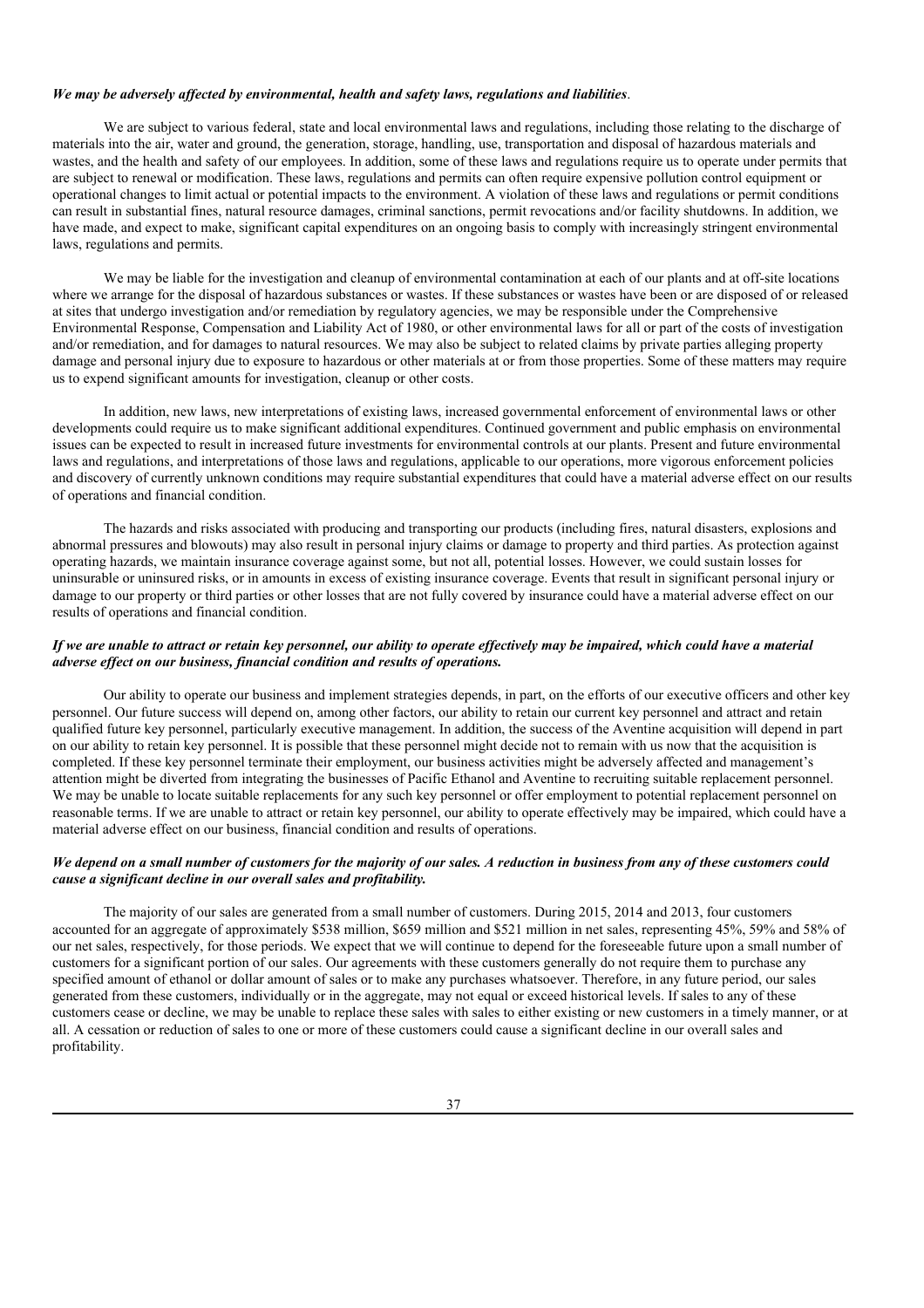### Our lack of long-term ethanol orders and commitments by our customers could lead to a rapid decline in our sales and profitability.

We cannot rely on long-term ethanol orders or commitments by our customers for protection from the negative financial effects of a decline in the demand for ethanol or a decline in the demand for our marketing services. The limited certainty of ethanol orders can make it difficult for us to forecast our sales and allocate our resources in a manner consistent with our actual sales. Moreover, our expense levels are based in part on our expectations of future sales and, if our expectations regarding future sales are inaccurate, we may be unable to reduce costs in a timely manner to adjust for sales shortfalls. Furthermore, because we depend on a small number of customers for a significant portion of our sales, the magnitude of the ramifications of these risks is greater than if our sales were less concentrated. As a result of our lack of long-term ethanol orders and commitments, we may experience a rapid decline in our sales and profitability.

### *There are limitations on our ability to receive distributions from our subsidiaries.*

We conduct most of our operations through subsidiaries and are dependent upon dividends or other intercompany transfers of funds from our subsidiaries to generate free cash flow. Moreover, some of our subsidiaries are limited in their ability to pay dividends or make distributions to us by the terms of their financing arrangements.

### **Risks Related to Ownership of our Common Stock**

### Our stock price is highly volatile, which could result in substantial losses for investors purchasing shares of our common stock and in *litigation against us.*

The market price of our common stock has fluctuated significantly in the past and may continue to fluctuate significantly in the future. The market price of our common stock may continue to fluctuate in response to one or more of the following factors, many of which are beyond our control:

- fluctuations in the market prices of ethanol and its co-products:
- · the cost of key inputs to the production of ethanol, including corn and natural gas;
- the volume and timing of the receipt of orders for ethanol from major customers;
- competitive pricing pressures;
- our ability to timely and cost-effectively produce, sell and deliver ethanol;
- the announcement, introduction and market acceptance of one or more alternatives to ethanol;
- losses resulting from adjustments to the fair values of our outstanding warrants to purchase our common stock;
- · changes in market valuations of companies similar to us;
- stock market price and volume fluctuations generally;
- the possibility that the anticipated benefits from our acquisition of Aventine cannot be fully realized in a timely manner or at all;
- regulatory developments or increased enforcement;
- fluctuations in our quarterly or annual operating results;
- additions or departures of key personnel;
- our inability to obtain any necessary financing;
- our financing activities and future sales of our common stock or other securities; and
- our ability to maintain contracts that are critical to our operations.

Furthermore, we believe that the economic conditions in California and other Western states, as well as the United States as a whole, could have a negative impact on our results of operations. Demand for ethanol could also be adversely affected by a slow-down in the overall demand for oxygenate and gasoline additive products. The levels of our ethanol production and purchases for resale will be based upon forecasted demand. Accordingly, any inaccuracy in forecasting anticipated revenues and expenses could adversely affect our business. The failure to receive anticipated orders or to complete delivery in any quarterly period could adversely affect our results of operations for that period. Quarterly results are not necessarily indicative of future performance for any particular period, and we may not experience revenue growth or profitability on a quarterly or an annual basis.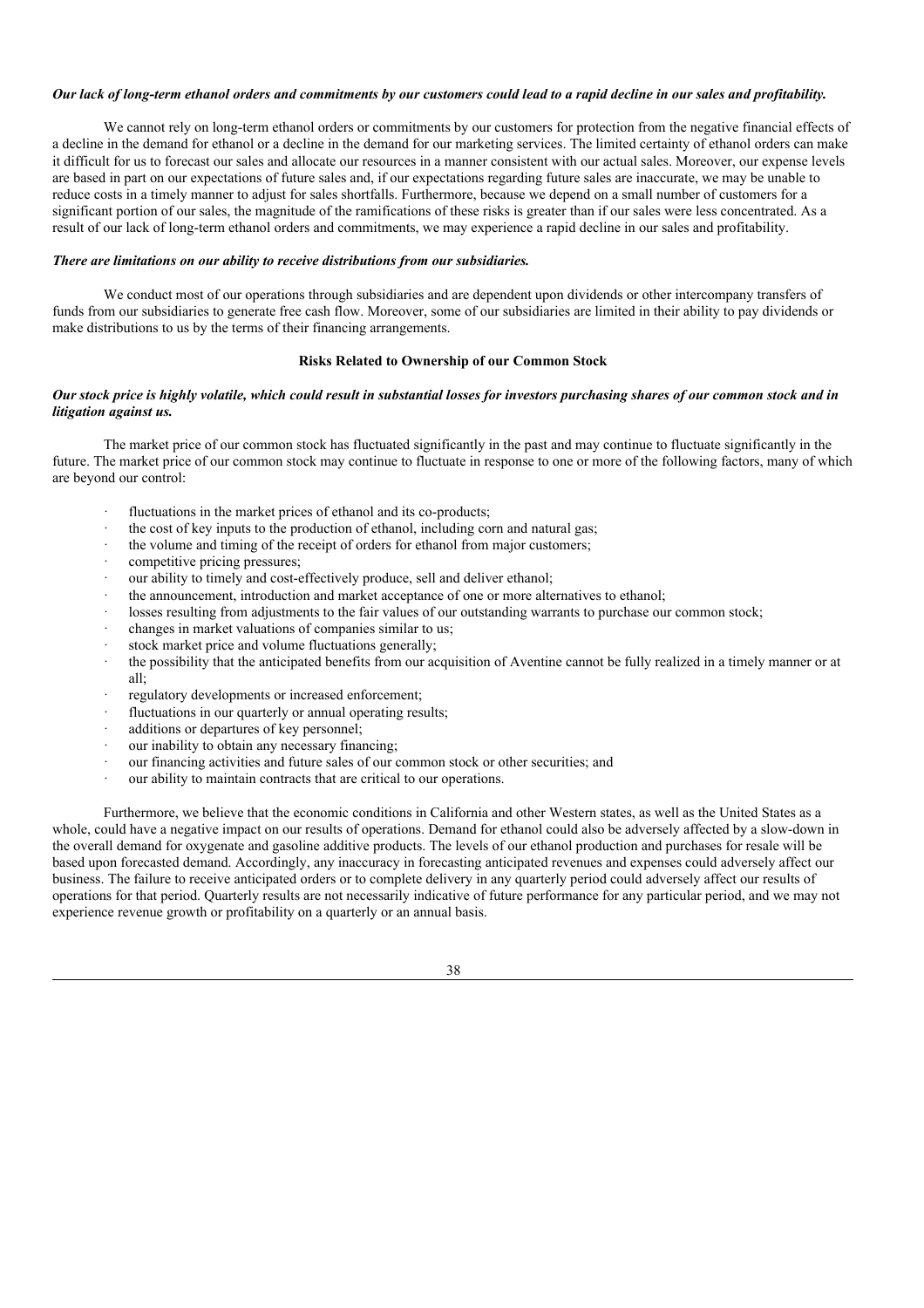The price at which you purchase shares of our common stock may not be indicative of the price that will prevail in the trading market. You may be unable to sell your shares of common stock at or above your purchase price, which may result in substantial losses to you and which may include the complete loss of your investment. In the past, securities class action litigation has often been brought against a company following periods of high stock price volatility. We may be the target of similar litigation in the future. Securities litigation could result in substantial costs and divert management's attention and our resources away from our business.

Any of the risks described above could have a material adverse effect on our results of operations or the price of our common stock, or both.

### We may incur significant non-cash expenses in future periods due to adjustments to the fair values of our outstanding warrants. These non-cash expenses may materially and adversely affect our reported net income or losses and cause our stock price to decline.

From 2010 through 2013, we issued in various financing transactions warrants to purchase shares of our common stock. The warrants were initially recorded at their fair values, which are adjusted quarterly, generally resulting in non-cash expenses or income if the market price of our common stock increases or decreases, respectively, during the period. For example, due to the substantial increase in the market price of our common stock in the first quarter of 2014 and because the exercise prices of these warrants were, as of March 31, 2014, well below the market price of our common stock, the fair values of the warrants and the related non-cash expenses were significantly higher in the first quarter of 2014 than in prior quarterly periods, which resulted in an unusually large non-cash expense for the quarter. These fair value adjustments will continue in future periods until all of our warrants are exercised or expire. We may incur additional significant non-cash expenses in future periods due to adjustments to the fair values of our outstanding warrants resulting from increases in the market price of our common stock during those periods. These non-cash expenses may materially and adversely affect our reported net income or losses and cause our stock price to decline.

### Upon the conversion or exercise of our outstanding derivative securities, if the resulting shares of common stock are resold into the market, or if a perception exists that a substantial number of shares may be issued and then resold into the market, the market price of *our common stock and the value of your investment could decline significantly.*

We have preferred stock, non-voting common stock and warrants outstanding that may be converted into or exercised for shares of our common stock. Sales of a substantial number of shares of our common stock underlying these derivative securities, or even the perception that these sales could occur, could adversely affect the market price of our common stock. As a result, you could experience a significant decline in the value of your investment.

### **ITEM 2. UNREGISTERED SALES OF EQUITY SECURITIES AND USE OF PROCEEDS.**

#### **Unregistered Sales of Equity Securities**

None.

### **Dividends**

Our current and future debt financing arrangements may limit or prevent cash distributions from our subsidiaries to us, depending upon the achievement of specified financial and other operating conditions and our ability to properly service our debt, thereby limiting or preventing us from paying cash dividends.

For each of the three months ended June 30, 2016 and 2015, we declared and paid in cash an aggregate of \$0.3 million in dividends on our Series B Preferred Stock. We have never declared or paid cash dividends on our common stock and do not currently intend to pay cash dividends on our common stock in the foreseeable future. We currently anticipate that we will retain any earnings for use in the continued development of our business. The holders of our outstanding Series B Preferred Stock are entitled to dividends of 7% per annum, payable quarterly. Accumulated and unpaid dividends in respect of our Series B Preferred Stock must be paid prior to the payment of any dividends in respect of our common stock.

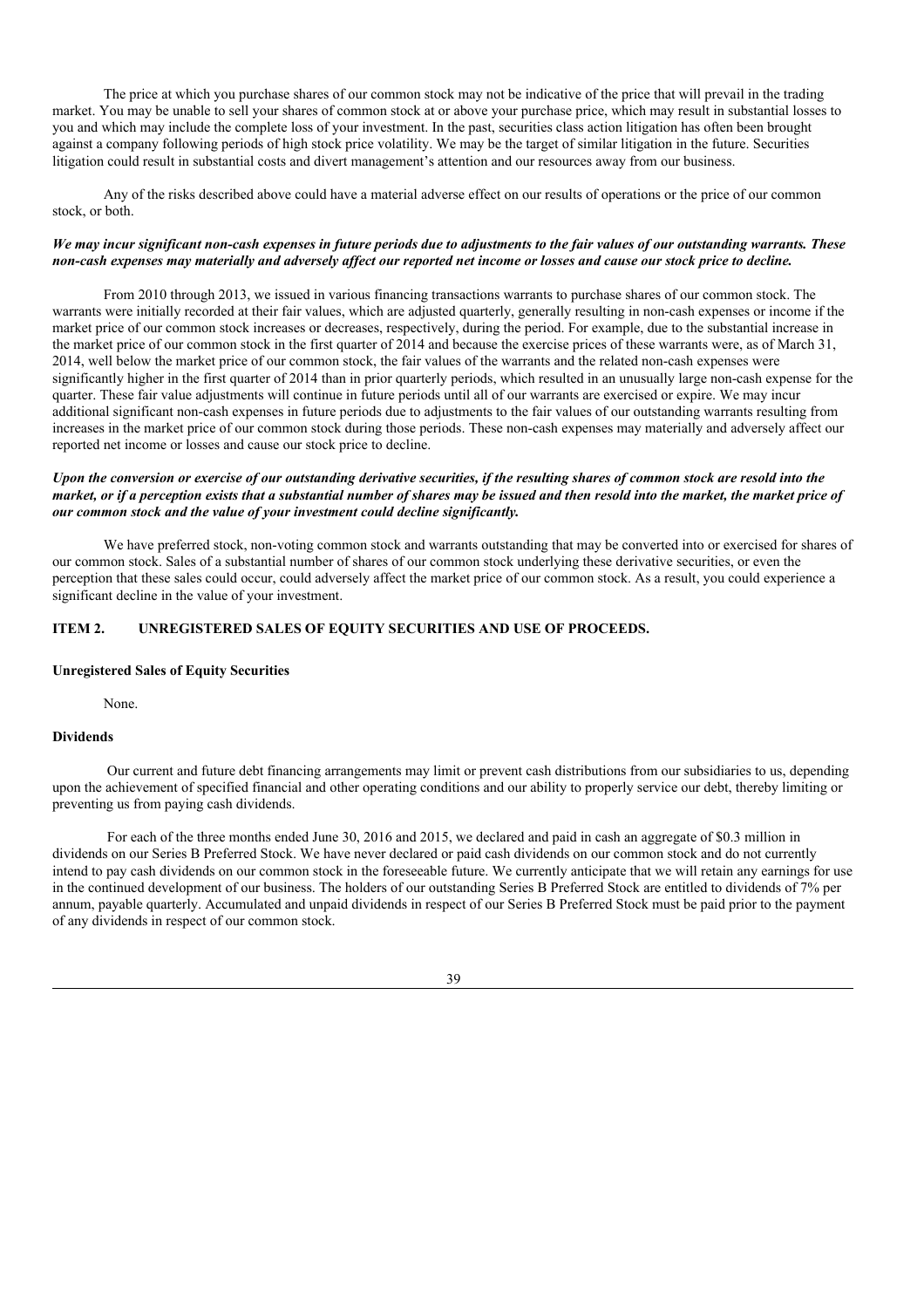# **ITEM 3. DEFAULTS UPON SENIOR SECURITIES.**

Not applicable.

# **ITEM 4. MINE SAFETY DISCLOSURES.**

Not applicable.

# **ITEM 5. OTHER INFORMATION.**

None.

# **ITEM 6. EXHIBITS.**

| Exhibit    |                                                                                                                                                                                      |
|------------|--------------------------------------------------------------------------------------------------------------------------------------------------------------------------------------|
| Number     | Description                                                                                                                                                                          |
| 31.1       | Certifications Required by Rule 13a-14(a) of the Securities Exchange Act of 1934, as amended, as Adopted Pursuant to<br>Section 302 of the Sarbanes-Oxley Act of 2002 (*)            |
|            |                                                                                                                                                                                      |
| 31.2       | Certifications Required by Rule 13a-14(a) of the Securities Exchange Act of 1934, as amended, as Adopted Pursuant to<br>Section 302 of the Sarbanes-Oxley Act of 2002 (*)            |
|            |                                                                                                                                                                                      |
| 32.1       | Certification of Chief Executive Officer and Chief Financial Officer Pursuant to 18 U.S.C. Section 1350, as Adopted<br>Pursuant to Section 906 of the Sarbanes-Oxley Act of 2002 (*) |
|            |                                                                                                                                                                                      |
| 101.INS    | XBRL Instance Document (*)                                                                                                                                                           |
|            |                                                                                                                                                                                      |
| 101.SCH    | XBRL Taxonomy Extension Schema (*)                                                                                                                                                   |
|            |                                                                                                                                                                                      |
| 101.CAL    | XBRL Taxonomy Extension Calculation Linkbase (*)                                                                                                                                     |
|            |                                                                                                                                                                                      |
| 101.DEF    | XBRL Taxonomy Extension Definition Linkbase (*)                                                                                                                                      |
|            |                                                                                                                                                                                      |
| $101$ .LAB | XBRL Taxonomy Extension Label Linkbase (*)                                                                                                                                           |
|            |                                                                                                                                                                                      |
| 101.PRE    | XBRL Taxonomy Extension Presentation Linkbase (*)                                                                                                                                    |
|            |                                                                                                                                                                                      |
|            |                                                                                                                                                                                      |
| $^{(*)}$   | Filed herewith.                                                                                                                                                                      |
|            |                                                                                                                                                                                      |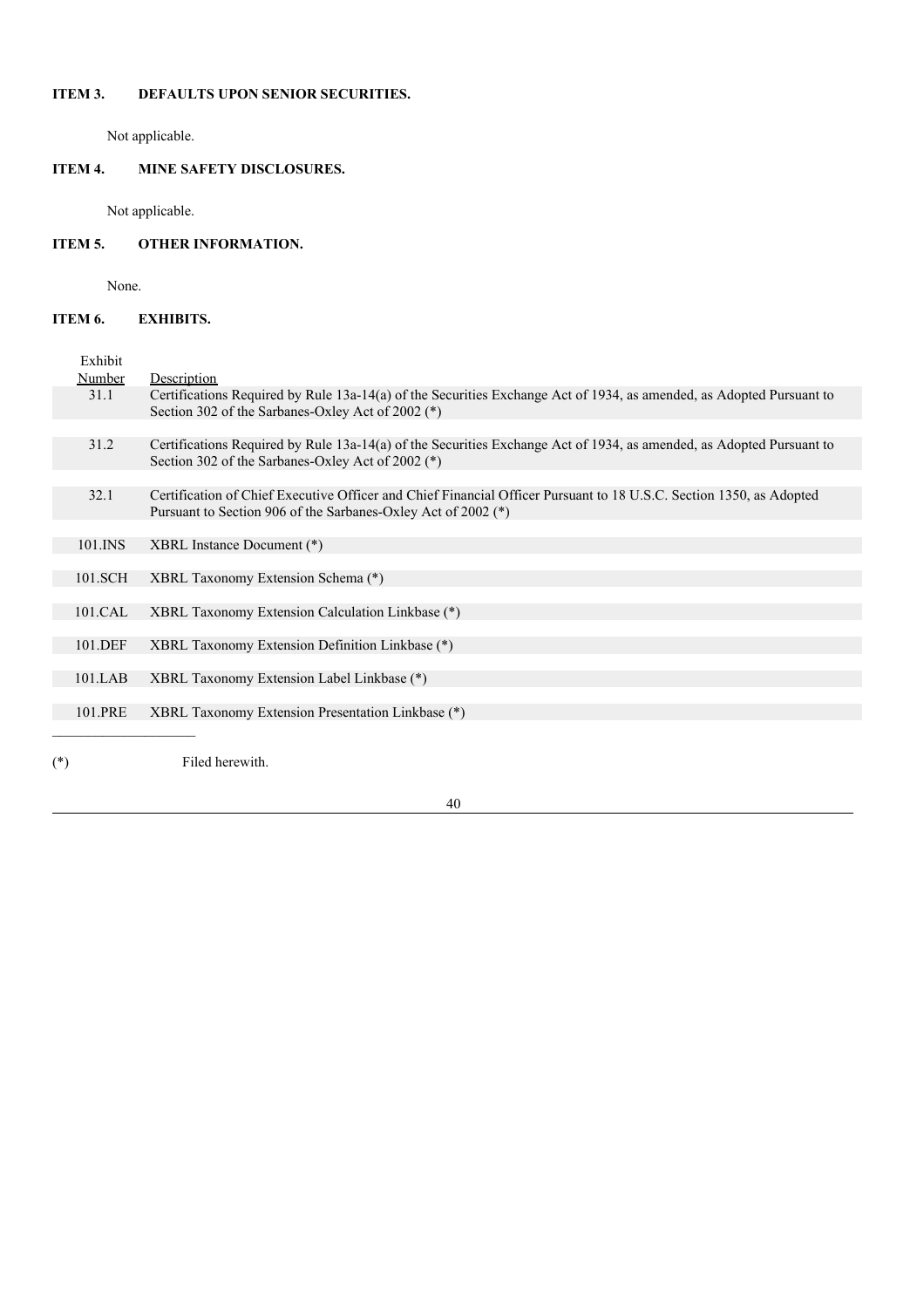## **SIGNATURES**

Pursuant to the requirements of the Securities Exchange Act of 1934, the registrant has duly caused this report to be signed on its behalf by the undersigned thereunto duly authorized.

## **PACIFIC ETHANOL, INC.**

Dated:August 5, 2016 **By:** /S/ BRYON T. MCGREGOR Bryon T. McGregor Chief Financial Officer (Principal Financial and Accounting Officer)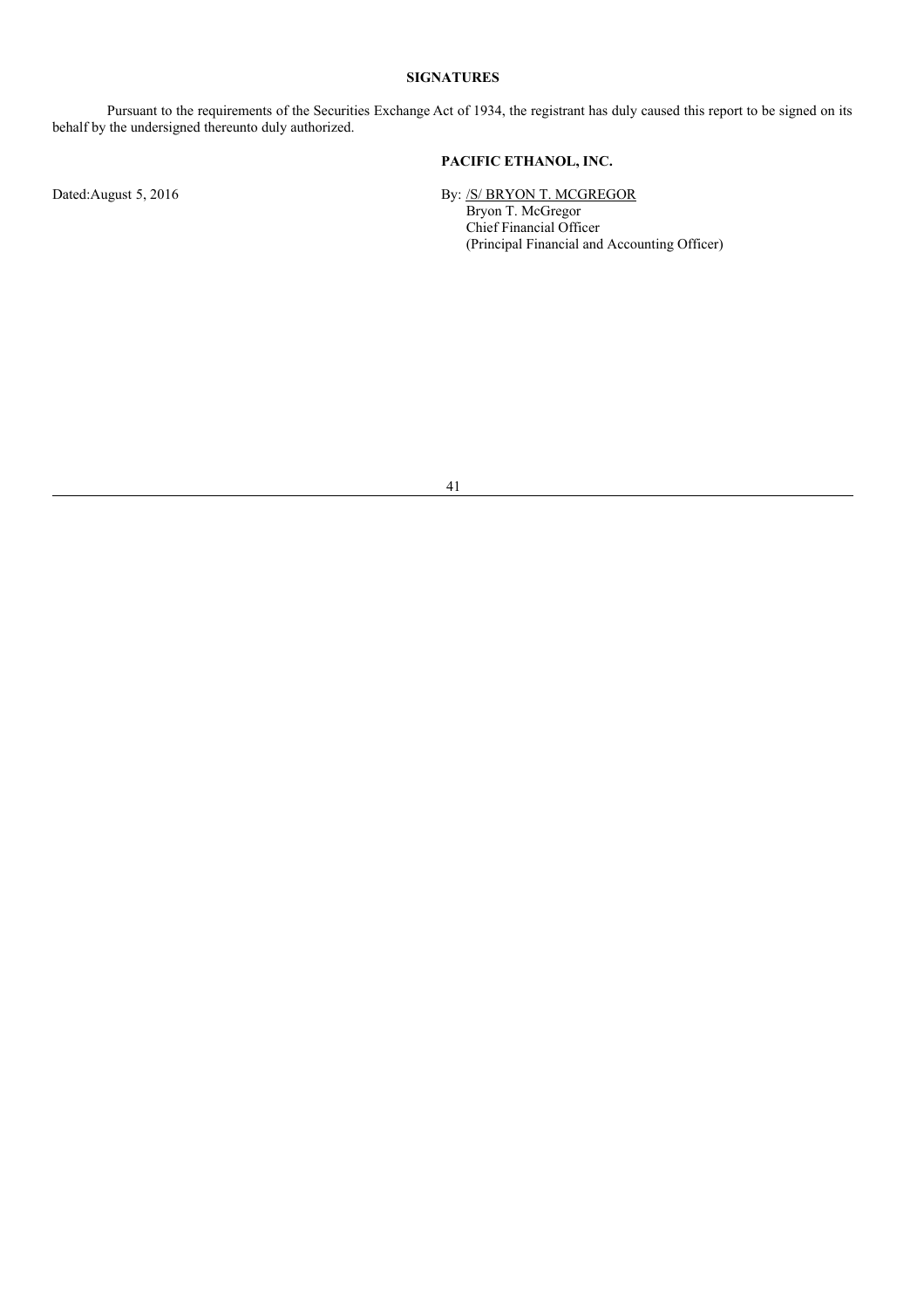# **EXHIBITS FILED WITH THIS REPORT**

| Exhibit |                                                                                                                                                                                  |
|---------|----------------------------------------------------------------------------------------------------------------------------------------------------------------------------------|
| Number  | Description                                                                                                                                                                      |
| 31.1    | Certification Required by Rule 13a-14(a) of the Securities Exchange Act of 1934, as amended, as Adopted Pursuant to<br>Section 302 of the Sarbanes-Oxley Act of 2002             |
|         |                                                                                                                                                                                  |
| 31.2    | Certification Required by Rule 13a-14(a) of the Securities Exchange Act of 1934, as amended, as Adopted Pursuant to<br>Section 302 of the Sarbanes-Oxley Act of 2002             |
|         |                                                                                                                                                                                  |
| 32.1    | Certification of Chief Executive Officer and Chief Financial Officer Pursuant to 18 U.S.C. Section 1350, as Adopted<br>Pursuant to Section 906 of the Sarbanes-Oxley Act of 2002 |
|         |                                                                                                                                                                                  |
| 101.INS | <b>XBRL</b> Instance Document                                                                                                                                                    |
|         |                                                                                                                                                                                  |
| 101.SCH | <b>XBRL Taxonomy Extension Schema</b>                                                                                                                                            |
|         |                                                                                                                                                                                  |
| 101.CAL | XBRL Taxonomy Extension Calculation Linkbase                                                                                                                                     |
|         |                                                                                                                                                                                  |
| 101.DEF | <b>XBRL Taxonomy Extension Definition Linkbase</b>                                                                                                                               |
|         |                                                                                                                                                                                  |
| 101.LAB | <b>XBRL Taxonomy Extension Label Linkbase</b>                                                                                                                                    |
|         |                                                                                                                                                                                  |
| 101.PRE | <b>XBRL Taxonomy Extension Presentation Linkbase</b>                                                                                                                             |
|         |                                                                                                                                                                                  |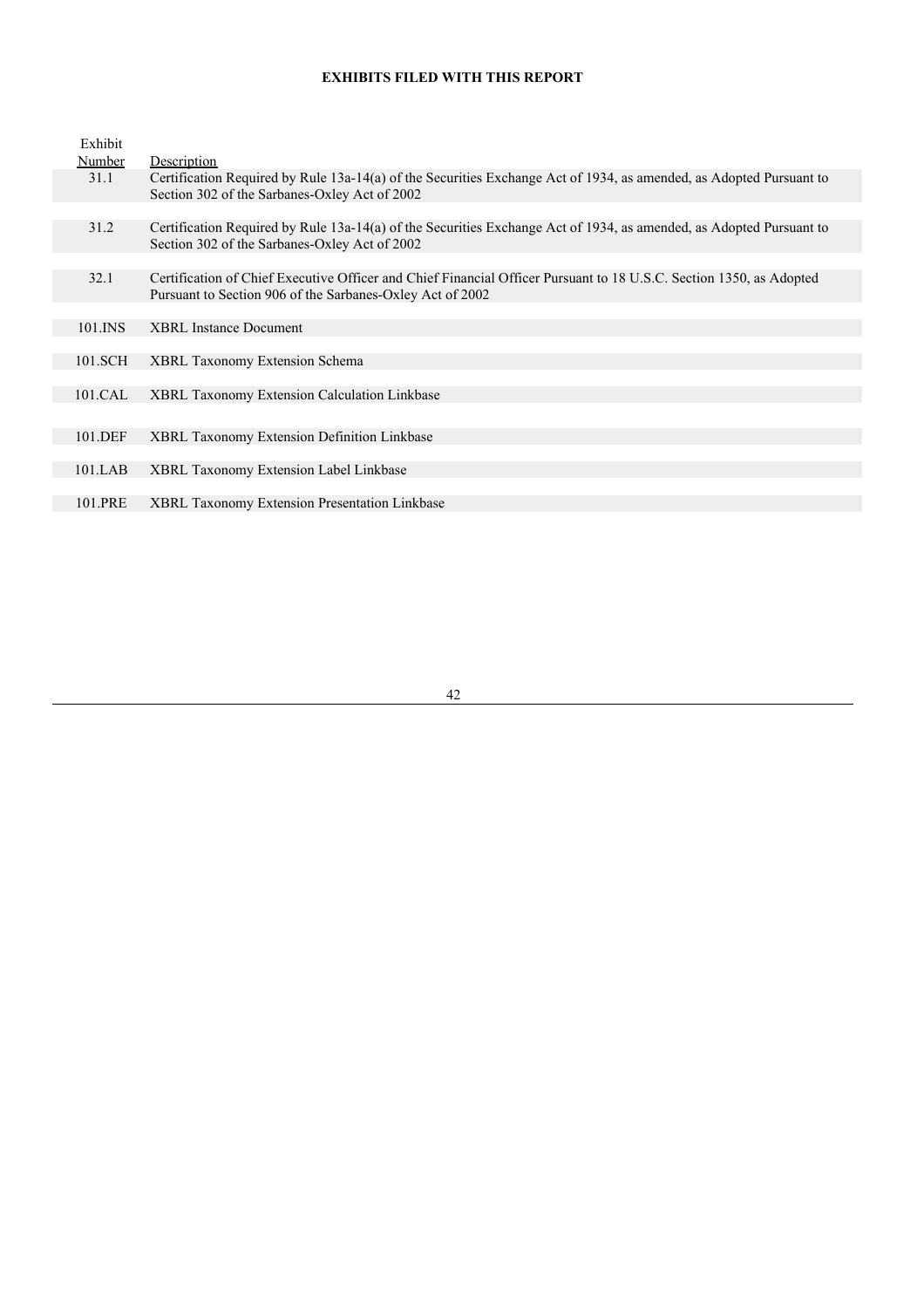### **CERTIFICATION OF PRINCIPAL EXECUTIVE OFFICER PURSUANT TO SECTION 302 OF THE SARBANES-OXLEY ACT OF 2002**

I, Neil M. Koehler, certify that:

1. I have reviewed this Quarterly Report on Form 10-Q of Pacific Ethanol, Inc.;

2. Based on my knowledge, this report does not contain any untrue statement of a material fact or omit to state a material fact necessary to make the statements made, in light of the circumstances under which such statements were made, not misleading with respect to the period covered by this report;

3. Based on my knowledge, the financial statements, and other financial information included in this report, fairly present in all material respects the financial condition, results of operations and cash flows of the registrant as of, and for, the periods presented in this report;

4. The registrant's other certifying officer and I are responsible for establishing and maintaining disclosure controls and procedures (as defined in Exchange Act Rules 13a-15(e) and 15d-15(e)) and internal control over financial reporting (as defined in Exchange Act Rules  $13a-15(f)$  and  $15d-15(f)$  for the registrant and have:

(a) Designed such disclosure controls and procedures, or caused such disclosure controls and procedures to be designed under our supervision, to ensure that material information relating to the registrant, including its consolidated subsidiaries, is made known to us by others within those entities, particularly during the period in which this report is being prepared;

(b) Designed such internal control over financial reporting, or caused such internal control over financial reporting to be designed under our supervision, to provide reasonable assurance regarding the reliability of financial reporting and the preparation of financial statements for external purposes in accordance with generally accepted accounting principles;

(c) Evaluated the effectiveness of the registrant's disclosure controls and procedures and presented in this report our conclusions about the effectiveness of the disclosure controls and procedures, as of the end of the period covered by this report based on such evaluation; and

(d) Disclosed in this report any change in the registrant's internal control over financial reporting that occurred during the registrant's most recent fiscal quarter (the registrant's fourth fiscal quarter in the case of an annual report) that has materially affected, or is reasonably likely to materially affect, the registrant's internal control over financial reporting; and

5. The registrant's other certifying officer(s) and I have disclosed, based on our most recent evaluation of internal control over financial reporting, to the registrant's auditors and the audit committee of the registrant's board of directors (or persons performing the equivalent functions):

(a) All significant deficiencies and material weaknesses in the design or operation of internal control over financial reporting which are reasonably likely to adversely affect the registrant's ability to record, process, summarize and report financial information; and

(b) Any fraud, whether or not material, that involves management or other employees who have a significant role in the registrant's internal control over financial reporting.

Date: August 5, 2016

/S/ NEIL M. KOEHLER Neil M. Koehler President and Chief Executive Officer (Principal Executive Officer)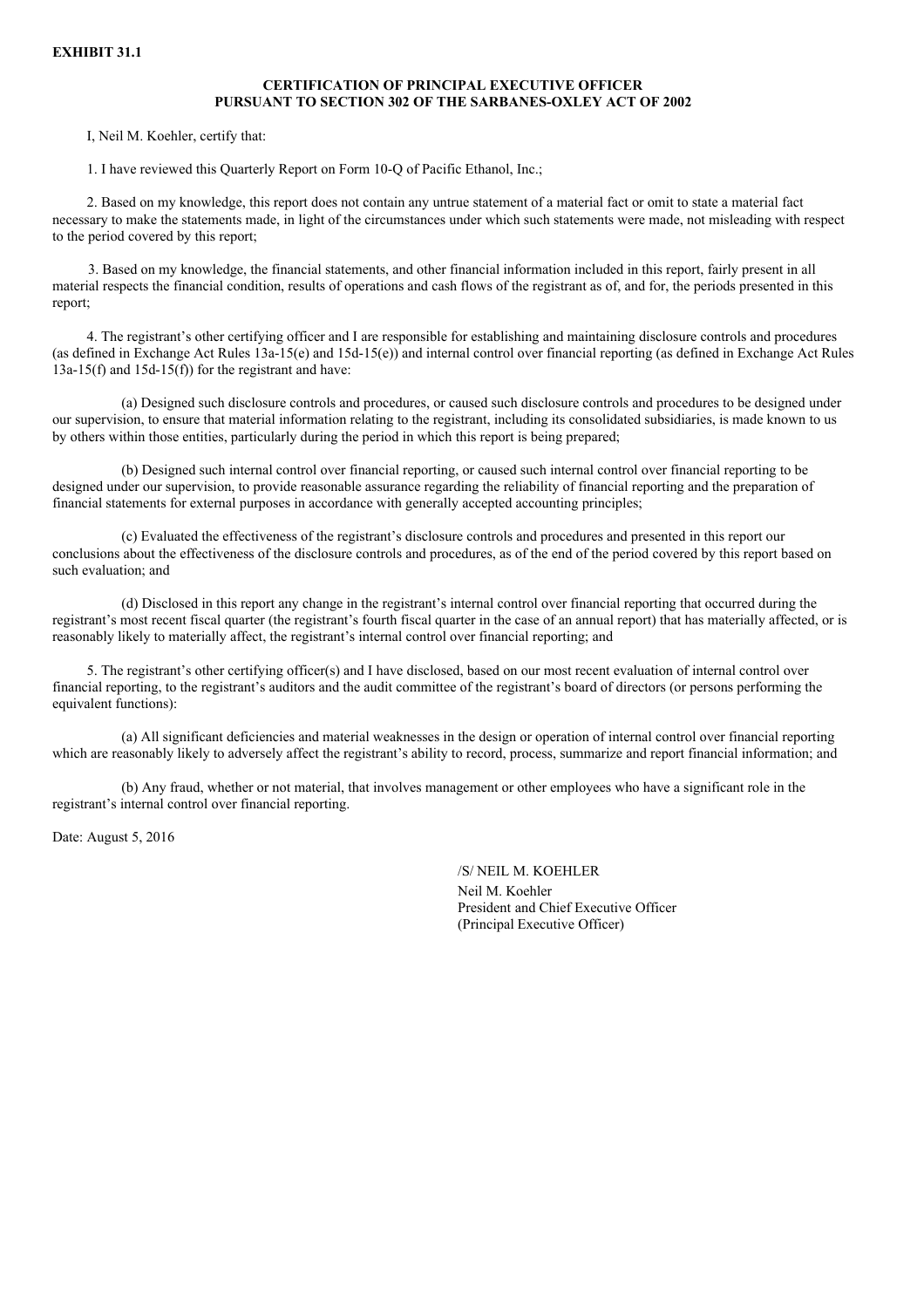### **CERTIFICATION OF PRINCIPAL FINANCIAL OFFICER PURSUANT TO SECTION 302 OF THE SARBANES-OXLEY ACT OF 2002**

I, Bryon T. McGregor, certify that:

1. I have reviewed this Quarterly Report on Form 10-Q of Pacific Ethanol, Inc.;

2. Based on my knowledge, this report does not contain any untrue statement of a material fact or omit to state a material fact necessary to make the statements made, in light of the circumstances under which such statements were made, not misleading with respect to the period covered by this report;

3. Based on my knowledge, the financial statements, and other financial information included in this report, fairly present in all material respects the financial condition, results of operations and cash flows of the registrant as of, and for, the periods presented in this report;

4. The registrant's other certifying officer and I are responsible for establishing and maintaining disclosure controls and procedures (as defined in Exchange Act Rules 13a-15(e) and 15d-15(e)) and internal control over financial reporting (as defined in Exchange Act Rules  $13a-15(f)$  and  $15d-15(f)$  for the registrant and have:

(a) Designed such disclosure controls and procedures, or caused such disclosure controls and procedures to be designed under our supervision, to ensure that material information relating to the registrant, including its consolidated subsidiaries, is made known to us by others within those entities, particularly during the period in which this report is being prepared;

(b) Designed such internal control over financial reporting, or caused such internal control over financial reporting to be designed under our supervision, to provide reasonable assurance regarding the reliability of financial reporting and the preparation of financial statements for external purposes in accordance with generally accepted accounting principles;

(c) Evaluated the effectiveness of the registrant's disclosure controls and procedures and presented in this report our conclusions about the effectiveness of the disclosure controls and procedures, as of the end of the period covered by this report based on such evaluation; and

(d) Disclosed in this report any change in the registrant's internal control over financial reporting that occurred during the registrant's most recent fiscal quarter (the registrant's fourth fiscal quarter in the case of an annual report) that has materially affected, or is reasonably likely to materially affect, the registrant's internal control over financial reporting; and

5. The registrant's other certifying officer(s) and I have disclosed, based on our most recent evaluation of internal control over financial reporting, to the registrant's auditors and the audit committee of the registrant's board of directors (or persons performing the equivalent functions):

(a) All significant deficiencies and material weaknesses in the design or operation of internal control over financial reporting which are reasonably likely to adversely affect the registrant's ability to record, process, summarize and report financial information; and

(b) Any fraud, whether or not material, that involves management or other employees who have a significant role in the registrant's internal control over financial reporting.

Date: August 5, 2016

/S/ BRYON T. MCGREGOR Bryon T. McGregor Chief Financial Officer (Principal Financial Officer)